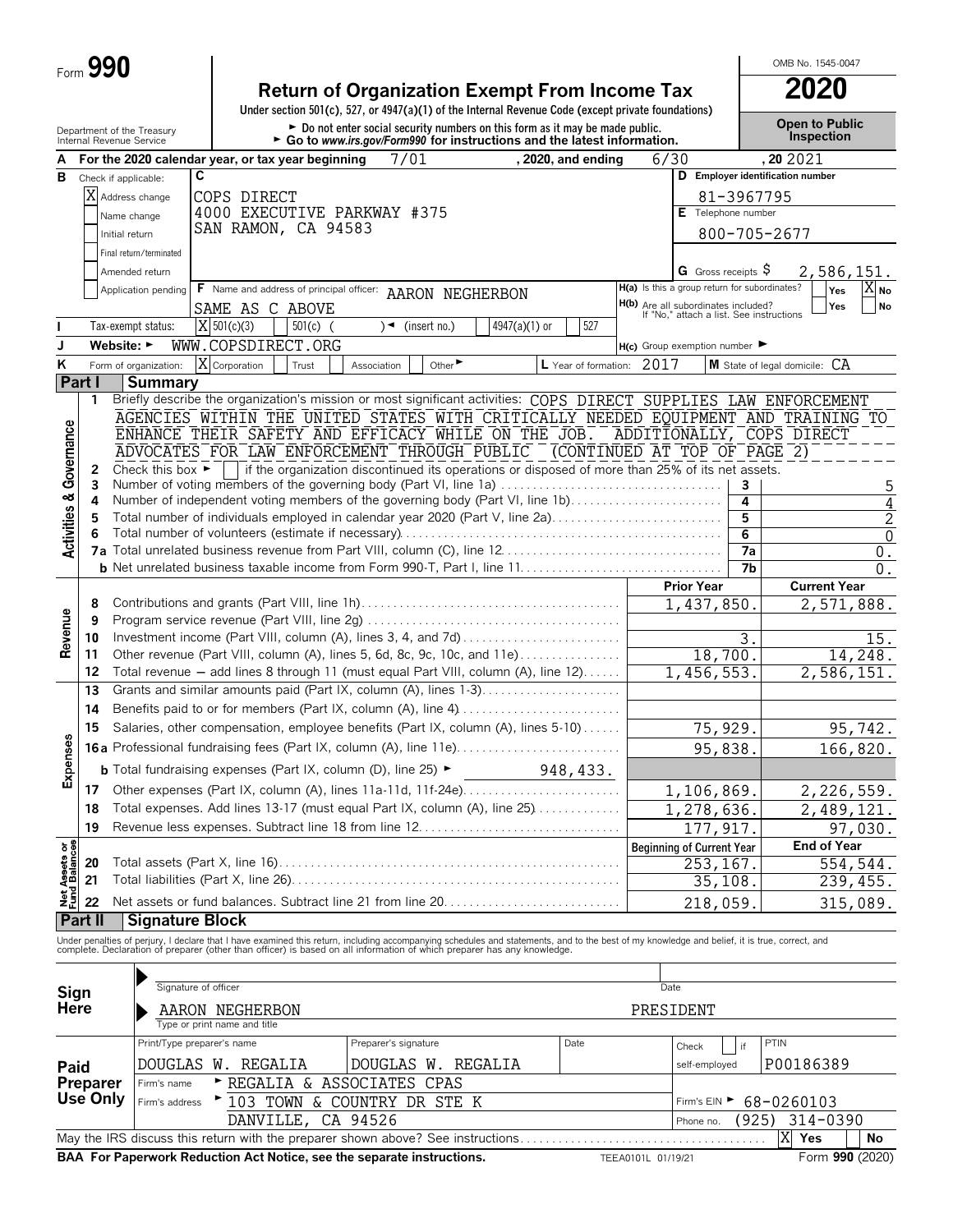| Part III     | Form 990 (2020)<br>COPS DIRECT                          | <b>Statement of Program Service Accomplishments</b>                                                                                      | 81-3967795<br>Page 2     |
|--------------|---------------------------------------------------------|------------------------------------------------------------------------------------------------------------------------------------------|--------------------------|
|              |                                                         | Check if Schedule O contains a response or note to any line in this Part III.                                                            |                          |
| $\mathbf{1}$ | Briefly describe the organization's mission:            |                                                                                                                                          |                          |
|              |                                                         | OUTREACH AND EDUCATION REGARDING THE NEEDS AND RISKS ASSOCIATED WITH THEIR                                                               |                          |
|              |                                                         |                                                                                                                                          |                          |
|              |                                                         | PROFESSION. THIS OUTREACH EMPOWERS AMERICANS TO LET LAW ENFORCEMENT DIRECTLY KNOW                                                        |                          |
|              | THAT THEY ARE SUPPORTED.                                |                                                                                                                                          |                          |
|              |                                                         | 2 Did the organization undertake any significant program services during the year which were not listed on the prior                     |                          |
|              | Form 990 or 990-EZ?                                     |                                                                                                                                          | Yes                      |
|              | If "Yes," describe these new services on Schedule O.    |                                                                                                                                          |                          |
| 3            |                                                         | Did the organization cease conducting, or make significant changes in how it conducts, any program services?                             | Yes                      |
|              | If "Yes," describe these changes on Schedule O.         |                                                                                                                                          |                          |
| 4            |                                                         | Describe the organization's program service accomplishments for each of its three largest program services, as measured by expenses.     |                          |
|              | and revenue, if any, for each program service reported. | Section 501(c)(3) and 501(c)(4) organizations are required to report the amount of grants and allocations to others, the total expenses, |                          |
|              | ) (Expenses $\sqrt{5}$<br>$4a$ (Code:                   | 1, 382, 815. including grants of $$$                                                                                                     | \$<br>) (Revenue         |
|              |                                                         | COPSDIRECT IS A CHARITABLE ORGANIZATION SUPPLYING LAW ENFORCEMENT AGENCIES WITHIN THE                                                    |                          |
|              |                                                         | UNITED STATES WITH CRITICALLY NEEDED ITEMS WHICH CANNOT BE ACOUIRED THROUGH NORMAL                                                       |                          |
|              | PROCUREMENT PRACTICES.                                  | PROCUREMENT ISSUES MAY STEM FROM BUDGETARY CONSTRAINTS WITHIN                                                                            |                          |
|              |                                                         | AN AGENCY, A LACK OF STAFFING, OR NOT ENOUGH FINANCIAL RESOURCES TO WARRANT A GIVEN -                                                    |                          |
|              | BUT STILL NEEDED - ACQUISITION.                         |                                                                                                                                          |                          |
|              |                                                         | ITEMS PROVIDED BY COPSDIRECT FALL INTO CATEGORIES OF MEDICAL, OPERATIONAL, TACTICAL,                                                     |                          |
|              |                                                         | COMMUNICATIONS, OR K9 FOR THE CONVENTIONAL BEAT OFFICER.                                                                                 | COPSDIRECT ALSO SUPPORTS |
|              |                                                         | SPECIALIZED ELEMENTS SUCH AS K9, SWAT, LEO FIRST RESPONDERS, AND SEARCH & RESCUE.                                                        |                          |
|              |                                                         | THIS SUPPORT IS NOT FOR ITEMS WHICH ARE THE RESPONSIBILITY OF THE INDIVIDUAL OFFICER.                                                    |                          |
|              |                                                         | ALL SUPPORT PROVIDED BY COPSDIRECT IS AT NO EXPENSE TO THE REQUESTING AGENCY.                                                            |                          |
|              |                                                         |                                                                                                                                          |                          |
|              |                                                         |                                                                                                                                          |                          |
|              | ) (Expenses $\sqrt{5}$<br>$4b$ (Code:                   | including grants of $\frac{1}{2}$                                                                                                        | ) (Revenue               |
|              |                                                         |                                                                                                                                          |                          |
|              |                                                         |                                                                                                                                          |                          |
|              |                                                         |                                                                                                                                          |                          |
|              |                                                         |                                                                                                                                          |                          |
|              |                                                         |                                                                                                                                          |                          |
|              |                                                         |                                                                                                                                          |                          |
|              |                                                         |                                                                                                                                          |                          |
|              |                                                         |                                                                                                                                          |                          |
|              |                                                         |                                                                                                                                          |                          |
|              |                                                         |                                                                                                                                          |                          |
|              |                                                         |                                                                                                                                          |                          |
|              |                                                         |                                                                                                                                          |                          |
|              | 4c (Code:<br>) (Expenses \$                             | including grants of $\frac{1}{2}$                                                                                                        | ) (Revenue \$            |
|              |                                                         |                                                                                                                                          |                          |
|              |                                                         |                                                                                                                                          |                          |
|              |                                                         |                                                                                                                                          |                          |
|              |                                                         |                                                                                                                                          |                          |
|              |                                                         |                                                                                                                                          |                          |
|              |                                                         |                                                                                                                                          |                          |
|              |                                                         |                                                                                                                                          |                          |
|              |                                                         |                                                                                                                                          |                          |
|              |                                                         |                                                                                                                                          |                          |
|              |                                                         |                                                                                                                                          |                          |
|              |                                                         |                                                                                                                                          |                          |
|              |                                                         |                                                                                                                                          |                          |
|              |                                                         |                                                                                                                                          |                          |
|              | 4d Other program services (Describe on Schedule O.)     |                                                                                                                                          |                          |
|              | \$<br>(Expenses                                         | including grants of<br>Ş                                                                                                                 | ) (Revenue $\frac{1}{2}$ |
|              |                                                         |                                                                                                                                          |                          |
|              | 4e Total program service expenses                       | 1,382,815.                                                                                                                               | Form 990 (2020)          |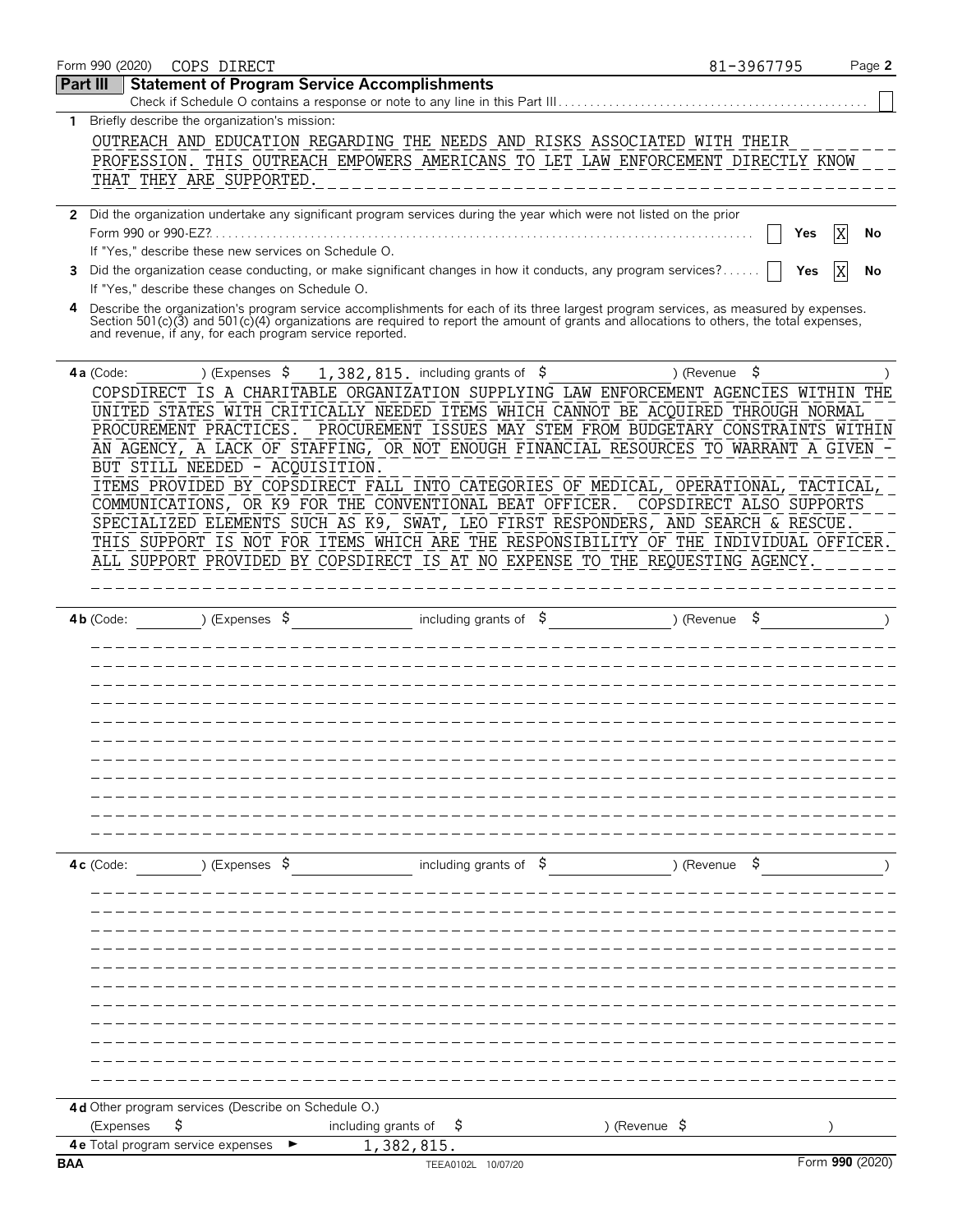Form 990 (2020) Page **3** COPS DIRECT 81-3967795

|    | <b>Checklist of Required Schedules</b><br><b>Part IV</b>                                                                                                                                                                                            |                 |     |    |
|----|-----------------------------------------------------------------------------------------------------------------------------------------------------------------------------------------------------------------------------------------------------|-----------------|-----|----|
|    |                                                                                                                                                                                                                                                     |                 | Yes | No |
| 1  | Is the organization described in section 501(c)(3) or 4947(a)(1) (other than a private foundation)? If 'Yes,' complete                                                                                                                              | $\mathbf{1}$    | X   |    |
| 2  | Is the organization required to complete Schedule B, Schedule of Contributors See instructions?                                                                                                                                                     | $\overline{2}$  | X   |    |
| 3  | Did the organization engage in direct or indirect political campaign activities on behalf of or in opposition to candidates                                                                                                                         | 3               |     | Χ  |
| 4  | Section 501(c)(3) organizations. Did the organization engage in lobbying activities, or have a section 501(h) election<br>in effect during the tax year? If 'Yes,' complete Schedule C, Part II.                                                    | 4               |     | X  |
| 5  | Is the organization a section 501(c)(4), 501(c)(5), or 501(c)(6) organization that receives membership dues,<br>assessments, or similar amounts as defined in Revenue Procedure 98-19? If 'Yes,' complete Schedule C, Part III                      | 5               |     | Χ  |
| 6  | Did the organization maintain any donor advised funds or any similar funds or accounts for which donors have the right<br>to provide advice on the distribution or investment of amounts in such funds or accounts? If 'Yes,' complete Schedule D,  | 6               |     | Χ  |
| 7  | Did the organization receive or hold a conservation easement, including easements to preserve open space, the                                                                                                                                       | $\overline{7}$  |     | Χ  |
| 8  | Did the organization maintain collections of works of art, historical treasures, or other similar assets? If 'Yes,'                                                                                                                                 | 8               |     | Χ  |
|    | Did the organization report an amount in Part X, line 21, for escrow or custodial account liability, serve as a custodian<br>for amounts not listed in Part X; or provide credit counseling, debt management, credit repair, or debt negotiation    | 9               |     | X  |
|    | 10 Did the organization, directly or through a related organization, hold assets in donor-restricted endowments                                                                                                                                     | 10              |     | X  |
|    | 11 If the organization's answer to any of the following questions is 'Yes', then complete Schedule D, Parts VI, VII, VIII, IX,<br>or X as applicable.                                                                                               |                 |     |    |
|    | a Did the organization report an amount for land, buildings, and equipment in Part X, line 10? If 'Yes,' complete Schedule                                                                                                                          | 11 a            |     | Χ  |
|    | <b>b</b> Did the organization report an amount for investments – other securities in Part X, line 12, that is 5% or more of its total                                                                                                               | 11 <sub>b</sub> |     | Χ  |
|    | c Did the organization report an amount for investments - program related in Part X, line 13, that is 5% or more of its total                                                                                                                       | 11c             |     | Χ  |
|    | d Did the organization report an amount for other assets in Part X, line 15, that is 5% or more of its total assets reported                                                                                                                        | 11d             | Χ   |    |
|    | e Did the organization report an amount for other liabilities in Part X, line 25? If 'Yes,' complete Schedule D, Part X                                                                                                                             | 11 e            | X   |    |
|    | f Did the organization's separate or consolidated financial statements for the tax year include a footnote that addresses<br>the organization's liability for uncertain tax positions under FIN 48 (ASC 740)? If 'Yes,' complete Schedule D, Part X | 11f             | Χ   |    |
|    | 12a Did the organization obtain separate, independent audited financial statements for the tax year? If 'Yes,' complete                                                                                                                             | 12a             | Χ   |    |
|    | <b>b</b> Was the organization included in consolidated, independent audited financial statements for the tax year? If 'Yes,' and if the organization answered 'No' to line 12a, then completing Schedule D, Parts XI and XII is opt                 | 12 <sub>b</sub> |     | Χ  |
|    |                                                                                                                                                                                                                                                     | 13              |     | X  |
|    |                                                                                                                                                                                                                                                     | 14a             |     | Χ  |
|    | <b>b</b> Did the organization have aggregate revenues or expenses of more than \$10,000 from grantmaking, fundraising,<br>business, investment, and program service activities outside the United States, or aggregate foreign investments valued   | 14b             |     | X  |
|    | 15 Did the organization report on Part IX, column (A), line 3, more than \$5,000 of grants or other assistance to or for any                                                                                                                        | 15              |     | Χ  |
| 16 | Did the organization report on Part IX, column (A), line 3, more than \$5,000 of aggregate grants or other assistance to                                                                                                                            | 16              |     | Χ  |
|    | 17 Did the organization report a total of more than \$15,000 of expenses for professional fundraising services on Part IX, column (A), lines 6 and 11e? If 'Yes,' complete Schedule G, Part I See instructions                                      | 17              | X   |    |
|    | 18 Did the organization report more than \$15,000 total of fundraising event gross income and contributions on Part VIII,                                                                                                                           | 18              |     | Χ  |
|    | 19 Did the organization report more than \$15,000 of gross income from gaming activities on Part VIII, line 9a? If 'Yes,'                                                                                                                           | 19              |     | Χ  |
|    |                                                                                                                                                                                                                                                     | 20a             |     | Χ  |
|    | <b>b</b> If 'Yes' to line 20a, did the organization attach a copy of its audited financial statements to this return?                                                                                                                               | 20 <sub>b</sub> |     |    |
| 21 | Did the organization report more than \$5,000 of grants or other assistance to any domestic organization or                                                                                                                                         | 21              |     | Χ  |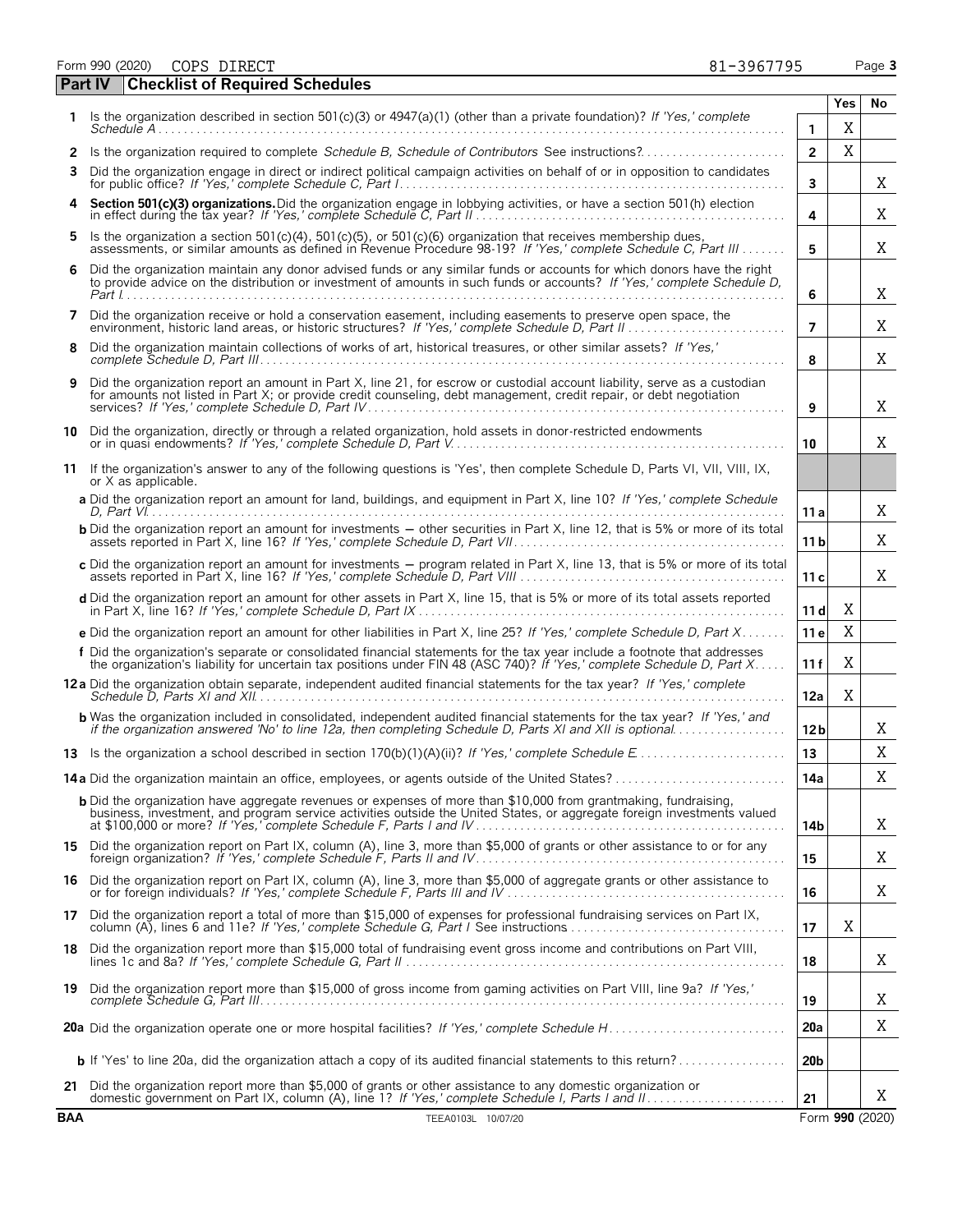Form 990 (2020) Page **4** COPS DIRECT 81-3967795

| 81-3967795 |  |  |  |
|------------|--|--|--|
|            |  |  |  |

|    | <b>Checklist of Required Schedules</b> (continued)<br>Part IV                                                                                                                                                                                                                                                                         |                 |     |                |
|----|---------------------------------------------------------------------------------------------------------------------------------------------------------------------------------------------------------------------------------------------------------------------------------------------------------------------------------------|-----------------|-----|----------------|
|    |                                                                                                                                                                                                                                                                                                                                       |                 | Yes | No             |
|    | 22 Did the organization report more than \$5,000 of grants or other assistance to or for domestic individuals on Part IX,                                                                                                                                                                                                             | 22              |     | Χ              |
|    | 23 Did the organization answer 'Yes' to Part VII, Section A, line 3, 4, or 5 about compensation of the organization's current<br>and former officers, directors, trustees, key employees, and highest compensated employees? If 'Yes,' complete                                                                                       | 23              |     | Χ              |
|    | 24 a Did the organization have a tax-exempt bond issue with an outstanding principal amount of more than \$100,000 as of<br>the last day of the year, that was issued after December 31, 2002? If Yes,' answer lines 24b through 24d and                                                                                              | 24a             |     | X              |
|    | <b>b</b> Did the organization invest any proceeds of tax-exempt bonds beyond a temporary period exception?                                                                                                                                                                                                                            | 24 <sub>b</sub> |     |                |
|    | c Did the organization maintain an escrow account other than a refunding escrow at any time during the year to defease                                                                                                                                                                                                                | 24c             |     |                |
|    | d Did the organization act as an 'on behalf of' issuer for bonds outstanding at any time during the year?                                                                                                                                                                                                                             | 24d             |     |                |
|    | 25 a Section 501(c)(3), 501(c)(4), and 501(c)(29) organizations. Did the organization engage in an excess benefit                                                                                                                                                                                                                     | 25a             |     | Χ              |
|    | b Is the organization aware that it engaged in an excess benefit transaction with a disqualified person in a prior year, and<br>that the transaction has not been reported on any of the organization's prior Forms 990 or 990-EZ? If 'Yes,' complete                                                                                 | 25 <sub>b</sub> |     | Χ              |
| 26 | Did the organization report any amount on Part X, line 5 or 22, for receivables from or payables to any current or<br>former officer, director, trustee, key employee, creator or founder, substantial contributor, or 35% controlled entity                                                                                          | 26              |     | Χ              |
| 27 | Did the organization provide a grant or other assistance to any current or former officer, director, trustee, key<br>employee, creator or founder, substantial contributor or employee thereof, a grant selection committee<br>member, or to a 35% controlled entity (including an employee thereof) or family member of any of these | 27              |     | X              |
| 28 | Was the organization a party to a business transaction with one of the following parties (see Schedule L, Part IV<br>instructions, for applicable filing thresholds, conditions, and exceptions):                                                                                                                                     |                 |     |                |
|    | a A current or former officer, director, trustee, key employee, creator or founder, or substantial contributor? If                                                                                                                                                                                                                    | 28a             | Χ   |                |
|    |                                                                                                                                                                                                                                                                                                                                       | 28 <sub>b</sub> |     | X              |
|    | c A 35% controlled entity of one or more individuals and/or organizations described in lines 28a or 28b? If                                                                                                                                                                                                                           | 28c             | Χ   |                |
| 29 |                                                                                                                                                                                                                                                                                                                                       | 29              |     | $\overline{X}$ |
| 30 | Did the organization receive contributions of art, historical treasures, or other similar assets, or qualified conservation                                                                                                                                                                                                           | 30              |     | Χ              |
| 31 | Did the organization liquidate, terminate, or dissolve and cease operations? If 'Yes,' complete Schedule N, Part I                                                                                                                                                                                                                    | 31              |     | $\overline{X}$ |
| 32 | Did the organization sell, exchange, dispose of, or transfer more than 25% of its net assets? If 'Yes,' complete                                                                                                                                                                                                                      | 32              |     | Χ              |
|    | 33 Did the organization own 100% of an entity disregarded as separate from the organization under Regulations sections                                                                                                                                                                                                                | 33              |     | Χ              |
| 34 | Was the organization related to any tax-exempt or taxable entity? If 'Yes,' complete Schedule R, Part II, III, or IV,                                                                                                                                                                                                                 | 34              | X   |                |
|    |                                                                                                                                                                                                                                                                                                                                       | 35a             |     | Χ              |
|    | b If 'Yes' to line 35a, did the organization receive any payment from or engage in any transaction with a controlled<br>entity within the meaning of section 512(b)(13)? If 'Yes,' complete Schedule R, Part V, line 2                                                                                                                | 35b             |     |                |
|    | 36 Section 501(c)(3) organizations. Did the organization make any transfers to an exempt non-charitable related                                                                                                                                                                                                                       | 36              |     | Χ              |
| 37 | Did the organization conduct more than 5% of its activities through an entity that is not a related organization and that is treated as a partnership for federal income tax purposes? If 'Yes,' complete Schedule R, Part VI.                                                                                                        | 37              |     | Χ              |
| 38 | Did the organization complete Schedule O and provide explanations in Schedule O for Part VI, lines 11b and 19?                                                                                                                                                                                                                        | 38              | X   |                |
|    | Part V Statements Regarding Other IRS Filings and Tax Compliance                                                                                                                                                                                                                                                                      |                 |     |                |
|    |                                                                                                                                                                                                                                                                                                                                       |                 | Yes | No             |
|    |                                                                                                                                                                                                                                                                                                                                       | 0               |     |                |
|    | <b>b</b> Enter the number of Forms W-2G included in line 1a. Enter -0- if not applicable<br>1 <sub>b</sub>                                                                                                                                                                                                                            | $\Omega$        |     |                |
|    | c Did the organization comply with backup withholding rules for reportable payments to vendors and reportable gaming                                                                                                                                                                                                                  |                 |     |                |
|    |                                                                                                                                                                                                                                                                                                                                       | 1 с             |     |                |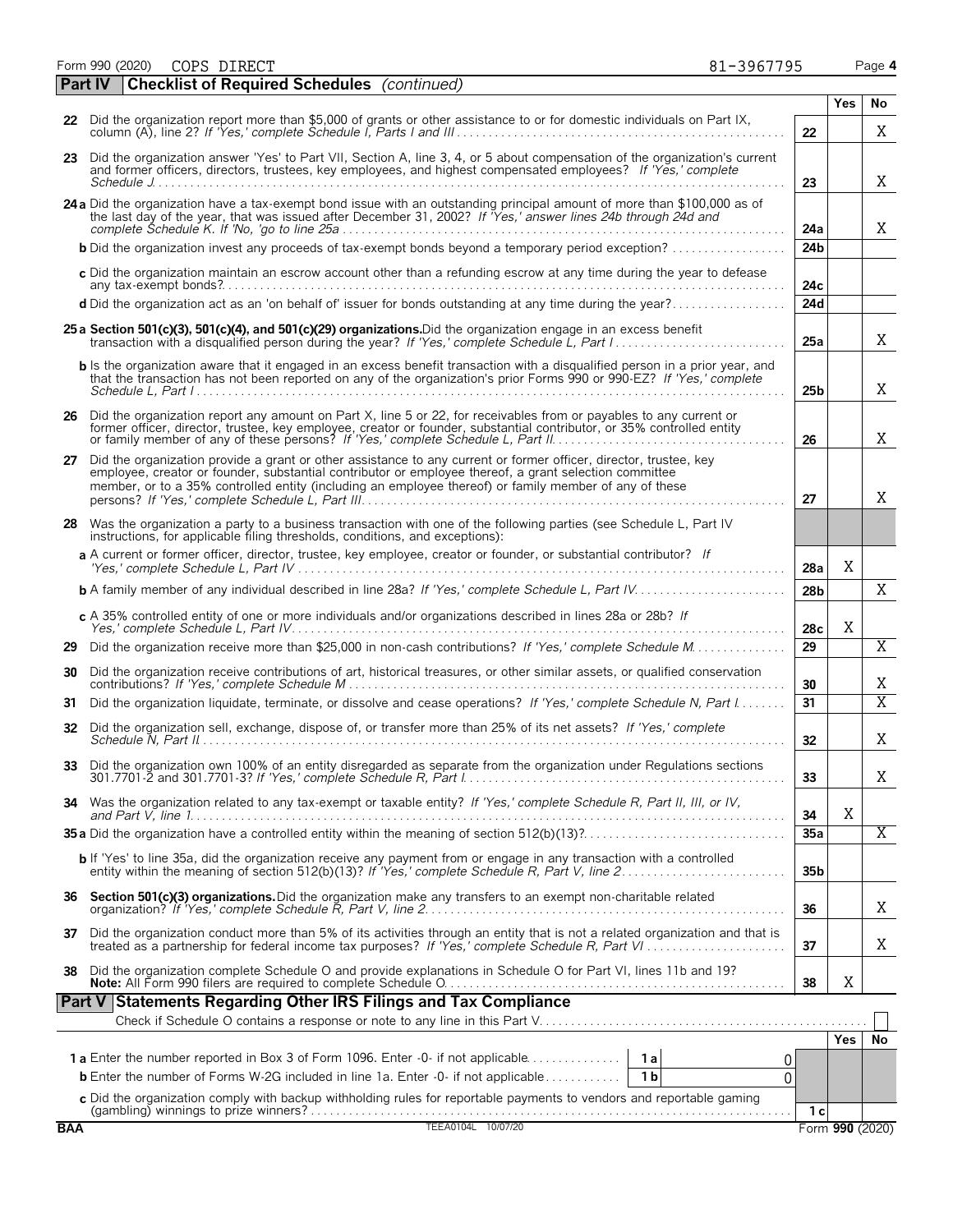|               | Form 990 (2020)<br>COPS DIRECT<br>81-3967795                                                                                                                                                                                                     |                |     | Page 5                |
|---------------|--------------------------------------------------------------------------------------------------------------------------------------------------------------------------------------------------------------------------------------------------|----------------|-----|-----------------------|
| <b>Part V</b> | Statements Regarding Other IRS Filings and Tax Compliance (continued)                                                                                                                                                                            |                |     |                       |
|               |                                                                                                                                                                                                                                                  |                | Yes | No                    |
|               | 2a Enter the number of employees reported on Form W-3, Transmittal of Wage and Tax State-<br>ments, filed for the calendar year ending with or within the year covered by this return<br>2a<br>2                                                 |                |     |                       |
|               | <b>b</b> If at least one is reported on line 2a, did the organization file all required federal employment tax returns?                                                                                                                          | 2 <sub>b</sub> | Χ   |                       |
|               | Note: If the sum of lines 1a and 2a is greater than 250, you may be required to e-file (see instructions)                                                                                                                                        |                |     |                       |
|               |                                                                                                                                                                                                                                                  | 3a             |     | Χ                     |
|               |                                                                                                                                                                                                                                                  | 3 <sub>b</sub> |     |                       |
|               | 4a At any time during the calendar year, did the organization have an interest in, or a signature or other authority over, a<br>financial account in a foreign country (such as a bank account, securities account, or other financial account)? | 4а             |     | Χ                     |
|               | <b>b</b> If 'Yes,' enter the name of the foreign country                                                                                                                                                                                         |                |     |                       |
|               | See instructions for filing requirements for FinCEN Form 114, Report of Foreign Bank and Financial Accounts (FBAR).<br><b>5a</b> Was the organization a party to a prohibited tax shelter transaction at any time during the tax year?           | 5a             |     | Χ                     |
|               | <b>b</b> Did any taxable party notify the organization that it was or is a party to a prohibited tax shelter transaction?                                                                                                                        | 5 <sub>b</sub> |     | $\overline{\text{X}}$ |
|               |                                                                                                                                                                                                                                                  | 5c             |     |                       |
|               | 6 a Does the organization have annual gross receipts that are normally greater than \$100,000, and did the organization                                                                                                                          |                |     |                       |
|               | solicit any contributions that were not tax deductible as charitable contributions?                                                                                                                                                              | 6a             |     | X                     |
|               | b If 'Yes,' did the organization include with every solicitation an express statement that such contributions or gifts were                                                                                                                      | 6b             |     |                       |
|               | 7 Organizations that may receive deductible contributions under section 170(c).                                                                                                                                                                  |                |     |                       |
|               | a Did the organization receive a payment in excess of \$75 made partly as a contribution and partly for goods and                                                                                                                                | <b>7a</b>      |     | Χ                     |
|               | <b>b</b> If 'Yes,' did the organization notify the donor of the value of the goods or services provided? $\ldots$                                                                                                                                | 7 <sub>b</sub> |     |                       |
|               | c Did the organization sell, exchange, or otherwise dispose of tangible personal property for which it was required to file                                                                                                                      |                |     | Χ                     |
|               |                                                                                                                                                                                                                                                  | 7 с            |     |                       |
|               | e Did the organization receive any funds, directly or indirectly, to pay premiums on a personal benefit contract?                                                                                                                                | <b>7e</b>      |     | Χ                     |
|               |                                                                                                                                                                                                                                                  | 7f             |     | $\overline{\text{X}}$ |
|               | q If the organization received a contribution of qualified intellectual property, did the organization file Form 8899                                                                                                                            | 7 g            |     |                       |
|               | h If the organization received a contribution of cars, boats, airplanes, or other vehicles, did the organization file a<br>Form 1098-C?                                                                                                          | 7 h            |     |                       |
| 8             | Sponsoring organizations maintaining donor advised funds. Did a donor advised fund maintained by the sponsoring                                                                                                                                  |                |     |                       |
|               |                                                                                                                                                                                                                                                  | 8              |     |                       |
| 9             | Sponsoring organizations maintaining donor advised funds.                                                                                                                                                                                        |                |     |                       |
|               |                                                                                                                                                                                                                                                  | 9a             |     |                       |
|               | <b>b</b> Did the sponsoring organization make a distribution to a donor, donor advisor, or related person?                                                                                                                                       | 9 b            |     |                       |
|               | 10 Section 501(c)(7) organizations. Enter:                                                                                                                                                                                                       |                |     |                       |
|               | 10 a                                                                                                                                                                                                                                             |                |     |                       |
|               | <b>b</b> Gross receipts, included on Form 990, Part VIII, line 12, for public use of club facilities<br>10 b                                                                                                                                     |                |     |                       |
| 11.           | Section 501(c)(12) organizations. Enter:<br>11a                                                                                                                                                                                                  |                |     |                       |
|               | <b>b</b> Gross income from other sources (Do not net amounts due or paid to other sources                                                                                                                                                        |                |     |                       |
|               | 11 b                                                                                                                                                                                                                                             |                |     |                       |
|               | 12a Section 4947(a)(1) non-exempt charitable trusts. Is the organization filing Form 990 in lieu of Form 1041?                                                                                                                                   | 12a            |     |                       |
|               | <b>b</b> If 'Yes,' enter the amount of tax-exempt interest received or accrued during the year $\dots\dots$<br>12 <sub>b</sub>                                                                                                                   |                |     |                       |
|               | 13 Section 501(c)(29) qualified nonprofit health insurance issuers.                                                                                                                                                                              |                |     |                       |
|               |                                                                                                                                                                                                                                                  | 13 a           |     |                       |
|               | <b>Note:</b> See the instructions for additional information the organization must report on Schedule O.                                                                                                                                         |                |     |                       |
|               | <b>b</b> Enter the amount of reserves the organization is required to maintain by the states in<br>13 <sub>b</sub>                                                                                                                               |                |     |                       |
|               | 13c                                                                                                                                                                                                                                              |                |     |                       |
|               | 14a Did the organization receive any payments for indoor tanning services during the tax year?                                                                                                                                                   | 14 a           |     | Χ                     |
|               | <b>b</b> If 'Yes,' has it filed a Form 720 to report these payments? If 'No,' provide an explanation on Schedule O                                                                                                                               | 14 b           |     |                       |
|               | 15 Is the organization subject to the section 4960 tax on payment(s) of more than \$1,000,000 in remuneration or                                                                                                                                 | 15             |     | Χ                     |
|               | If 'Yes,' see instructions and file Form 4720, Schedule N.                                                                                                                                                                                       |                |     |                       |
|               | 16 Is the organization an educational institution subject to the section 4968 excise tax on net investment income?                                                                                                                               | 16             |     | Χ                     |
| BAA           | If 'Yes,' complete Form 4720, Schedule O.<br>TEEA0105L 10/07/20                                                                                                                                                                                  |                |     | Form 990 (2020)       |
|               |                                                                                                                                                                                                                                                  |                |     |                       |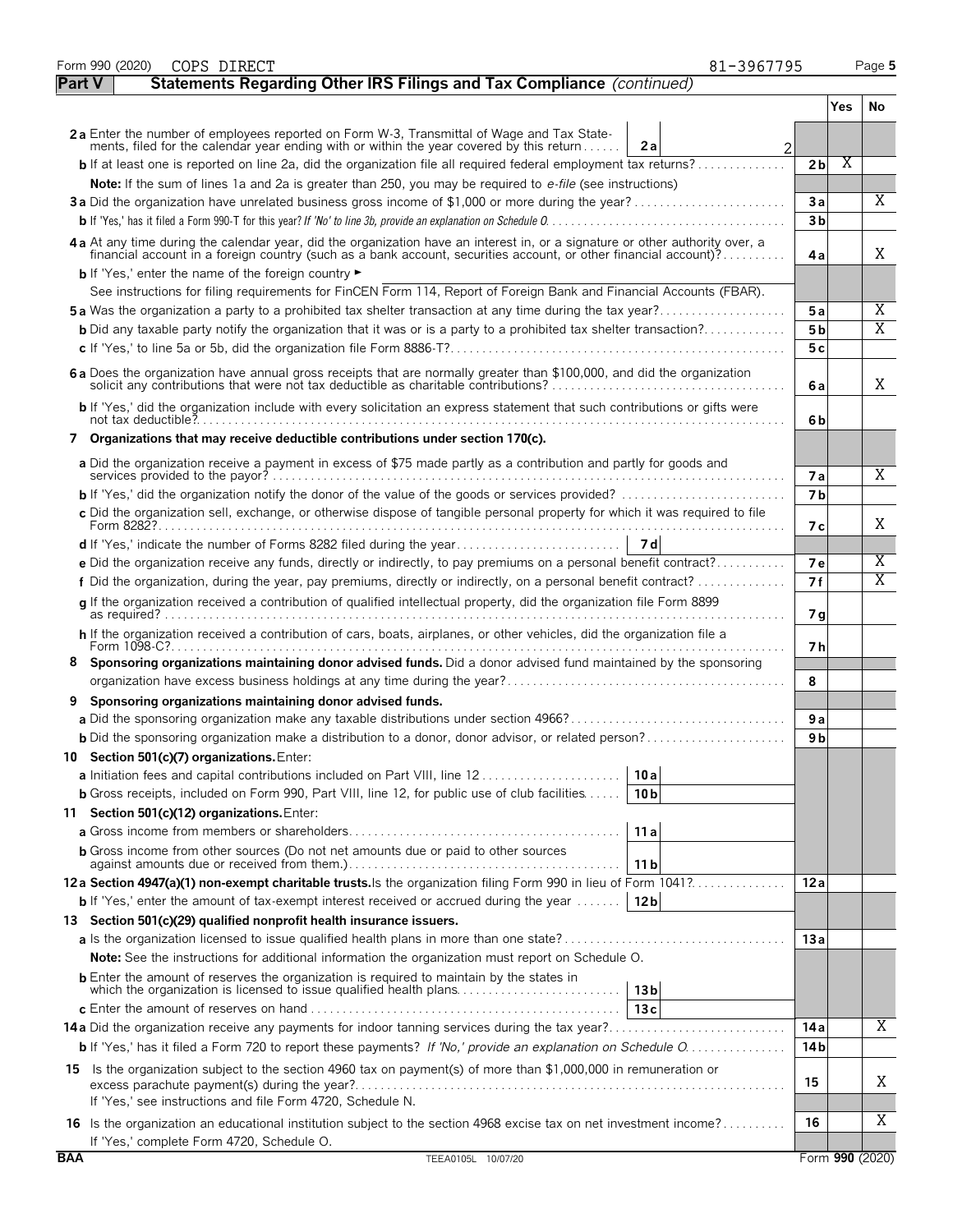|    | a 'No' response to line 8a, 8b, or 10b below, describe the circumstances, processes, or changes on<br>Schedule O. See instructions.                                                                                                                                                                                                  |                             |                | X                                       |
|----|--------------------------------------------------------------------------------------------------------------------------------------------------------------------------------------------------------------------------------------------------------------------------------------------------------------------------------------|-----------------------------|----------------|-----------------------------------------|
|    | <b>Section A. Governing Body and Management</b>                                                                                                                                                                                                                                                                                      |                             |                |                                         |
|    | 1 a Enter the number of voting members of the governing body at the end of the tax year<br><b>1a</b><br>5<br>If there are material differences in voting rights among members<br>of the governing body, or if the governing body delegated broad<br>authority to an executive committee or similar committee, explain on Schedule O. |                             | <b>Yes</b>     | No                                      |
|    | <b>b</b> Enter the number of voting members included on line 1a, above, who are independent   1b<br>4<br>2 Did any officer, director, trustee, or key employee have a family relationship or a business relationship with any other                                                                                                  | $\overline{2}$              |                | $\overline{X}$                          |
| 3  | Did the organization delegate control over management duties customarily performed by or under the direct supervision<br>of officers, directors, trustees, or key employees to a management company or other person?                                                                                                                 | 3                           |                | Χ                                       |
| 4  | Did the organization make any significant changes to its governing documents                                                                                                                                                                                                                                                         | 4                           |                | Χ                                       |
| 5  | Did the organization become aware during the year of a significant diversion of the organization's assets?                                                                                                                                                                                                                           | 5<br>6                      |                | $\overline{\text{X}}$<br>$\overline{X}$ |
|    | 7a Did the organization have members, stockholders, or other persons who had the power to elect or appoint one or more                                                                                                                                                                                                               | 7а                          |                | Χ                                       |
|    | <b>b</b> Are any governance decisions of the organization reserved to (or subject to approval by) members,                                                                                                                                                                                                                           | 7 b                         |                | Χ                                       |
| 8  | Did the organization contemporaneously document the meetings held or written actions undertaken during the year by<br>the following:                                                                                                                                                                                                 |                             |                |                                         |
|    |                                                                                                                                                                                                                                                                                                                                      | <b>8a</b><br>8 <sub>b</sub> | X<br>X         |                                         |
|    | 9 Is there any officer, director, trustee, or key employee listed in Part VII, Section A, who cannot be reached at the<br>organization's mailing address? If 'Yes,' provide the names and addresses on Schedule O                                                                                                                    | 9                           |                | Χ                                       |
|    | Section B. Policies (This Section B requests information about policies not required by the Internal Revenue Code.)                                                                                                                                                                                                                  |                             |                |                                         |
|    |                                                                                                                                                                                                                                                                                                                                      |                             | Yes            | No                                      |
|    |                                                                                                                                                                                                                                                                                                                                      | 10a                         |                | X                                       |
|    | b If 'Yes,' did the organization have written policies and procedures governing the activities of such chapters, affiliates, and branches to ensure their                                                                                                                                                                            | 10 <sub>b</sub>             |                |                                         |
|    |                                                                                                                                                                                                                                                                                                                                      | $\overline{1}$ 1 a          | $\overline{X}$ |                                         |
|    | <b>b</b> Describe in Schedule O the process, if any, used by the organization to review this Form 990.<br>SEE SCHEDULE O                                                                                                                                                                                                             |                             |                |                                         |
|    |                                                                                                                                                                                                                                                                                                                                      | 12a                         | X              |                                         |
|    | <b>b</b> Were officers, directors, or trustees, and key employees required to disclose annually interests that could give rise                                                                                                                                                                                                       | 12 <sub>b</sub>             | Χ              |                                         |
|    | c Did the organization regularly and consistently monitor and enforce compliance with the policy? If 'Yes,' describe in                                                                                                                                                                                                              | 12 c                        | X              |                                         |
|    |                                                                                                                                                                                                                                                                                                                                      | $\overline{13}$             | $\overline{X}$ |                                         |
| 14 | Did the organization have a written document retention and destruction policy?                                                                                                                                                                                                                                                       | 14                          | X              |                                         |
| 15 | Did the process for determining compensation of the following persons include a review and approval by independent<br>persons, comparability data, and contemporaneous substantiation of the deliberation and decision?                                                                                                              |                             |                |                                         |
|    | a The organization's CEO, Executive Director, or top management official SEE. SCHEDULE 0                                                                                                                                                                                                                                             | 15a                         | X              |                                         |
|    |                                                                                                                                                                                                                                                                                                                                      | 15 b                        | Χ              |                                         |
|    | If 'Yes' to line 15a or 15b, describe the process in Schedule O (see instructions).                                                                                                                                                                                                                                                  |                             |                |                                         |
|    | 16 a Did the organization invest in, contribute assets to, or participate in a joint venture or similar arrangement with a                                                                                                                                                                                                           | 16 a                        |                | Χ                                       |
|    | <b>b</b> If 'Yes,' did the organization follow a written policy or procedure requiring the organization to evaluate its<br>participation in joint venture arrangements under applicable federal tax law, and take steps to safeguard the                                                                                             | 16 b                        |                |                                         |
|    | <b>Section C. Disclosure</b>                                                                                                                                                                                                                                                                                                         |                             |                |                                         |
| 17 | List the states with which a copy of this Form 990 is required to be filed ► SEE_SCHEDULE O                                                                                                                                                                                                                                          |                             |                |                                         |
| 18 | Section 6104 requires an organization to make its Forms 1023 (1024 or 1024-A, if applicable), 990, and 990-T (Section 501(c)(3)s only)<br>available for public inspection. Indicate how you made these available. Check all that apply.                                                                                              |                             |                |                                         |
|    | X Upon request<br>X Another's website<br>Own website<br>Other (explain on Schedule O)<br>X                                                                                                                                                                                                                                           |                             |                |                                         |
| 19 | Describe on Schedule O whether (and if so, how) the organization made its governing documents, conflict of interest policy, and financial statements available to<br>the public during the tax year.<br>SEE SCHEDULE O                                                                                                               |                             |                |                                         |

**Part VI Governance, Management, and Disclosure** *For each 'Yes' response to lines 2 through 7b below, and for*

**20** State the name, address, and telephone number of the person who possesses the organization's books and records ► AARON NEGHERBON 4000 EXECUTIVE PARKWAY #375 SAN RAMON CA 94583 925-380-6097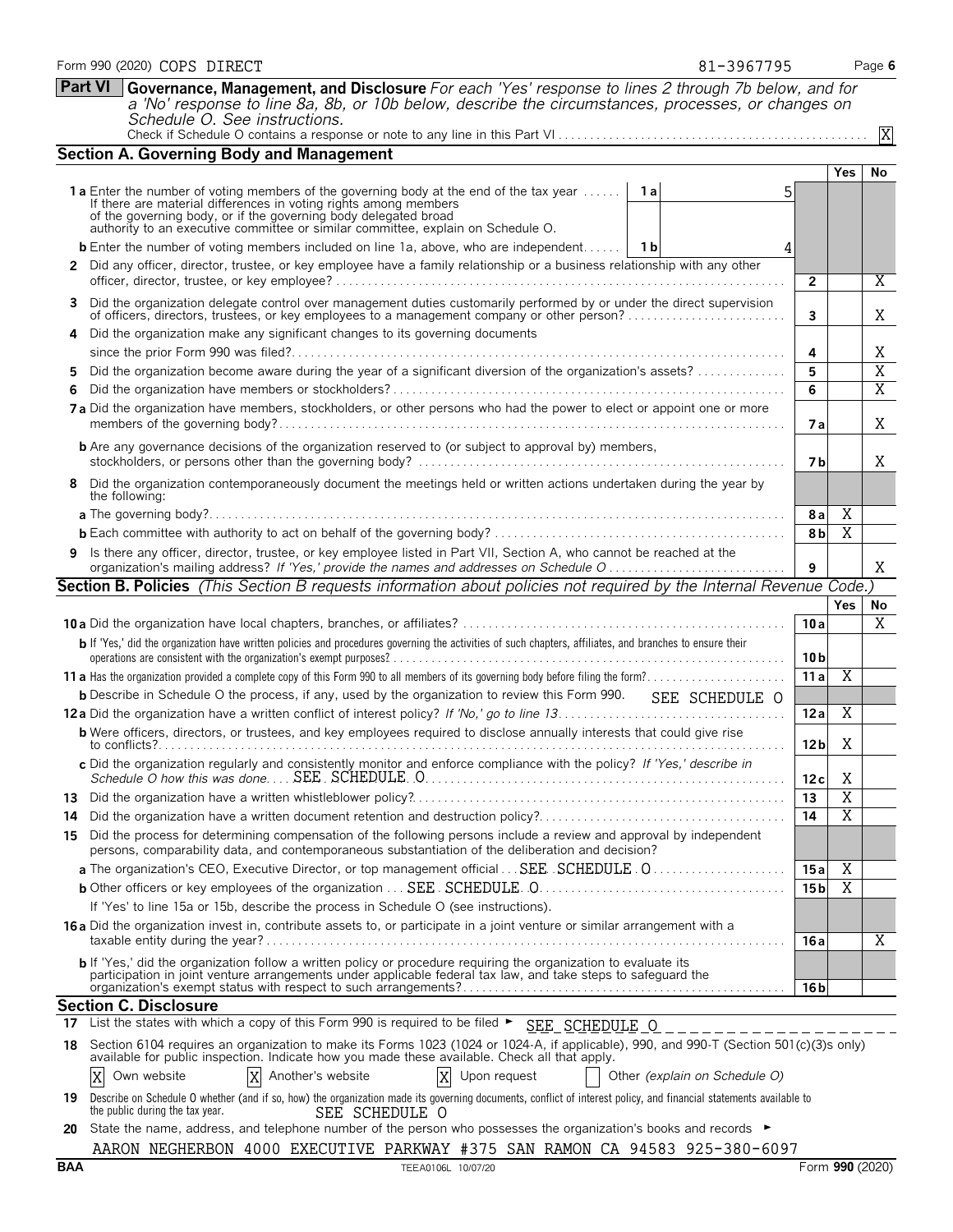| Form 990 (2020)<br>COPS DIRECT                                                                                                                                                                                                 | 81-3967795 | Page 7 |
|--------------------------------------------------------------------------------------------------------------------------------------------------------------------------------------------------------------------------------|------------|--------|
| <b>Part VII</b> Compensation of Officers, Directors, Trustees, Key Employees, Highest Compensated Employees, and Independent Contractors                                                                                       |            |        |
|                                                                                                                                                                                                                                |            |        |
| Section A. Officers, Directors, Trustees, Key Employees, and Highest Compensated Employees                                                                                                                                     |            |        |
| 1 a Complete this table for all persons required to be listed. Report compensation for the calendar year ending with or within the<br>organization's tax year.                                                                 |            |        |
| • List all of the organization's current officers, directors, trustees (whether individuals or organizations), regardless of amount of<br>compensation. Enter $-0$ - in columns (D), (E), and (F) if no compensation was paid. |            |        |
| • List all of the organization's <b>current</b> key employees, if any. See instructions for definition of 'key employee.'                                                                                                      |            |        |

? List the organization's five **current** highest compensated employees (other than an officer, director, trustee, or key employee) who received reportable compensation (Box 5 of Form W-2 and/or Box 7 of Form 1099-MISC) of more than \$100,000 from the organization and any related organizations.

? List all of the organization's **former** officers, key employees, and highest compensated employees who received more than \$100,000 of reportable compensation from the organization and any related organizations.

? List all of the organization's **former directors or trustees** that received, in the capacity as a former director or trustee of the organization, more than \$10,000 of reportable compensation from the organization and any related organizations.

See instructions for the order in which to list the persons above.

Check this box if neither the organization nor any related organization compensated any current officer, director, or trustee.

|                                    |                                                                                                                 | (C) |                                                  |   |                   |                                                                                        |                                           |                                                            |                                                                 |                                     |                 |                                                                       |
|------------------------------------|-----------------------------------------------------------------------------------------------------------------|-----|--------------------------------------------------|---|-------------------|----------------------------------------------------------------------------------------|-------------------------------------------|------------------------------------------------------------|-----------------------------------------------------------------|-------------------------------------|-----------------|-----------------------------------------------------------------------|
| (A)<br>Name and title              | (B)<br>Average<br>hours<br>per                                                                                  |     |                                                  |   | director/trustee) | Position (do not check more<br>than one box, unless person<br>is both an officer and a |                                           | (D)<br>Reportable<br>compensation from<br>the organization | (E)<br>Reportable<br>compensation from<br>related organizations | (F)<br>Estimated amount<br>of other |                 |                                                                       |
|                                    | per<br>week<br>(list any <b>Q</b><br>hours for <b>related</b><br>organiza-<br>tions<br>below<br>dotted<br>line) |     | Institutional trustee<br>Officer<br>Key employee |   | ndividual trustee |                                                                                        | Former<br>Highest compensated<br>employee |                                                            |                                                                 | (W-2/1099-MISC)                     | (W-2/1099-MISC) | compensation from<br>the organization<br>and related<br>organizations |
| (1) AARON NEGHERBON                | 20                                                                                                              |     |                                                  |   |                   |                                                                                        |                                           |                                                            |                                                                 |                                     |                 |                                                                       |
| PRESIDENT                          | 0                                                                                                               | Χ   |                                                  | Χ |                   |                                                                                        |                                           | 84,000                                                     | $\pmb{0}$                                                       | $0$ .                               |                 |                                                                       |
| (2) ROSS JOHNSON                   | $\overline{c}$                                                                                                  |     |                                                  |   |                   |                                                                                        |                                           |                                                            |                                                                 |                                     |                 |                                                                       |
| <b>CHAIR</b>                       | 0                                                                                                               | Χ   |                                                  | Χ |                   |                                                                                        |                                           | 0                                                          | 0                                                               | 0.                                  |                 |                                                                       |
| (3) CARY GOLDBERG                  | $\overline{c}$                                                                                                  |     |                                                  |   |                   |                                                                                        |                                           |                                                            |                                                                 |                                     |                 |                                                                       |
| <b>SECRETARY</b>                   | 0                                                                                                               | X   |                                                  | X |                   |                                                                                        |                                           | 0                                                          | 0                                                               | 0.                                  |                 |                                                                       |
| JAMIE OSTROFF<br>(4)               | $\overline{c}$                                                                                                  |     |                                                  |   |                   |                                                                                        |                                           |                                                            |                                                                 |                                     |                 |                                                                       |
| TREASURER<br>(5) HEATHER SCAGLIONE | 0<br>$\overline{2}$                                                                                             | X   |                                                  | X |                   |                                                                                        |                                           | 0                                                          | 0                                                               | 0.                                  |                 |                                                                       |
| <b>DIRECTOR</b>                    | $\overline{0}$                                                                                                  | X   |                                                  |   |                   |                                                                                        |                                           | 0                                                          | 0                                                               | 0.                                  |                 |                                                                       |
| (6)                                |                                                                                                                 |     |                                                  |   |                   |                                                                                        |                                           |                                                            |                                                                 |                                     |                 |                                                                       |
| (7)                                |                                                                                                                 |     |                                                  |   |                   |                                                                                        |                                           |                                                            |                                                                 |                                     |                 |                                                                       |
| (8)                                |                                                                                                                 |     |                                                  |   |                   |                                                                                        |                                           |                                                            |                                                                 |                                     |                 |                                                                       |
| (9)                                |                                                                                                                 |     |                                                  |   |                   |                                                                                        |                                           |                                                            |                                                                 |                                     |                 |                                                                       |
| (10)                               |                                                                                                                 |     |                                                  |   |                   |                                                                                        |                                           |                                                            |                                                                 |                                     |                 |                                                                       |
| (11)                               |                                                                                                                 |     |                                                  |   |                   |                                                                                        |                                           |                                                            |                                                                 |                                     |                 |                                                                       |
| (12)                               |                                                                                                                 |     |                                                  |   |                   |                                                                                        |                                           |                                                            |                                                                 |                                     |                 |                                                                       |
| (13)                               |                                                                                                                 |     |                                                  |   |                   |                                                                                        |                                           |                                                            |                                                                 |                                     |                 |                                                                       |
| (14)                               |                                                                                                                 |     |                                                  |   |                   |                                                                                        |                                           |                                                            |                                                                 |                                     |                 |                                                                       |
| <b>BAA</b>                         | TEEA0107L 10/07/20                                                                                              |     |                                                  |   |                   |                                                                                        |                                           |                                                            |                                                                 | Form 990 (2020)                     |                 |                                                                       |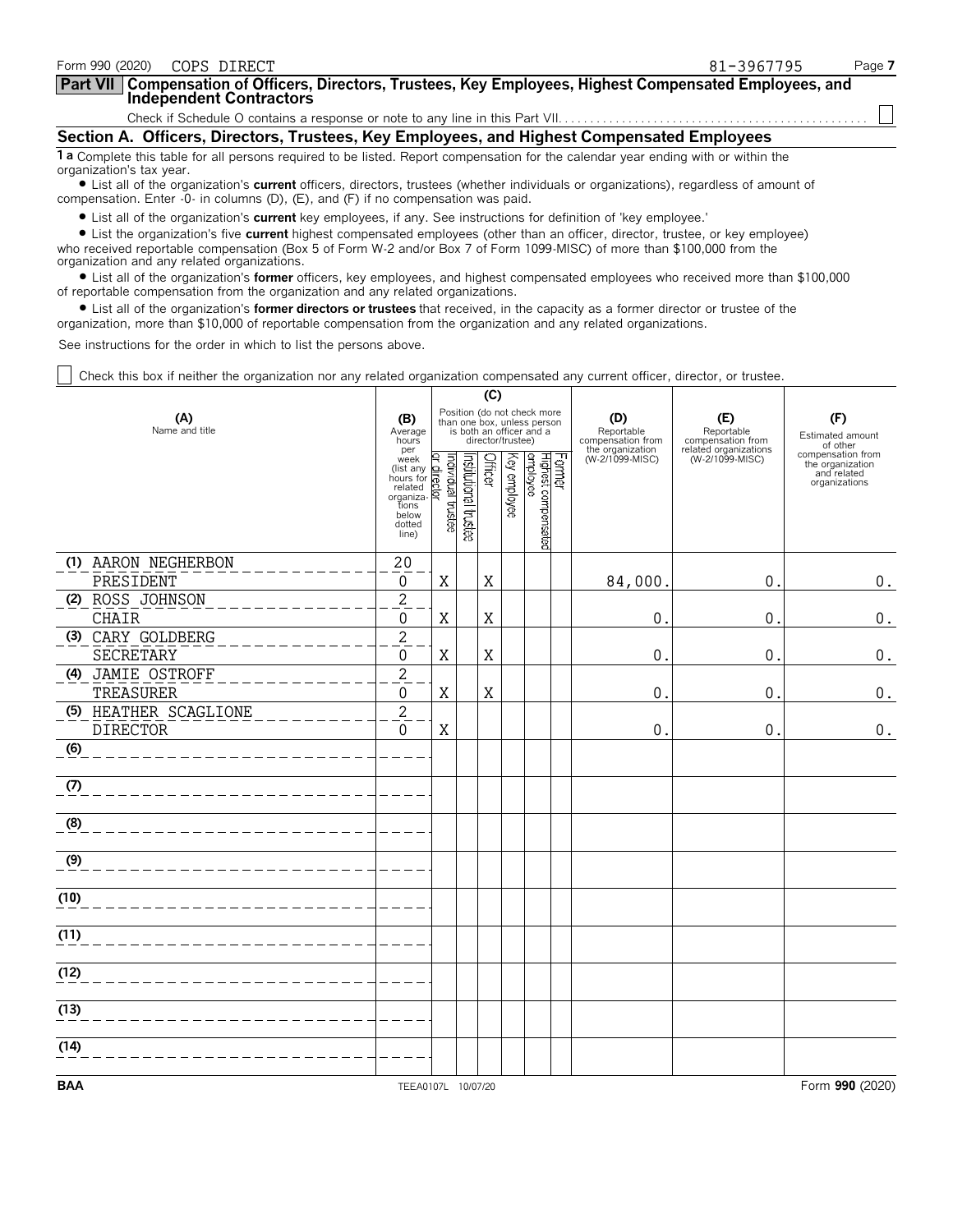#### Form 990 (2020) Page **8** COPS DIRECT 81-3967795

|            | Part VII Section A. Officers, Directors, Trustees, Key Employees, and Highest Compensated Employees (continued)                                                                                                 |                                                                                                 |                                  |                      |         |              |                                                                                                             |        |                                        |                                          |              |                                                                       |
|------------|-----------------------------------------------------------------------------------------------------------------------------------------------------------------------------------------------------------------|-------------------------------------------------------------------------------------------------|----------------------------------|----------------------|---------|--------------|-------------------------------------------------------------------------------------------------------------|--------|----------------------------------------|------------------------------------------|--------------|-----------------------------------------------------------------------|
|            |                                                                                                                                                                                                                 | (B)                                                                                             |                                  |                      |         | (C)          |                                                                                                             |        |                                        |                                          |              |                                                                       |
|            | (A)<br>Name and title                                                                                                                                                                                           | Average<br>hours<br>per                                                                         |                                  |                      |         |              | Position<br>(do not check more than one<br>box, unless person is both an<br>officer and a director/trustee) |        | (D)<br>Reportable<br>compensation from | (E)<br>Reportable<br>compensation from   |              | (F)<br>Estimated amount<br>of other                                   |
|            |                                                                                                                                                                                                                 | week<br>(list any<br>hours<br>for<br>related<br>organiza<br>- tions<br>below<br>dotted<br>line) | ar director<br>ndividual trustee | nstitutional trustee | Officer | Key employee | Highest compensated<br>employee                                                                             | Former | the organization<br>(W-2/1099-MISC)    | related organizations<br>(W-2/1099-MISC) |              | compensation from<br>the organization<br>and related<br>organizations |
| (15)       |                                                                                                                                                                                                                 |                                                                                                 |                                  |                      |         |              |                                                                                                             |        |                                        |                                          |              |                                                                       |
| (16)       |                                                                                                                                                                                                                 |                                                                                                 |                                  |                      |         |              |                                                                                                             |        |                                        |                                          |              |                                                                       |
| (17)       |                                                                                                                                                                                                                 |                                                                                                 |                                  |                      |         |              |                                                                                                             |        |                                        |                                          |              |                                                                       |
| (18)       |                                                                                                                                                                                                                 |                                                                                                 |                                  |                      |         |              |                                                                                                             |        |                                        |                                          |              |                                                                       |
| (19)       |                                                                                                                                                                                                                 |                                                                                                 |                                  |                      |         |              |                                                                                                             |        |                                        |                                          |              |                                                                       |
| (20)       |                                                                                                                                                                                                                 |                                                                                                 |                                  |                      |         |              |                                                                                                             |        |                                        |                                          |              |                                                                       |
| (21)       |                                                                                                                                                                                                                 |                                                                                                 |                                  |                      |         |              |                                                                                                             |        |                                        |                                          |              |                                                                       |
| (22)       |                                                                                                                                                                                                                 |                                                                                                 |                                  |                      |         |              |                                                                                                             |        |                                        |                                          |              |                                                                       |
| (23)       |                                                                                                                                                                                                                 |                                                                                                 |                                  |                      |         |              |                                                                                                             |        |                                        |                                          |              |                                                                       |
| (24)       |                                                                                                                                                                                                                 |                                                                                                 |                                  |                      |         |              |                                                                                                             |        |                                        |                                          |              |                                                                       |
| (25)       |                                                                                                                                                                                                                 |                                                                                                 |                                  |                      |         |              |                                                                                                             |        |                                        |                                          |              |                                                                       |
|            | 1 b Subtotal                                                                                                                                                                                                    |                                                                                                 |                                  |                      |         |              |                                                                                                             |        | 84,000.                                | 0.                                       |              | $0$ .                                                                 |
|            | c Total from continuation sheets to Part VII, Section A                                                                                                                                                         |                                                                                                 |                                  |                      |         |              |                                                                                                             |        | 0.                                     | 0.                                       |              | $0$ .                                                                 |
|            |                                                                                                                                                                                                                 |                                                                                                 |                                  |                      |         |              |                                                                                                             |        | 84,000.                                | $\mathbf{0}$ .                           |              | $0$ .                                                                 |
|            | 2 Total number of individuals (including but not limited to those listed above) who received more than \$100,000 of reportable compensation<br>from the organization $\blacktriangleright$<br>0                 |                                                                                                 |                                  |                      |         |              |                                                                                                             |        |                                        |                                          |              |                                                                       |
|            |                                                                                                                                                                                                                 |                                                                                                 |                                  |                      |         |              |                                                                                                             |        |                                        |                                          |              | Yes<br>No                                                             |
| з          | Did the organization list any <b>former</b> officer, director, trustee, key employee, or highest compensated employee                                                                                           |                                                                                                 |                                  |                      |         |              |                                                                                                             |        |                                        |                                          | 3            | X                                                                     |
| 4          | For any individual listed on line 1a, is the sum of reportable compensation and other compensation from<br>the organization and related organizations greater than \$150,000? If 'Yes,' complete Schedule J for |                                                                                                 |                                  |                      |         |              |                                                                                                             |        |                                        |                                          |              |                                                                       |
| 5          | Did any person listed on line 1a receive or accrue compensation from any unrelated organization or individual                                                                                                   |                                                                                                 |                                  |                      |         |              |                                                                                                             |        |                                        |                                          | 4            | Χ                                                                     |
|            |                                                                                                                                                                                                                 |                                                                                                 |                                  |                      |         |              |                                                                                                             |        |                                        |                                          | 5            | X                                                                     |
|            | <b>Section B. Independent Contractors</b><br>Complete this table for your five highest compensated independent contractors that received more than \$100,000 of                                                 |                                                                                                 |                                  |                      |         |              |                                                                                                             |        |                                        |                                          |              |                                                                       |
|            | compensation from the organization. Report compensation for the calendar year ending with or within the organization's tax year.<br>(A)                                                                         |                                                                                                 |                                  |                      |         |              |                                                                                                             |        | (B)                                    |                                          | (C)          |                                                                       |
|            | Name and business address                                                                                                                                                                                       |                                                                                                 |                                  |                      |         |              |                                                                                                             |        | Description of services                |                                          | Compensation |                                                                       |
|            |                                                                                                                                                                                                                 |                                                                                                 |                                  |                      |         |              |                                                                                                             |        |                                        |                                          |              |                                                                       |
|            |                                                                                                                                                                                                                 |                                                                                                 |                                  |                      |         |              |                                                                                                             |        |                                        |                                          |              |                                                                       |
|            |                                                                                                                                                                                                                 |                                                                                                 |                                  |                      |         |              |                                                                                                             |        |                                        |                                          |              |                                                                       |
|            | 2 Total number of independent contractors (including but not limited to those listed above) who received more than<br>\$100,000 of compensation from the organization ►                                         |                                                                                                 |                                  |                      |         |              |                                                                                                             |        |                                        |                                          |              |                                                                       |
| <b>BAA</b> |                                                                                                                                                                                                                 |                                                                                                 | TEEA0108L 10/07/20               |                      |         |              |                                                                                                             |        |                                        |                                          |              | Form 990 (2020)                                                       |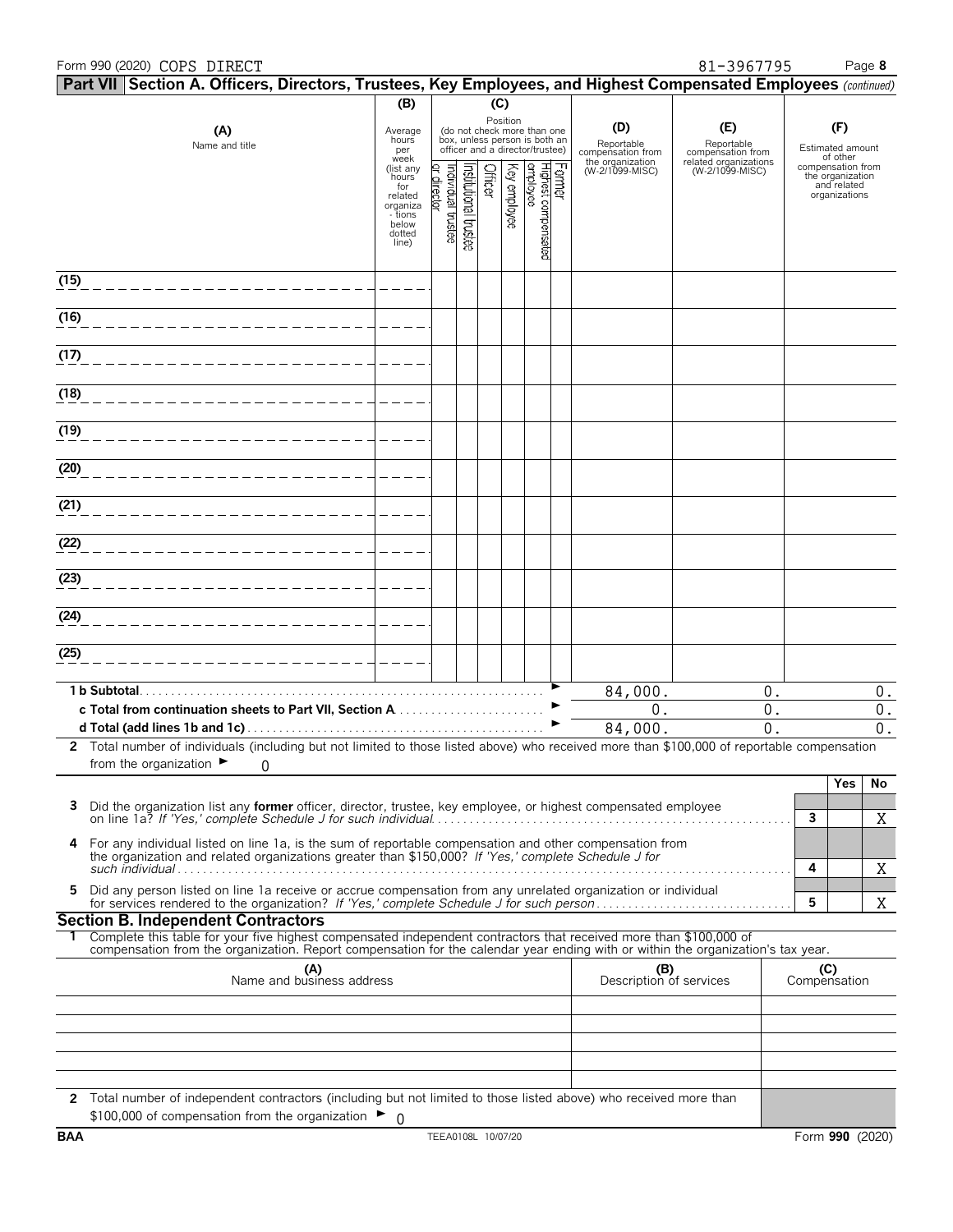# Form 990 (2020) Page **9** COPS DIRECT 81-3967795 **Part VIII Statement of Revenue**<br>Check if Schedule O contains

|                                                           | ן מוניחוון<br><b>PRIGHTER OF REACHING</b>                                                                             |                      |                      |                                                    |                                         |                                                                  |
|-----------------------------------------------------------|-----------------------------------------------------------------------------------------------------------------------|----------------------|----------------------|----------------------------------------------------|-----------------------------------------|------------------------------------------------------------------|
|                                                           |                                                                                                                       |                      | (A)<br>Total revenue | (B)<br>Related or<br>exempt<br>function<br>revenue | (C)<br>Unrelated<br>business<br>revenue | (D)<br>Revenue<br>excluded from tax<br>under sections<br>512-514 |
|                                                           | 1a Federated campaigns<br>1a                                                                                          |                      |                      |                                                    |                                         |                                                                  |
| Contributions, Gifts, Grants<br>and Other Similar Amounts | <b>b</b> Membership dues<br>1 <sub>b</sub>                                                                            |                      |                      |                                                    |                                         |                                                                  |
|                                                           | $c$ Fundraising events<br>1 <sub>c</sub>                                                                              |                      |                      |                                                    |                                         |                                                                  |
|                                                           | $d$ Related organizations $\ldots \ldots$<br>1 <sub>d</sub><br>e Government grants (contributions).<br>1 <sub>e</sub> |                      |                      |                                                    |                                         |                                                                  |
|                                                           | f All other contributions, gifts, grants, and                                                                         |                      |                      |                                                    |                                         |                                                                  |
|                                                           | 1f<br>similar amounts not included above                                                                              | 2,571,888.           |                      |                                                    |                                         |                                                                  |
|                                                           | g Noncash contributions included in<br>1 <sub>g</sub>                                                                 |                      |                      |                                                    |                                         |                                                                  |
|                                                           |                                                                                                                       | ▶                    | 2,571,888.           |                                                    |                                         |                                                                  |
|                                                           |                                                                                                                       | <b>Business Code</b> |                      |                                                    |                                         |                                                                  |
| Program Service Revenue                                   | 2a<br>-----------------                                                                                               |                      |                      |                                                    |                                         |                                                                  |
|                                                           | b                                                                                                                     |                      |                      |                                                    |                                         |                                                                  |
|                                                           | С                                                                                                                     |                      |                      |                                                    |                                         |                                                                  |
|                                                           | d                                                                                                                     |                      |                      |                                                    |                                         |                                                                  |
|                                                           | _ _ _ _ _ _ _ _ _ _ _ _ _ _ _<br>f All other program service revenue                                                  |                      |                      |                                                    |                                         |                                                                  |
|                                                           |                                                                                                                       | ٠                    |                      |                                                    |                                         |                                                                  |
|                                                           | Investment income (including dividends, interest, and<br>3                                                            |                      |                      |                                                    |                                         |                                                                  |
|                                                           | other similar amounts)                                                                                                |                      | 15                   |                                                    |                                         | 15.                                                              |
|                                                           | Income from investment of tax-exempt bond proceeds<br>4                                                               | ▶                    |                      |                                                    |                                         |                                                                  |
|                                                           | 5<br>(i) Real                                                                                                         | (ii) Personal        | 14,248.              | 14,248.                                            |                                         |                                                                  |
|                                                           | 6a Gross rents<br>  6 a                                                                                               |                      |                      |                                                    |                                         |                                                                  |
|                                                           | <b>b</b> Less: rental expenses<br>6b                                                                                  |                      |                      |                                                    |                                         |                                                                  |
|                                                           | c Rental income or (loss) $6c$                                                                                        |                      |                      |                                                    |                                         |                                                                  |
|                                                           | d Net rental income or (loss)                                                                                         |                      |                      |                                                    |                                         |                                                                  |
|                                                           | (i) Securities<br>7 a Gross amount from                                                                               | (ii) Other           |                      |                                                    |                                         |                                                                  |
|                                                           | sales of assets<br>7a                                                                                                 |                      |                      |                                                    |                                         |                                                                  |
|                                                           | other than inventory<br><b>b</b> Less: cost or other basis                                                            |                      |                      |                                                    |                                         |                                                                  |
|                                                           | 7b<br>and sales expenses                                                                                              |                      |                      |                                                    |                                         |                                                                  |
|                                                           | 7c<br><b>c</b> Gain or $(\text{loss})$                                                                                |                      |                      |                                                    |                                         |                                                                  |
|                                                           |                                                                                                                       |                      |                      |                                                    |                                         |                                                                  |
| <b>Other Revenue</b>                                      | 8 a Gross income from fundraising events<br>(not including $\mathbf S$                                                |                      |                      |                                                    |                                         |                                                                  |
|                                                           | of contributions reported on line 1c).                                                                                |                      |                      |                                                    |                                         |                                                                  |
|                                                           | See Part IV, line 18<br>8a                                                                                            |                      |                      |                                                    |                                         |                                                                  |
|                                                           | <b>b</b> Less: direct expenses $\ldots$<br>8b                                                                         |                      |                      |                                                    |                                         |                                                                  |
|                                                           | c Net income or (loss) from fundraising events                                                                        |                      |                      |                                                    |                                         |                                                                  |
|                                                           | 9 a Gross income from gaming activities.<br>See Part IV, line 19<br>9a                                                |                      |                      |                                                    |                                         |                                                                  |
|                                                           | <b>b</b> Less: direct expenses $\ldots$ .<br>9b                                                                       |                      |                      |                                                    |                                         |                                                                  |
|                                                           | c Net income or (loss) from gaming activities                                                                         |                      |                      |                                                    |                                         |                                                                  |
|                                                           | <b>10 a</b> Gross sales of inventory, less $\ldots$ .                                                                 |                      |                      |                                                    |                                         |                                                                  |
|                                                           | returns and allowances<br>10a                                                                                         |                      |                      |                                                    |                                         |                                                                  |
|                                                           | <b>b</b> Less: cost of goods sold<br>10b                                                                              |                      |                      |                                                    |                                         |                                                                  |
|                                                           | c Net income or (loss) from sales of inventory                                                                        |                      |                      |                                                    |                                         |                                                                  |
|                                                           |                                                                                                                       | <b>Business Code</b> |                      |                                                    |                                         |                                                                  |
| Miscellaneous                                             | 11 a                                                                                                                  |                      |                      |                                                    |                                         |                                                                  |
| Revenue                                                   |                                                                                                                       |                      |                      |                                                    |                                         |                                                                  |
|                                                           |                                                                                                                       |                      |                      |                                                    |                                         |                                                                  |
|                                                           | e Total. Add lines 11a-11d                                                                                            |                      |                      |                                                    |                                         |                                                                  |
|                                                           | Total revenue. See instructions<br>12                                                                                 |                      | 2,586,151            | 14,248.                                            | $\mathbf{0}$                            | 15.                                                              |
| <b>BAA</b>                                                |                                                                                                                       |                      | TEEA0109L 10/07/20   |                                                    |                                         | Form 990 (2020)                                                  |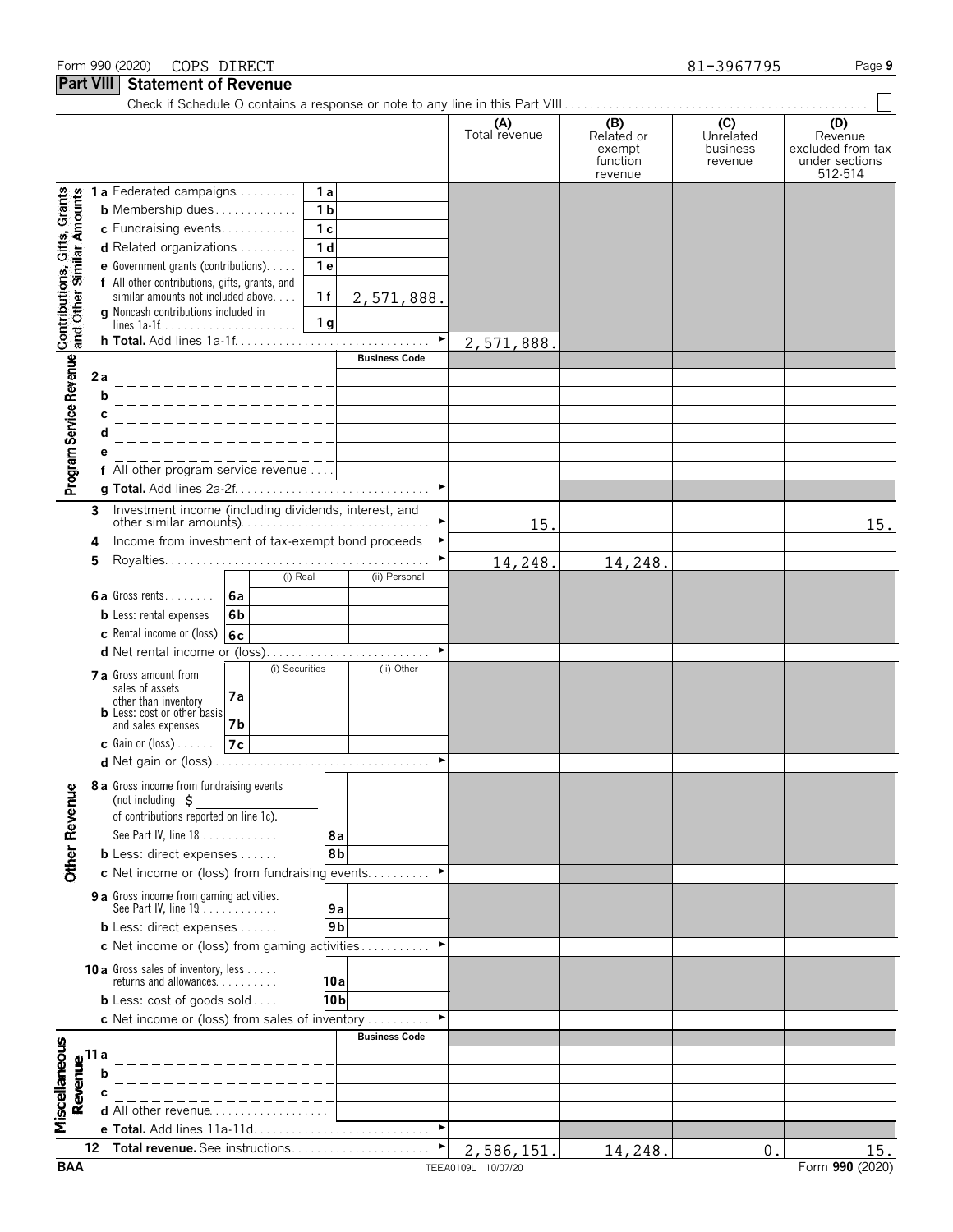|          | Do not include amounts reported on lines<br>6b, 7b, 8b, 9b, and 10b of Part VIII.                                                                                                                                                             | (A)<br>Total expenses | (B)<br>Program service<br>expenses | $\overline{C}$<br>Management and<br>general expenses | (D)<br>Fundraising<br>expenses |
|----------|-----------------------------------------------------------------------------------------------------------------------------------------------------------------------------------------------------------------------------------------------|-----------------------|------------------------------------|------------------------------------------------------|--------------------------------|
| 1        | Grants and other assistance to domestic<br>organizations and domestic governments.                                                                                                                                                            |                       |                                    |                                                      |                                |
|          | Grants and other assistance to domestic<br>individuals. See Part IV, line 22.                                                                                                                                                                 |                       |                                    |                                                      |                                |
| 3        | Grants and other assistance to foreign<br>organizations, foreign governments, and for-<br>eign individuals. See Part IV, lines 15 and 16.                                                                                                     |                       |                                    |                                                      |                                |
| 4        | Benefits paid to or for members                                                                                                                                                                                                               |                       |                                    |                                                      |                                |
| 5        | Compensation of current officers, directors,<br>trustees, and key employees                                                                                                                                                                   | 84,000.               | 75,600.                            | 2,520.                                               | 5,880.                         |
|          | Compensation not included above to<br>disqualified persons (as defined under<br>section $4958(f)(1)$ and persons described<br>in section $4958(c)(3)(B)$                                                                                      | $0$ .                 | 0.                                 | 0.                                                   | $0$ .                          |
| 7        | Other salaries and wages                                                                                                                                                                                                                      | 4,500                 | 2,250.                             | 2,250.                                               |                                |
| 8        | Pension plan accruals and contributions<br>(include section $401(k)$ and $403(b)$<br>employer contributions)                                                                                                                                  |                       |                                    |                                                      |                                |
| 9        | Other employee benefits                                                                                                                                                                                                                       |                       |                                    |                                                      |                                |
| 10       | Payroll taxes                                                                                                                                                                                                                                 | 7,242.                | 6,370.                             | 390.                                                 | 482.                           |
| 11       | Fees for services (nonemployees):                                                                                                                                                                                                             |                       |                                    |                                                      |                                |
|          | a Management                                                                                                                                                                                                                                  |                       |                                    |                                                      |                                |
|          |                                                                                                                                                                                                                                               |                       |                                    |                                                      |                                |
|          |                                                                                                                                                                                                                                               | 49, 312.              |                                    | 49, 312.                                             |                                |
|          |                                                                                                                                                                                                                                               |                       |                                    |                                                      |                                |
|          | e Professional fundraising services. See Part IV, line 17.                                                                                                                                                                                    | 166,820.              |                                    |                                                      | 166,820.                       |
|          | f Investment management fees                                                                                                                                                                                                                  |                       |                                    |                                                      |                                |
|          | g Other. (If line 11q amount exceeds 10% of line 25, column                                                                                                                                                                                   | 12,818.               | 720.                               | 12,044.                                              | 54.                            |
|          | (A) amount, list line 11g expenses on Schedule $0.$ )<br>12 Advertising and promotion                                                                                                                                                         | 15,832.               | 15,832.                            |                                                      |                                |
| 13       |                                                                                                                                                                                                                                               |                       |                                    |                                                      |                                |
| 14       | Information technology                                                                                                                                                                                                                        | 11,391.<br>1,342.     | 4,557.<br>1,181.                   | 5,695.<br>72.                                        | 1,139.<br>89.                  |
| 15       |                                                                                                                                                                                                                                               |                       |                                    |                                                      |                                |
| 16       |                                                                                                                                                                                                                                               | 15,000.               |                                    |                                                      |                                |
| 17       |                                                                                                                                                                                                                                               |                       | 13, 195.                           | 808.                                                 | 997.                           |
| 18       | Payments of travel or entertainment<br>expenses for any federal, state, or local<br>public officials                                                                                                                                          | 34,949.               | 27,959.                            |                                                      | 6,990.                         |
| 19<br>20 | Conferences, conventions, and meetings<br>$Interest. \ldots \ldots \ldots \ldots \ldots \ldots \ldots \ldots \ldots \ldots \ldots \ldots \ldots$                                                                                              |                       |                                    |                                                      |                                |
| $21 \,$  | Payments to affiliates                                                                                                                                                                                                                        |                       |                                    |                                                      |                                |
| 22       | Depreciation, depletion, and amortization                                                                                                                                                                                                     |                       |                                    |                                                      |                                |
|          | 23 Insurance                                                                                                                                                                                                                                  | 2,665.                | 2,344.                             | 144.                                                 | 177.                           |
|          | 24 Other expenses. Itemize expenses not<br>covered above (List miscellaneous expenses<br>on line 24e. If line 24e amount exceeds 10%<br>of line 25, column (A) amount, list line 24e<br>expenses on Schedule O.)                              |                       |                                    |                                                      |                                |
|          | a <u>PRINTING AND PUBLICATIONS</u> ______                                                                                                                                                                                                     | 971, 534.             | 497,875.                           | 28, 295.                                             | 445,364.                       |
|          | <b>b</b> POSTAGE AND SHIPPING                                                                                                                                                                                                                 | 574,835               | 294,582                            | 16,741                                               | 263,512.                       |
|          | C PRODUCT ACQUISITION & DISTRIB ___                                                                                                                                                                                                           | 377,307               | 377,307                            |                                                      |                                |
|          | d LIST RENTAL/ ADVERTISING                                                                                                                                                                                                                    | 46,338.               | 23,746.                            | 1,350.                                               | 21, 242.                       |
|          |                                                                                                                                                                                                                                               | 113,236.              | 39,297.                            | 38,252.                                              | 35,687.                        |
| 25       | Total functional expenses. Add lines 1 through 24e                                                                                                                                                                                            | 2,489,121             | 1,382,815.                         | 157,873.                                             | 948, 433.                      |
|          | 26 Joint costs. Complete this line only if<br>the organization reported in column (B)<br>joint costs from a combined educational<br>campaign and fundraising solicitation.<br>$\overline{X}$ if following<br>Check here $\blacktriangleright$ |                       |                                    |                                                      |                                |
|          | SOP 98-2 (ASC 958-720)                                                                                                                                                                                                                        | 1,885,530.            | 850,430.                           | 107,545.                                             | 927,555.                       |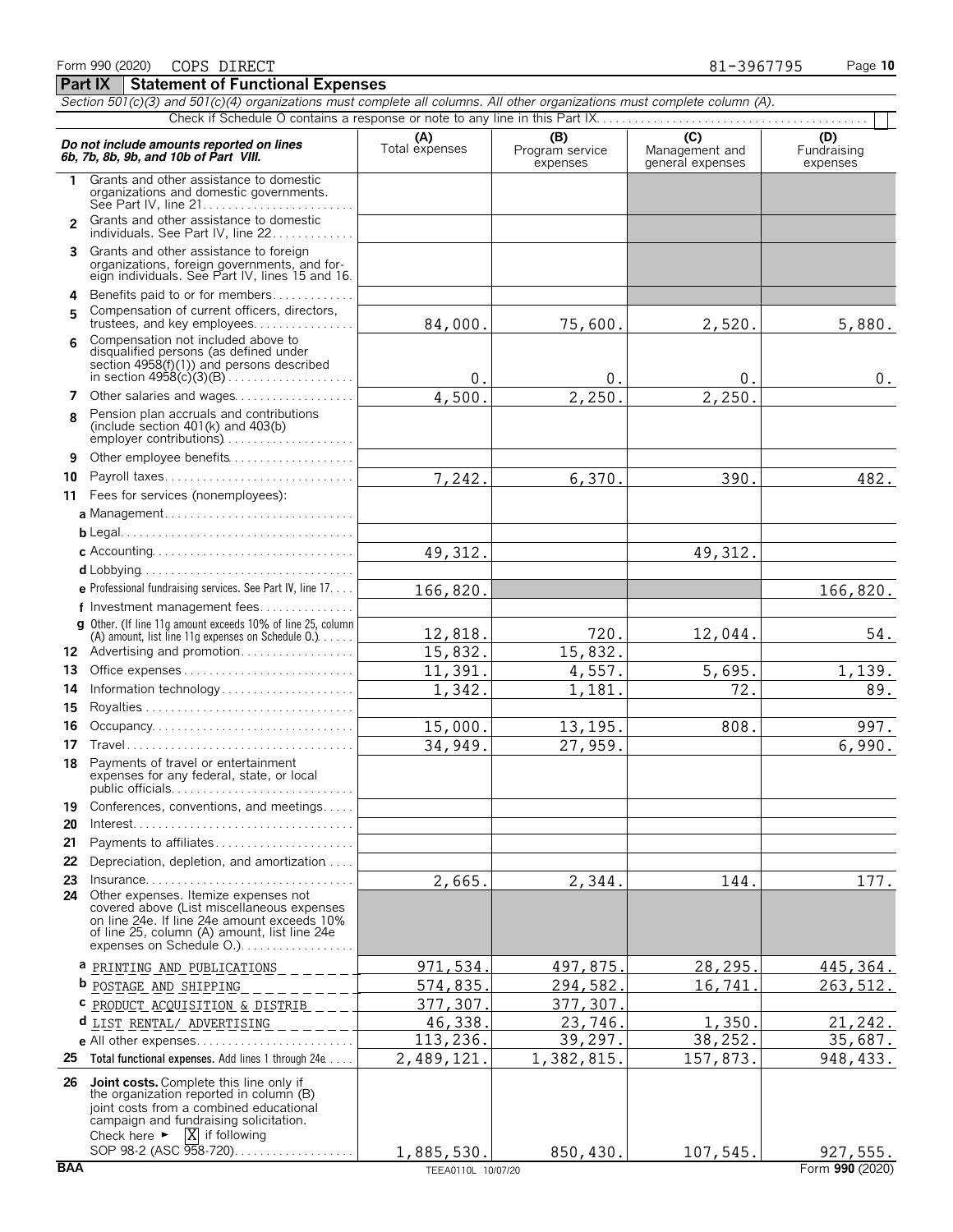#### Form 990 (2020) Page **11** COPS DIRECT 81-3967795

**Part X** Balance Sheet

Check if Schedule O contains a response or note to any line in this Part X. . . . . . . . . . . . . . . . . . . . . . . . . . . . . . . . . . . . . . . . . . . . . . . . . .  $(B)$  **(A)**  $\qquad \qquad$  **End of year** End of year **(A) (B) 1** Cash ' non-interest-bearing . . . . . . . . . . . . . . . . . . . . . . . . . . . . . . . . . . . . . . . . . . . . . . . . . **1** 230,806. 431,949. **2** Savings and temporary cash investments. . . . . . . . . . . . . . . . . . . . . . . . . . . . . . . . . . . . . . **2 3** Pledges and grants receivable, net. . . . . . . . . . . . . . . . . . . . . . . . . . . . . . . . . . . . . . . . . . . . **3 4** Accounts receivable, net. . . . . . . . . . . . . . . . . . . . . . . . . . . . . . . . . . . . . . . . . . . . . . . . . . . . . **4** 7,683. 5 Loans and other receivables from any current or former officer, director,<br>trustee, key employee, creator or founder, substantial contributor, or 35%<br>controlled entity or family member of any of these persons . . . . . . **6** Loans and other receivables from other disqualified persons (as defined under section 4958(f)(1)), and persons described in section 4958(c)(3)(B). . . . . . . . . . . . . . . **6 7** Notes and loans receivable, net. . . . . . . . . . . . . . . . . . . . . . . . . . . . . . . . . . . . . . . . . . . . . . . **7 8** Inventories for sale or use . . . . . . . . . . . . . . . . . . . . . . . . . . . . . . . . . . . . . . . . . . . . . . . . . . . **8** Assets **9** Prepaid expenses and deferred charges . . . . . . . . . . . . . . . . . . . . . . . . . . . . . . . . . . . . . . . **9** 9,002. 83,600. **10 a** Land, buildings, and equipment: cost or other basis. Complete Part VI of Schedule D . . . . . . . . . . . . . . . . . . . **10a b** Less: accumulated depreciation. . . . . . . . . . . . . . . . . . . . **10b 10 c 11** Investments ' publicly traded securities. . . . . . . . . . . . . . . . . . . . . . . . . . . . . . . . . . . . . . . **11 12** Investments ' other securities. See Part IV, line 11 . . . . . . . . . . . . . . . . . . . . . . . . . . . . **12 13** Investments ' program-related. See Part IV, line 11. . . . . . . . . . . . . . . . . . . . . . . . . . . . **13 14** Intangible assets. . . . . . . . . . . . . . . . . . . . . . . . . . . . . . . . . . . . . . . . . . . . . . . . . . . . . . . . . . . . **14 15** Other assets. See Part IV, line 11. . . . . . . . . . . . . . . . . . . . . . . . . . . . . . . . . . . . . . . . . . . . . **15** 13,359. 15 31,312 **16 Total assets.** Add lines 1 through 15 (must equal line 33). . . . . . . . . . . . . . . . . . . . . . . . **16** 554,544. **17** Accounts payable and accrued expenses . . . . . . . . . . . . . . . . . . . . . . . . . . . . . . . . . . . . . . **17** 219,823 **18** Grants payable . . . . . . . . . . . . . . . . . . . . . . . . . . . . . . . . . . . . . . . . . . . . . . . . . . . . . . . . . . . . . **18 19** Deferred revenue . . . . . . . . . . . . . . . . . . . . . . . . . . . . . . . . . . . . . . . . . . . . . . . . . . . . . . . . . . . **19 20** Tax-exempt bond liabilities. . . . . . . . . . . . . . . . . . . . . . . . . . . . . . . . . . . . . . . . . . . . . . . . . . . **20 21** Escrow or custodial account liability. Complete Part IV of Schedule D. . . . . . . . . . . . **21** Liabilities **22** Loans and other payables to any current or former officer, director, trustee, key employee, creator or founder, substantial contributor, or 35% controlled entity or family member of any of these persons . . . . . . . . . . . . . . . . . . . . . . **22 23** Secured mortgages and notes payable to unrelated third parties . . . . . . . . . . . . . . . . . **23 24** Unsecured notes and loans payable to unrelated third parties. . . . . . . . . . . . . . . . . . . . **24 25** Other liabilities (including federal income tax, payables to related third parties,<br>and other liabilities not included on lines 17-24). Complete Part X of Schedule D. . . **2550.** 2550. **25**  $2,550$ . 25 | 19,632 **26 Total liabilities.** Add lines 17 through 25 . . . . . . . . . . . . . . . . . . . . . . . . . . . . . . . . . . . . . . . **26** 239,455 **Organizations that follow FASB ASC 958, check here** G X or Fund Balances **and complete lines 27, 28, 32, and 33. 27** Net assets without donor restrictions . . . . . . . . . . . . . . . . . . . . . . . . . . . . . . . . . . . . . . . . . . **27** 218,059. 315,089. **28** Net assets with donor restrictions. . . . . . . . . . . . . . . . . . . . . . . . . . . . . . . . . . . . . . . . . . . . . **28 Organizations that do not follow FASB ASC 958, check here** G **and complete lines 29 through 33. 29** Capital stock or trust principal, or current funds. . . . . . . . . . . . . . . . . . . . . . . . . . . . . . . . . **29 Net Assets 30** Paid-in or capital surplus, or land, building, or equipment fund. . . . . . . . . . . . . . . . . . . **30 31** Retained earnings, endowment, accumulated income, or other funds . . . . . . . . . . . . . **31 32** Total net assets or fund balances. . . . . . . . . . . . . . . . . . . . . . . . . . . . . . . . . . . . . . . . . . . . . **32** 218,059. 315,089. **33** Total liabilities and net assets/fund balances. . . . . . . . . . . . . . . . . . . . . . . . . . . . . . . . . . . **33** 554,544 **BAA** TEEA0111L 10/07/20 Form **990** (2020)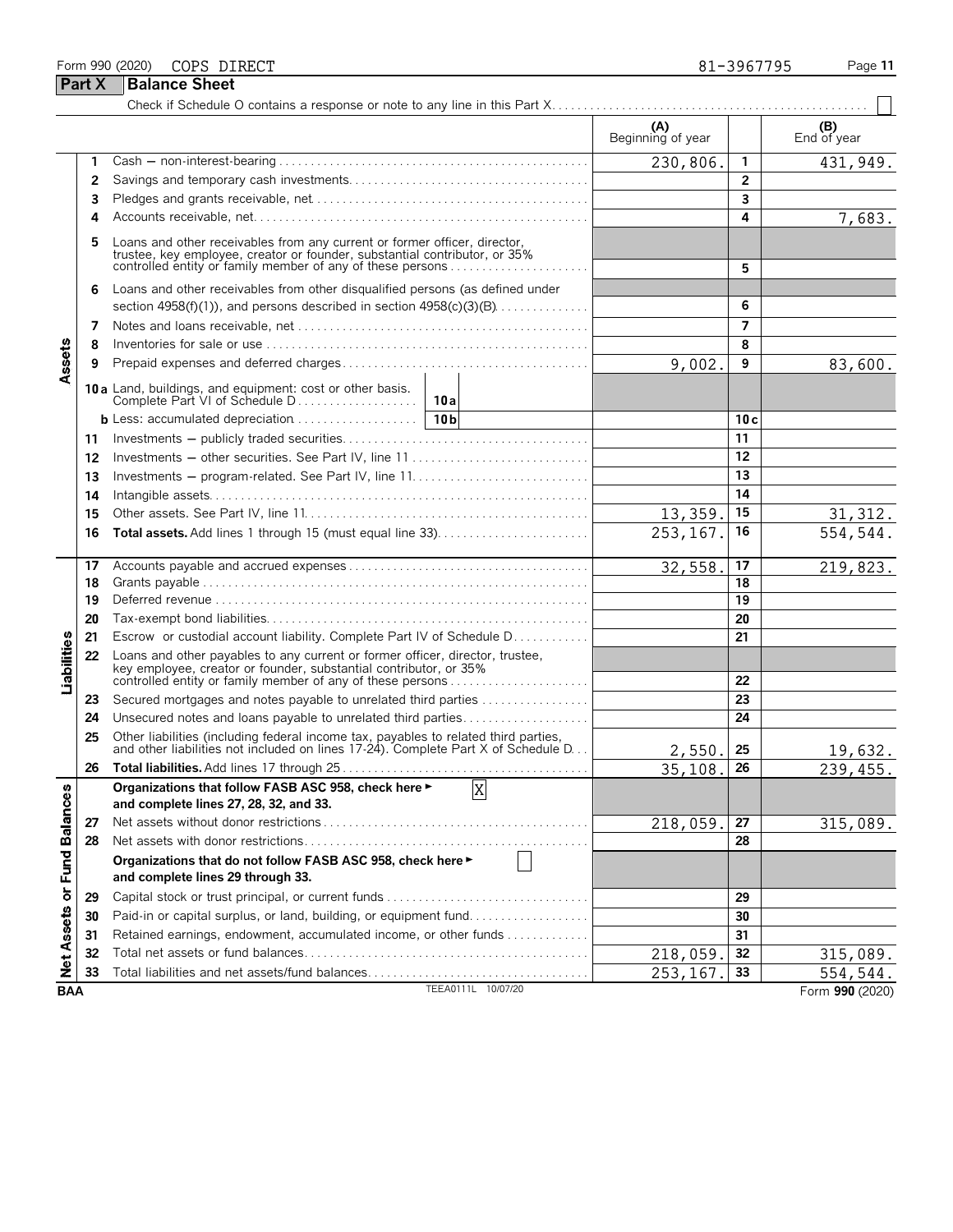| <b>Reconciliation of Net Assets</b><br><b>Part XI</b><br>$\overline{1}$<br>1.<br>2,586,151.<br>$\overline{2}$<br>2<br>2,489,121.<br>3<br>3<br>97,030.<br>4<br>4<br>218,059.<br>5<br>5<br>6<br>6<br>$\overline{7}$<br>7<br>8<br>8<br>9<br>9<br>0.<br>Net assets or fund balances at end of year. Combine lines 3 through 9 (must equal Part X, line 32,<br>10<br>10<br>315,089.<br><b>Part XII Financial Statements and Reporting</b><br><b>Yes</b><br>No<br>X Accrual<br>Accounting method used to prepare the Form 990:<br>Cash<br>Other<br>1<br>If the organization changed its method of accounting from a prior year or checked 'Other,' explain<br>in Schedule O.<br>X<br>2a Were the organization's financial statements compiled or reviewed by an independent accountant?<br>2a<br>If 'Yes,' check a box below to indicate whether the financial statements for the year were compiled or reviewed on a<br>separate basis, consolidated basis, or both:<br>Both consolidated and separate basis<br>Separate basis<br>Consolidated basis<br>Χ<br><b>b</b> Were the organization's financial statements audited by an independent accountant?<br>2 <sub>b</sub><br>If 'Yes,' check a box below to indicate whether the financial statements for the year were audited on a separate<br>basis, consolidated basis, or both:<br>X<br>Consolidated basis<br>Both consolidated and separate basis<br>Separate basis<br>c If 'Yes' to line 2a or 2b, does the organization have a committee that assumes responsibility for oversight of the audit,<br>Χ<br>2c<br>If the organization changed either its oversight process or selection process during the tax year, explain<br>on Schedule O.<br>3a As a result of a federal award, was the organization required to undergo an audit or audits as set forth in the Single<br>Χ<br>Зa<br>b If 'Yes,' did the organization undergo the required audit or audits? If the organization did not undergo the required audit<br>or audits, explain why on Schedule O and describe any steps taken to undergo such audits<br>3 <sub>b</sub><br>TEEA0112L 10/19/20<br>Form 990 (2020) |            | Form 990 (2020) | COPS DIRECT | 81-3967795 |  | Page 12 |
|---------------------------------------------------------------------------------------------------------------------------------------------------------------------------------------------------------------------------------------------------------------------------------------------------------------------------------------------------------------------------------------------------------------------------------------------------------------------------------------------------------------------------------------------------------------------------------------------------------------------------------------------------------------------------------------------------------------------------------------------------------------------------------------------------------------------------------------------------------------------------------------------------------------------------------------------------------------------------------------------------------------------------------------------------------------------------------------------------------------------------------------------------------------------------------------------------------------------------------------------------------------------------------------------------------------------------------------------------------------------------------------------------------------------------------------------------------------------------------------------------------------------------------------------------------------------------------------------------------------------------------------------------------------------------------------------------------------------------------------------------------------------------------------------------------------------------------------------------------------------------------------------------------------------------------------------------------------------------------------------------------------------------------------------------------------------------------------------------------------------------------|------------|-----------------|-------------|------------|--|---------|
|                                                                                                                                                                                                                                                                                                                                                                                                                                                                                                                                                                                                                                                                                                                                                                                                                                                                                                                                                                                                                                                                                                                                                                                                                                                                                                                                                                                                                                                                                                                                                                                                                                                                                                                                                                                                                                                                                                                                                                                                                                                                                                                                 |            |                 |             |            |  |         |
|                                                                                                                                                                                                                                                                                                                                                                                                                                                                                                                                                                                                                                                                                                                                                                                                                                                                                                                                                                                                                                                                                                                                                                                                                                                                                                                                                                                                                                                                                                                                                                                                                                                                                                                                                                                                                                                                                                                                                                                                                                                                                                                                 |            |                 |             |            |  |         |
|                                                                                                                                                                                                                                                                                                                                                                                                                                                                                                                                                                                                                                                                                                                                                                                                                                                                                                                                                                                                                                                                                                                                                                                                                                                                                                                                                                                                                                                                                                                                                                                                                                                                                                                                                                                                                                                                                                                                                                                                                                                                                                                                 |            |                 |             |            |  |         |
|                                                                                                                                                                                                                                                                                                                                                                                                                                                                                                                                                                                                                                                                                                                                                                                                                                                                                                                                                                                                                                                                                                                                                                                                                                                                                                                                                                                                                                                                                                                                                                                                                                                                                                                                                                                                                                                                                                                                                                                                                                                                                                                                 |            |                 |             |            |  |         |
|                                                                                                                                                                                                                                                                                                                                                                                                                                                                                                                                                                                                                                                                                                                                                                                                                                                                                                                                                                                                                                                                                                                                                                                                                                                                                                                                                                                                                                                                                                                                                                                                                                                                                                                                                                                                                                                                                                                                                                                                                                                                                                                                 |            |                 |             |            |  |         |
|                                                                                                                                                                                                                                                                                                                                                                                                                                                                                                                                                                                                                                                                                                                                                                                                                                                                                                                                                                                                                                                                                                                                                                                                                                                                                                                                                                                                                                                                                                                                                                                                                                                                                                                                                                                                                                                                                                                                                                                                                                                                                                                                 |            |                 |             |            |  |         |
|                                                                                                                                                                                                                                                                                                                                                                                                                                                                                                                                                                                                                                                                                                                                                                                                                                                                                                                                                                                                                                                                                                                                                                                                                                                                                                                                                                                                                                                                                                                                                                                                                                                                                                                                                                                                                                                                                                                                                                                                                                                                                                                                 |            |                 |             |            |  |         |
|                                                                                                                                                                                                                                                                                                                                                                                                                                                                                                                                                                                                                                                                                                                                                                                                                                                                                                                                                                                                                                                                                                                                                                                                                                                                                                                                                                                                                                                                                                                                                                                                                                                                                                                                                                                                                                                                                                                                                                                                                                                                                                                                 |            |                 |             |            |  |         |
|                                                                                                                                                                                                                                                                                                                                                                                                                                                                                                                                                                                                                                                                                                                                                                                                                                                                                                                                                                                                                                                                                                                                                                                                                                                                                                                                                                                                                                                                                                                                                                                                                                                                                                                                                                                                                                                                                                                                                                                                                                                                                                                                 |            |                 |             |            |  |         |
|                                                                                                                                                                                                                                                                                                                                                                                                                                                                                                                                                                                                                                                                                                                                                                                                                                                                                                                                                                                                                                                                                                                                                                                                                                                                                                                                                                                                                                                                                                                                                                                                                                                                                                                                                                                                                                                                                                                                                                                                                                                                                                                                 |            |                 |             |            |  |         |
|                                                                                                                                                                                                                                                                                                                                                                                                                                                                                                                                                                                                                                                                                                                                                                                                                                                                                                                                                                                                                                                                                                                                                                                                                                                                                                                                                                                                                                                                                                                                                                                                                                                                                                                                                                                                                                                                                                                                                                                                                                                                                                                                 |            |                 |             |            |  |         |
|                                                                                                                                                                                                                                                                                                                                                                                                                                                                                                                                                                                                                                                                                                                                                                                                                                                                                                                                                                                                                                                                                                                                                                                                                                                                                                                                                                                                                                                                                                                                                                                                                                                                                                                                                                                                                                                                                                                                                                                                                                                                                                                                 |            |                 |             |            |  |         |
|                                                                                                                                                                                                                                                                                                                                                                                                                                                                                                                                                                                                                                                                                                                                                                                                                                                                                                                                                                                                                                                                                                                                                                                                                                                                                                                                                                                                                                                                                                                                                                                                                                                                                                                                                                                                                                                                                                                                                                                                                                                                                                                                 |            |                 |             |            |  |         |
|                                                                                                                                                                                                                                                                                                                                                                                                                                                                                                                                                                                                                                                                                                                                                                                                                                                                                                                                                                                                                                                                                                                                                                                                                                                                                                                                                                                                                                                                                                                                                                                                                                                                                                                                                                                                                                                                                                                                                                                                                                                                                                                                 |            |                 |             |            |  |         |
|                                                                                                                                                                                                                                                                                                                                                                                                                                                                                                                                                                                                                                                                                                                                                                                                                                                                                                                                                                                                                                                                                                                                                                                                                                                                                                                                                                                                                                                                                                                                                                                                                                                                                                                                                                                                                                                                                                                                                                                                                                                                                                                                 |            |                 |             |            |  |         |
|                                                                                                                                                                                                                                                                                                                                                                                                                                                                                                                                                                                                                                                                                                                                                                                                                                                                                                                                                                                                                                                                                                                                                                                                                                                                                                                                                                                                                                                                                                                                                                                                                                                                                                                                                                                                                                                                                                                                                                                                                                                                                                                                 |            |                 |             |            |  |         |
|                                                                                                                                                                                                                                                                                                                                                                                                                                                                                                                                                                                                                                                                                                                                                                                                                                                                                                                                                                                                                                                                                                                                                                                                                                                                                                                                                                                                                                                                                                                                                                                                                                                                                                                                                                                                                                                                                                                                                                                                                                                                                                                                 |            |                 |             |            |  |         |
|                                                                                                                                                                                                                                                                                                                                                                                                                                                                                                                                                                                                                                                                                                                                                                                                                                                                                                                                                                                                                                                                                                                                                                                                                                                                                                                                                                                                                                                                                                                                                                                                                                                                                                                                                                                                                                                                                                                                                                                                                                                                                                                                 |            |                 |             |            |  |         |
|                                                                                                                                                                                                                                                                                                                                                                                                                                                                                                                                                                                                                                                                                                                                                                                                                                                                                                                                                                                                                                                                                                                                                                                                                                                                                                                                                                                                                                                                                                                                                                                                                                                                                                                                                                                                                                                                                                                                                                                                                                                                                                                                 |            |                 |             |            |  |         |
|                                                                                                                                                                                                                                                                                                                                                                                                                                                                                                                                                                                                                                                                                                                                                                                                                                                                                                                                                                                                                                                                                                                                                                                                                                                                                                                                                                                                                                                                                                                                                                                                                                                                                                                                                                                                                                                                                                                                                                                                                                                                                                                                 |            |                 |             |            |  |         |
|                                                                                                                                                                                                                                                                                                                                                                                                                                                                                                                                                                                                                                                                                                                                                                                                                                                                                                                                                                                                                                                                                                                                                                                                                                                                                                                                                                                                                                                                                                                                                                                                                                                                                                                                                                                                                                                                                                                                                                                                                                                                                                                                 |            |                 |             |            |  |         |
|                                                                                                                                                                                                                                                                                                                                                                                                                                                                                                                                                                                                                                                                                                                                                                                                                                                                                                                                                                                                                                                                                                                                                                                                                                                                                                                                                                                                                                                                                                                                                                                                                                                                                                                                                                                                                                                                                                                                                                                                                                                                                                                                 |            |                 |             |            |  |         |
|                                                                                                                                                                                                                                                                                                                                                                                                                                                                                                                                                                                                                                                                                                                                                                                                                                                                                                                                                                                                                                                                                                                                                                                                                                                                                                                                                                                                                                                                                                                                                                                                                                                                                                                                                                                                                                                                                                                                                                                                                                                                                                                                 |            |                 |             |            |  |         |
|                                                                                                                                                                                                                                                                                                                                                                                                                                                                                                                                                                                                                                                                                                                                                                                                                                                                                                                                                                                                                                                                                                                                                                                                                                                                                                                                                                                                                                                                                                                                                                                                                                                                                                                                                                                                                                                                                                                                                                                                                                                                                                                                 |            |                 |             |            |  |         |
|                                                                                                                                                                                                                                                                                                                                                                                                                                                                                                                                                                                                                                                                                                                                                                                                                                                                                                                                                                                                                                                                                                                                                                                                                                                                                                                                                                                                                                                                                                                                                                                                                                                                                                                                                                                                                                                                                                                                                                                                                                                                                                                                 |            |                 |             |            |  |         |
|                                                                                                                                                                                                                                                                                                                                                                                                                                                                                                                                                                                                                                                                                                                                                                                                                                                                                                                                                                                                                                                                                                                                                                                                                                                                                                                                                                                                                                                                                                                                                                                                                                                                                                                                                                                                                                                                                                                                                                                                                                                                                                                                 |            |                 |             |            |  |         |
|                                                                                                                                                                                                                                                                                                                                                                                                                                                                                                                                                                                                                                                                                                                                                                                                                                                                                                                                                                                                                                                                                                                                                                                                                                                                                                                                                                                                                                                                                                                                                                                                                                                                                                                                                                                                                                                                                                                                                                                                                                                                                                                                 |            |                 |             |            |  |         |
|                                                                                                                                                                                                                                                                                                                                                                                                                                                                                                                                                                                                                                                                                                                                                                                                                                                                                                                                                                                                                                                                                                                                                                                                                                                                                                                                                                                                                                                                                                                                                                                                                                                                                                                                                                                                                                                                                                                                                                                                                                                                                                                                 |            |                 |             |            |  |         |
|                                                                                                                                                                                                                                                                                                                                                                                                                                                                                                                                                                                                                                                                                                                                                                                                                                                                                                                                                                                                                                                                                                                                                                                                                                                                                                                                                                                                                                                                                                                                                                                                                                                                                                                                                                                                                                                                                                                                                                                                                                                                                                                                 |            |                 |             |            |  |         |
|                                                                                                                                                                                                                                                                                                                                                                                                                                                                                                                                                                                                                                                                                                                                                                                                                                                                                                                                                                                                                                                                                                                                                                                                                                                                                                                                                                                                                                                                                                                                                                                                                                                                                                                                                                                                                                                                                                                                                                                                                                                                                                                                 | <b>BAA</b> |                 |             |            |  |         |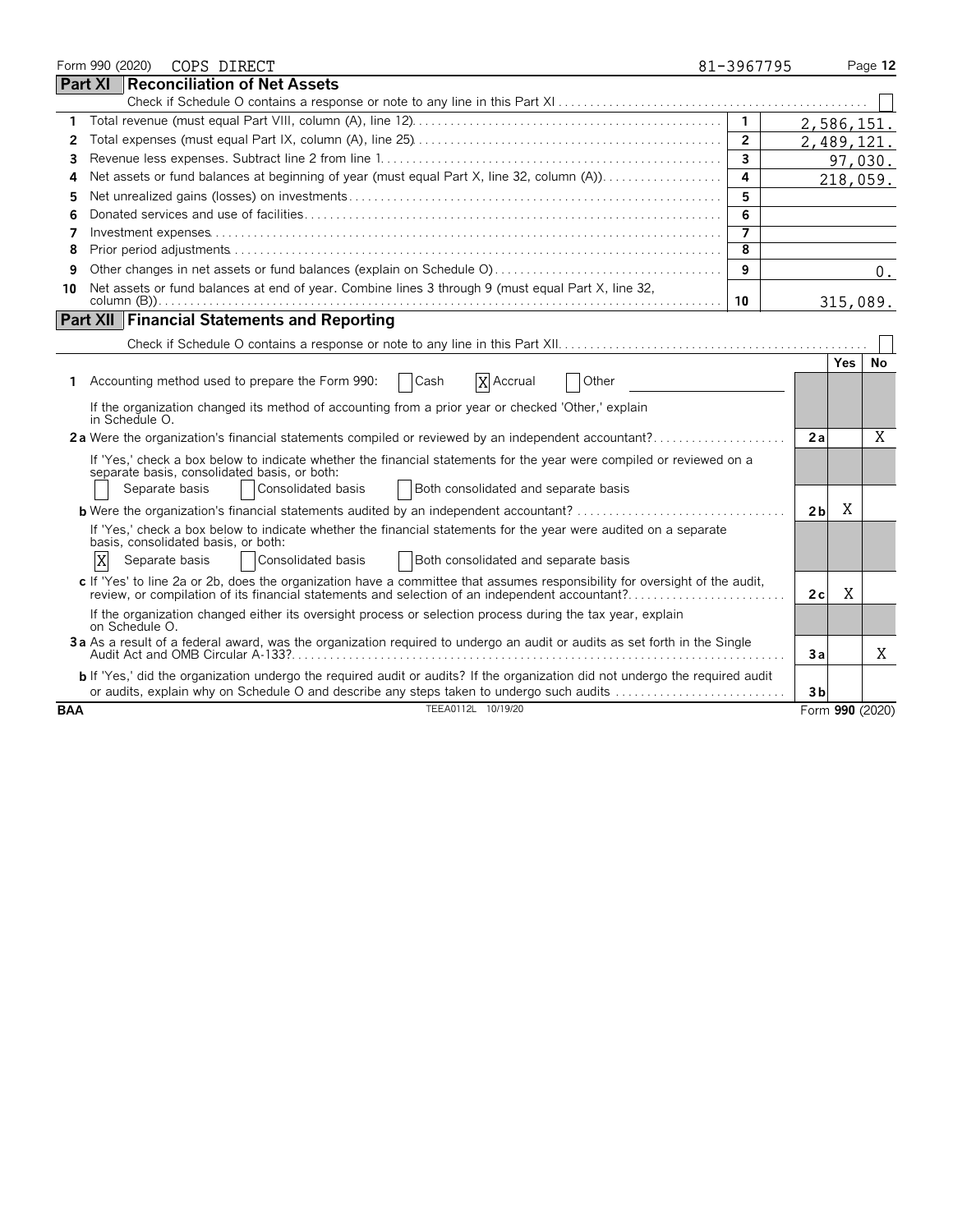# **CHEDULE A** Public Charity Status and Public Support<br>
(Form 990 or 990-EZ) Complete if the organization is a section 501(c)(3) organization or a section

**(Form 990 or 990-EZ) Complete if the organization is a section 501(c)(3) organization or a section 2020 4947(a)(1) nonexempt charitable trust.**

► Attach to Form 990 or Form 990-EZ.<br>gov/Form990 for instructions and the latest information. **Democial condensation** Department of the Treasury  $\bullet$  Go to *www.irs.gov/Form990* for instructions and the latest information.

| $n$ . The main vevenue of vice |  |  |
|--------------------------------|--|--|
| Name of the organization       |  |  |

**Total**

| Name of the organization                                                                                                                                                                                                                                                                                                                                                                                 |                                                                                                                                                                                                                                                                                                                                                                                                                                                                                  |                                                                                     |                                                       |               | Employer identification number                       |                                                    |
|----------------------------------------------------------------------------------------------------------------------------------------------------------------------------------------------------------------------------------------------------------------------------------------------------------------------------------------------------------------------------------------------------------|----------------------------------------------------------------------------------------------------------------------------------------------------------------------------------------------------------------------------------------------------------------------------------------------------------------------------------------------------------------------------------------------------------------------------------------------------------------------------------|-------------------------------------------------------------------------------------|-------------------------------------------------------|---------------|------------------------------------------------------|----------------------------------------------------|
| COPS DIRECT                                                                                                                                                                                                                                                                                                                                                                                              |                                                                                                                                                                                                                                                                                                                                                                                                                                                                                  |                                                                                     |                                                       |               | 81-3967795                                           |                                                    |
| <b>Reason for Public Charity Status.</b> (All organizations must complete this part.) See instructions.<br>Part I                                                                                                                                                                                                                                                                                        |                                                                                                                                                                                                                                                                                                                                                                                                                                                                                  |                                                                                     |                                                       |               |                                                      |                                                    |
| The organization is not a private foundation because it is: (For lines 1 through 12, check only one box.)                                                                                                                                                                                                                                                                                                |                                                                                                                                                                                                                                                                                                                                                                                                                                                                                  |                                                                                     |                                                       |               |                                                      |                                                    |
| A church, convention of churches, or association of churches described in section 170(b)(1)(A)(i).<br>1                                                                                                                                                                                                                                                                                                  |                                                                                                                                                                                                                                                                                                                                                                                                                                                                                  |                                                                                     |                                                       |               |                                                      |                                                    |
| 2<br>A school described in section 170(b)(1)(A)(ii). (Attach Schedule E (Form 990 or 990-EZ).)                                                                                                                                                                                                                                                                                                           |                                                                                                                                                                                                                                                                                                                                                                                                                                                                                  |                                                                                     |                                                       |               |                                                      |                                                    |
| 3<br>A hospital or a cooperative hospital service organization described in section 170(b)(1)(A)(iii).                                                                                                                                                                                                                                                                                                   |                                                                                                                                                                                                                                                                                                                                                                                                                                                                                  |                                                                                     |                                                       |               |                                                      |                                                    |
| A medical research organization operated in conjunction with a hospital described in section 170(b)(1)(A)(iii). Enter the hospital's<br>4                                                                                                                                                                                                                                                                |                                                                                                                                                                                                                                                                                                                                                                                                                                                                                  |                                                                                     |                                                       |               |                                                      |                                                    |
| name, city, and state:                                                                                                                                                                                                                                                                                                                                                                                   |                                                                                                                                                                                                                                                                                                                                                                                                                                                                                  |                                                                                     |                                                       |               |                                                      |                                                    |
| 5<br>An organization operated for the benefit of a college or university owned or operated by a governmental unit described in<br>section 170(b)(1)(A)(iv). (Complete Part II.)                                                                                                                                                                                                                          |                                                                                                                                                                                                                                                                                                                                                                                                                                                                                  |                                                                                     |                                                       |               |                                                      |                                                    |
| A federal, state, or local government or governmental unit described in section 170(b)(1)(A)(v).<br>6                                                                                                                                                                                                                                                                                                    |                                                                                                                                                                                                                                                                                                                                                                                                                                                                                  |                                                                                     |                                                       |               |                                                      |                                                    |
| 7<br>Χ<br>An organization that normally receives a substantial part of its support from a governmental unit or from the general public described<br>in section 170(b)(1)(A)(vi). (Complete Part II.)                                                                                                                                                                                                     |                                                                                                                                                                                                                                                                                                                                                                                                                                                                                  |                                                                                     |                                                       |               |                                                      |                                                    |
| A community trust described in section 170(b)(1)(A)(vi). (Complete Part II.)<br>8                                                                                                                                                                                                                                                                                                                        |                                                                                                                                                                                                                                                                                                                                                                                                                                                                                  |                                                                                     |                                                       |               |                                                      |                                                    |
| An agricultural research organization described in section 170(b)(1)(A)(ix) operated in conjunction with a land-grant college<br>9                                                                                                                                                                                                                                                                       |                                                                                                                                                                                                                                                                                                                                                                                                                                                                                  |                                                                                     |                                                       |               |                                                      |                                                    |
| or university or a non-land-grant college of agriculture (see instructions). Enter the name, city, and state of the college or                                                                                                                                                                                                                                                                           |                                                                                                                                                                                                                                                                                                                                                                                                                                                                                  |                                                                                     |                                                       |               |                                                      |                                                    |
| 10                                                                                                                                                                                                                                                                                                                                                                                                       | An organization that normally receives (1) more than 33-1/3% of its support from contributions, membership fees, and gross receipts<br>from activities related to its exempt functions, subject to certain exceptions; and (2) no more than 33-1/3% of its support from gross<br>investment income and unrelated business taxable income (less section 511 tax) from businesses acquired by the organization after<br>June 30, 1975. See section 509(a)(2). (Complete Part III.) |                                                                                     |                                                       |               |                                                      |                                                    |
| 11<br>An organization organized and operated exclusively to test for public safety. See section 509(a)(4).                                                                                                                                                                                                                                                                                               |                                                                                                                                                                                                                                                                                                                                                                                                                                                                                  |                                                                                     |                                                       |               |                                                      |                                                    |
| 12<br>An organization organized and operated exclusively for the benefit of, to perform the functions of, or to carry out the purposes of one<br>or more publicly supported organizations described in section 509(a)(1) or section 509(a)(2). See section 509(a)(3). Check the box in<br>lines 12a through 12d that describes the type of supporting organization and complete lines 12e, 12f, and 12g. |                                                                                                                                                                                                                                                                                                                                                                                                                                                                                  |                                                                                     |                                                       |               |                                                      |                                                    |
| Type I. A supporting organization operated, supervised, or controlled by its supported organization(s), typically by giving the supported<br>a<br>organization(s) the power to regularly appoint or elect a majority of the directors or trustees of the supporting organization. You must<br>complete Part IV, Sections A and B.                                                                        |                                                                                                                                                                                                                                                                                                                                                                                                                                                                                  |                                                                                     |                                                       |               |                                                      |                                                    |
| b<br>Type II. A supporting organization supervised or controlled in connection with its supported organization(s), by having control or<br>management of the supporting organization vested in the same persons that control or manage the supported organization(s). You<br>must complete Part IV, Sections A and C.                                                                                    |                                                                                                                                                                                                                                                                                                                                                                                                                                                                                  |                                                                                     |                                                       |               |                                                      |                                                    |
| c<br>Type III functionally integrated. A supporting organization operated in connection with, and functionally integrated with, its supported<br>organization(s) (see instructions). You must complete Part IV, Sections A, D, and E.                                                                                                                                                                    |                                                                                                                                                                                                                                                                                                                                                                                                                                                                                  |                                                                                     |                                                       |               |                                                      |                                                    |
| d<br>Type III non-functionally integrated. A supporting organization operated in connection with its supported organization(s) that is not<br>functionally integrated. The organization generally must satisfy a distribution requirement and an attentiveness requirement (see<br>instructions). You must complete Part IV, Sections A and D, and Part V.                                               |                                                                                                                                                                                                                                                                                                                                                                                                                                                                                  |                                                                                     |                                                       |               |                                                      |                                                    |
| Check this box if the organization received a written determination from the IRS that it is a Type I, Type II, Type III functionally<br>е<br>integrated, or Type III non-functionally integrated supporting organization.                                                                                                                                                                                |                                                                                                                                                                                                                                                                                                                                                                                                                                                                                  |                                                                                     |                                                       |               |                                                      |                                                    |
|                                                                                                                                                                                                                                                                                                                                                                                                          |                                                                                                                                                                                                                                                                                                                                                                                                                                                                                  |                                                                                     |                                                       |               |                                                      |                                                    |
| g Provide the following information about the supported organization(s).                                                                                                                                                                                                                                                                                                                                 |                                                                                                                                                                                                                                                                                                                                                                                                                                                                                  |                                                                                     |                                                       |               |                                                      |                                                    |
| (i) Name of supported organization                                                                                                                                                                                                                                                                                                                                                                       | (ii) EIN                                                                                                                                                                                                                                                                                                                                                                                                                                                                         | (iii) Type of organization<br>(described on lines 1-10<br>above (see instructions)) | organization listed<br>in your governing<br>document? | $(iv)$ is the | (v) Amount of monetary<br>support (see instructions) | (vi) Amount of other<br>support (see instructions) |
|                                                                                                                                                                                                                                                                                                                                                                                                          |                                                                                                                                                                                                                                                                                                                                                                                                                                                                                  |                                                                                     | Yes                                                   | No            |                                                      |                                                    |
| (A)                                                                                                                                                                                                                                                                                                                                                                                                      |                                                                                                                                                                                                                                                                                                                                                                                                                                                                                  |                                                                                     |                                                       |               |                                                      |                                                    |
|                                                                                                                                                                                                                                                                                                                                                                                                          |                                                                                                                                                                                                                                                                                                                                                                                                                                                                                  |                                                                                     |                                                       |               |                                                      |                                                    |
| (B)                                                                                                                                                                                                                                                                                                                                                                                                      |                                                                                                                                                                                                                                                                                                                                                                                                                                                                                  |                                                                                     |                                                       |               |                                                      |                                                    |
| (C)                                                                                                                                                                                                                                                                                                                                                                                                      |                                                                                                                                                                                                                                                                                                                                                                                                                                                                                  |                                                                                     |                                                       |               |                                                      |                                                    |
| (D)                                                                                                                                                                                                                                                                                                                                                                                                      |                                                                                                                                                                                                                                                                                                                                                                                                                                                                                  |                                                                                     |                                                       |               |                                                      |                                                    |
| (E)                                                                                                                                                                                                                                                                                                                                                                                                      |                                                                                                                                                                                                                                                                                                                                                                                                                                                                                  |                                                                                     |                                                       |               |                                                      |                                                    |
|                                                                                                                                                                                                                                                                                                                                                                                                          |                                                                                                                                                                                                                                                                                                                                                                                                                                                                                  |                                                                                     |                                                       |               |                                                      |                                                    |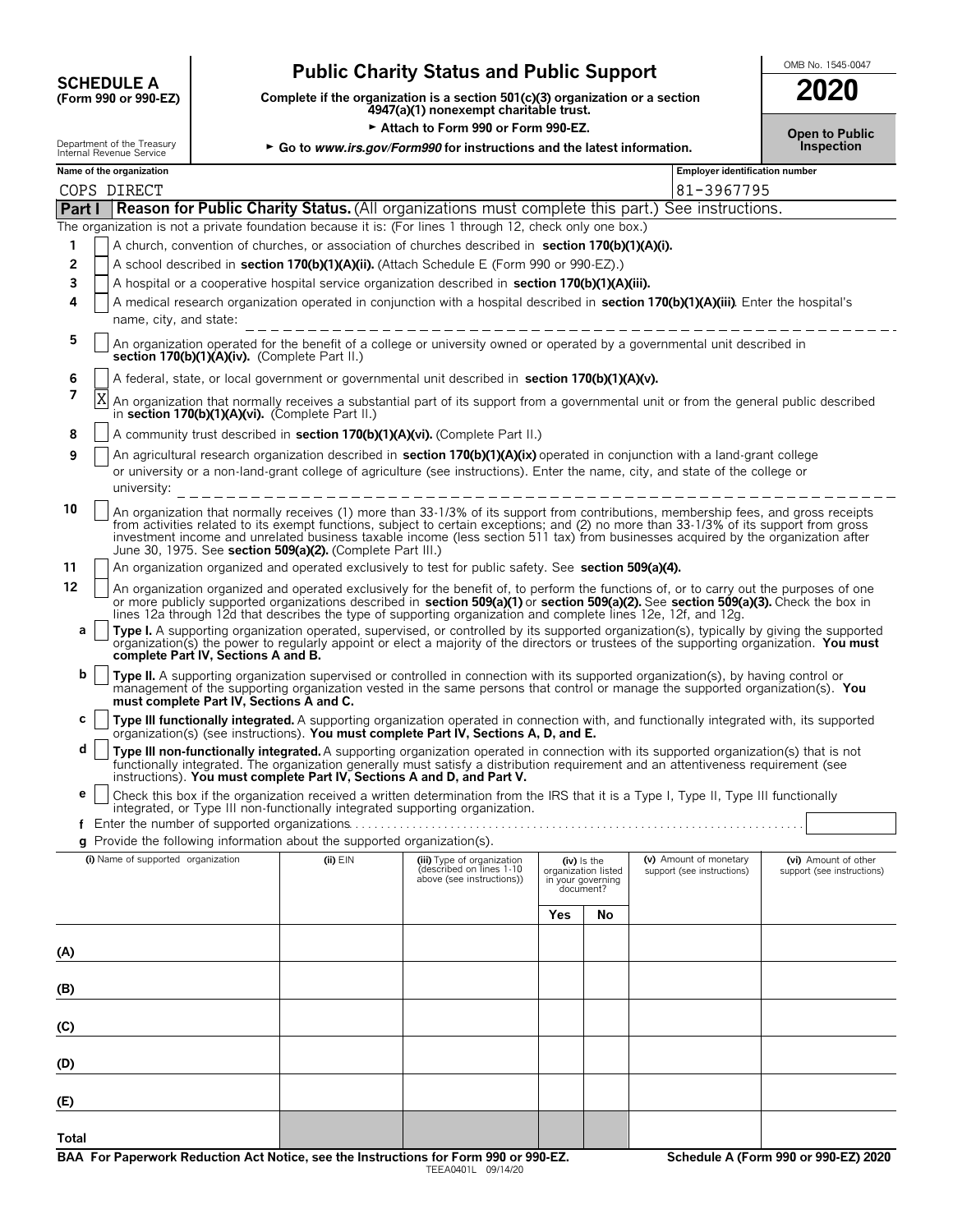**Part II Support Schedule for Organizations Described in Sections 170(b)(1)(A)(iv) and 170(b)(1)(A)(vi)** (Complete only if you checked the box on line 5, 7, or 8 of Part I or if the organization failed to qualify under Part III. If the organization fails to qualify under the tests listed below, please complete Part III.)

#### **Section A. Public Support**

|    | Calendar year (or fiscal year<br>beginning in) $\blacktriangleright$                                                                                                                                                                                                                                                                                                                                    | (a) 2016                | (b) $2017$ | $(c)$ 2018 | $(d)$ 2019                                       | $(e)$ 2020 | (f) Total    |
|----|---------------------------------------------------------------------------------------------------------------------------------------------------------------------------------------------------------------------------------------------------------------------------------------------------------------------------------------------------------------------------------------------------------|-------------------------|------------|------------|--------------------------------------------------|------------|--------------|
| 1. | Gifts, grants, contributions, and<br>membership fees received. (Do not<br>include any 'unusual grants.'). $\ldots$                                                                                                                                                                                                                                                                                      | 223,576.                |            |            | $914, 798.$   1,058,755.  1,437,850.  2,571,888. |            | 6, 206, 867. |
|    | 2 Tax revenues levied for the<br>organization's benefit and<br>either paid to or expended<br>on its behalf                                                                                                                                                                                                                                                                                              |                         |            |            |                                                  |            | $0$ .        |
|    | 3 The value of services or<br>facilities furnished by a<br>governmental unit to the<br>organization without charge                                                                                                                                                                                                                                                                                      |                         |            |            |                                                  |            | 0.           |
|    | <b>Total.</b> Add lines 1 through 3                                                                                                                                                                                                                                                                                                                                                                     | 223,576.                |            |            | $914, 798.$   1,058,755.  1,437,850.             | 2,571,888. | 6,206,867.   |
| 5. | The portion of total<br>contributions by each person<br>(other than a governmental<br>unit or publicly supported<br>organization) included on line 1<br>that exceeds 2% of the amount<br>shown on line 11, column (f)                                                                                                                                                                                   |                         |            |            |                                                  |            | $0$ .        |
|    | 6 Public support. Subtract line 5<br>from line $4$                                                                                                                                                                                                                                                                                                                                                      |                         |            |            |                                                  |            | 6,206,867.   |
|    | <b>Section B. Total Support</b>                                                                                                                                                                                                                                                                                                                                                                         |                         |            |            |                                                  |            |              |
|    | Calendar year (or fiscal year<br>beginning in) $\blacktriangleright$                                                                                                                                                                                                                                                                                                                                    | (a) 2016                | (b) 2017   | $(c)$ 2018 | $(d)$ 2019                                       | (e) 2020   | (f) Total    |
|    | <b>7</b> Amounts from line $4, \ldots, \ldots$                                                                                                                                                                                                                                                                                                                                                          | $\overline{2}$ 23, 576. | 914,798.   | 1,058,755. | 1,437,850.                                       | 2,571,888. | 6,206,867.   |
| 8  | Gross income from interest.<br>dividends, payments received<br>on securities loans, rents,<br>royalties, and income from<br>similar sources                                                                                                                                                                                                                                                             |                         |            |            | 3.                                               | 15.        | 18.          |
| 9. | Net income from unrelated<br>business activities, whether or<br>not the business is regularly<br>carried on                                                                                                                                                                                                                                                                                             |                         |            |            |                                                  |            | 0.           |
| 10 | Other income. Do not include<br>gain or loss from the sale of<br>capital assets (Explain in                                                                                                                                                                                                                                                                                                             |                         |            |            |                                                  |            | 0.           |
|    | 11 Total support. Add lines 7                                                                                                                                                                                                                                                                                                                                                                           |                         |            |            |                                                  |            | 6,206,885.   |
| 12 |                                                                                                                                                                                                                                                                                                                                                                                                         |                         |            |            |                                                  | $12 \,$    | 45, 443.     |
|    | 13 First 5 years. If the Form 990 is for the organization's first, second, third, fourth, or fifth tax year as a section 501(c)(3)                                                                                                                                                                                                                                                                      |                         |            |            |                                                  |            |              |
|    | <b>Section C. Computation of Public Support Percentage</b>                                                                                                                                                                                                                                                                                                                                              |                         |            |            |                                                  |            |              |
|    |                                                                                                                                                                                                                                                                                                                                                                                                         |                         |            |            |                                                  | 14         | 100.00%      |
|    |                                                                                                                                                                                                                                                                                                                                                                                                         |                         |            |            |                                                  | 15         | 100.00%      |
|    | 16a 33-1/3% support test-2020. If the organization did not check the box on line 13, and line 14 is 33-1/3% or more, check this box                                                                                                                                                                                                                                                                     |                         |            |            |                                                  |            | X            |
|    | b 33-1/3% support test-2019. If the organization did not check a box on line 13 or 16a, and line 15 is 33-1/3% or more, check this box                                                                                                                                                                                                                                                                  |                         |            |            |                                                  |            |              |
|    | 17a 10%-facts-and-circumstances test-2020. If the organization did not check a box on line 13, 16a, or 16b, and line 14 is 10%<br>or more, and if the organization meets the facts-and-circumstances test, check this box and stop here. Explain in Part VI how<br>the organization meets the facts-and-circumstances test. The organization qualifies as a publicly supported organization             |                         |            |            |                                                  |            |              |
|    | <b>b 10%-facts-and-circumstances test-2019.</b> If the organization did not check a box on line 13, 16a, 16b, or 17a, and line 15 is 10%<br>or more, and if the organization meets the facts-and-circumstances test, check this box and stop here. Explain in Part VI how the<br>organization meets the 'facts-and-circumstances' test. The organization qualifies as a publicly supported organization |                         |            |            |                                                  |            |              |
|    | 18 Private foundation. If the organization did not check a box on line 13, 16a, 16b, 17a, or 17b, check this box and see instructions                                                                                                                                                                                                                                                                   |                         |            |            |                                                  |            |              |

**BAA Schedule A (Form 990 or 990-EZ) 2020**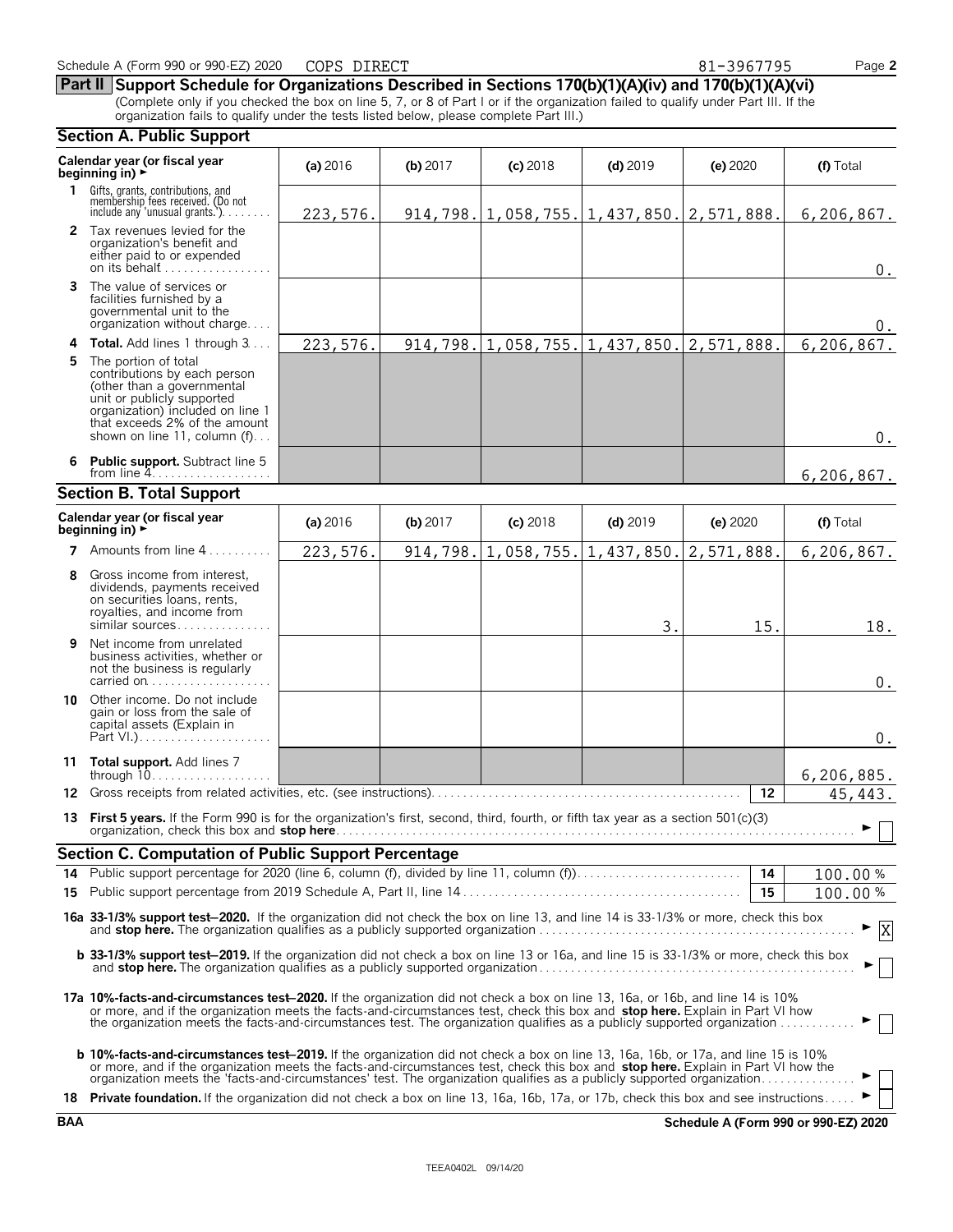#### **Part III Support Schedule for Organizations Described in Section 509(a)(2)**

(Complete only if you checked the box on line 10 of Part I or if the organization failed to qualify under Part II. If the organization fails to qualify under the tests listed below, please complete Part II.)

|     | <b>Section A. Public Support</b>                                                                                                                                                                                                                                               |            |                    |            |            |          |    |                                      |
|-----|--------------------------------------------------------------------------------------------------------------------------------------------------------------------------------------------------------------------------------------------------------------------------------|------------|--------------------|------------|------------|----------|----|--------------------------------------|
|     | Calendar year (or fiscal year beginning in) $\blacktriangleright$<br>1 Gifts, grants, contributions,<br>and membership fees<br>received. (Do not include                                                                                                                       | (a) $2016$ | (b) $2017$         | $(c)$ 2018 | $(d)$ 2019 | (e) 2020 |    | (f) Total                            |
|     | any 'unusual grants.')<br>Gross receipts from admissions,<br>merchandise sold or services<br>performed, or facilities                                                                                                                                                          |            |                    |            |            |          |    |                                      |
|     | furnished in any activity that is<br>related to the organization's<br>$tax\text{-}exempt$ purpose                                                                                                                                                                              |            |                    |            |            |          |    |                                      |
| 3   | Gross receipts from activities<br>that are not an unrelated trade<br>or business under section 513.                                                                                                                                                                            |            |                    |            |            |          |    |                                      |
| 4   | Tax revenues levied for the<br>organization's benefit and<br>either paid to or expended on                                                                                                                                                                                     |            |                    |            |            |          |    |                                      |
| 5.  | The value of services or<br>facilities furnished by a<br>governmental unit to the<br>organization without charge                                                                                                                                                               |            |                    |            |            |          |    |                                      |
|     | <b>6 Total.</b> Add lines 1 through $5 \ldots$<br><b>7a</b> Amounts included on lines 1.<br>2, and 3 received from                                                                                                                                                             |            |                    |            |            |          |    |                                      |
|     | <b>b</b> Amounts included on lines 2<br>and 3 received from other than<br>disqualified persons that<br>exceed the greater of \$5,000 or<br>1% of the amount on line 13                                                                                                         |            |                    |            |            |          |    |                                      |
|     | c Add lines 7a and 7b                                                                                                                                                                                                                                                          |            |                    |            |            |          |    |                                      |
|     | <b>Public support.</b> (Subtract line                                                                                                                                                                                                                                          |            |                    |            |            |          |    |                                      |
|     | <b>Section B. Total Support</b>                                                                                                                                                                                                                                                |            |                    |            |            |          |    |                                      |
|     | Calendar year (or fiscal year beginning in) $\blacktriangleright$                                                                                                                                                                                                              | (a) $2016$ | $(b)$ 2017         | $(c)$ 2018 | $(d)$ 2019 | (e) 2020 |    | (f) Total                            |
|     | 9 Amounts from line 6                                                                                                                                                                                                                                                          |            |                    |            |            |          |    |                                      |
|     | <b>10a</b> Gross income from interest, dividends,<br>payments received on securities loans,<br>rents, royalties, and income from<br>similar sources.                                                                                                                           |            |                    |            |            |          |    |                                      |
|     | <b>b</b> Unrelated business taxable<br>income (less section 511<br>taxes) from businesses<br>acquired after June 30, 1975<br>c Add lines 10a and $10b$                                                                                                                         |            |                    |            |            |          |    |                                      |
| 11  | Net income from unrelated business<br>activities not included in line 10b,<br>whether or not the business is<br>regularly carried on. $\ldots$                                                                                                                                 |            |                    |            |            |          |    |                                      |
|     | 12 Other income. Do not include<br>gain or loss from the sale of<br>capital assets (Explain in                                                                                                                                                                                 |            |                    |            |            |          |    |                                      |
|     | 13 Total support. (Add lines 9,<br>10c, 11, and $12.$ )                                                                                                                                                                                                                        |            |                    |            |            |          |    |                                      |
|     | 14 First 5 years. If the Form 990 is for the organization's first, second, third, fourth, or fifth tax year as a section 501(c)(3)<br>organization, check this box and stop here                                                                                               |            |                    |            |            |          |    |                                      |
|     | <b>Section C. Computation of Public Support Percentage</b>                                                                                                                                                                                                                     |            |                    |            |            |          |    |                                      |
|     | 15 Public support percentage for 2020 (line 8, column (f), divided by line 13, column (f)                                                                                                                                                                                      |            |                    |            |            |          | 15 | နွ                                   |
| 16  |                                                                                                                                                                                                                                                                                |            |                    |            |            |          | 16 | ०१०                                  |
|     | Section D. Computation of Investment Income Percentage                                                                                                                                                                                                                         |            |                    |            |            |          |    |                                      |
| 17  | Investment income percentage for 2020 (line 10c, column (f), divided by line 13, column (f)                                                                                                                                                                                    |            |                    |            |            |          | 17 | ४०                                   |
| 18  |                                                                                                                                                                                                                                                                                |            |                    |            |            |          | 18 | ४०                                   |
|     | 19a 33-1/3% support tests-2020. If the organization did not check the box on line 14, and line 15 is more than 33-1/3%, and line 17<br>is not more than 33-1/3%, check this box and stop here. The organization qualifies as a publicly supported organization                 |            |                    |            |            |          |    |                                      |
|     | <b>b 33-1/3% support tests-2019.</b> If the organization did not check a box on line 14 or line 19a, and line 16 is more than 33-1/3%, and<br>line 18 is not more than 33-1/3%, check this box and stop here. The organization qualifies as a publicly supported organization. |            |                    |            |            |          |    |                                      |
| 20  | Private foundation. If the organization did not check a box on line 14, 19a, or 19b, check this box and see instructions.                                                                                                                                                      |            |                    |            |            |          |    |                                      |
| BAA |                                                                                                                                                                                                                                                                                |            | TEEA0403L 09/14/20 |            |            |          |    | Schedule A (Form 990 or 990-EZ) 2020 |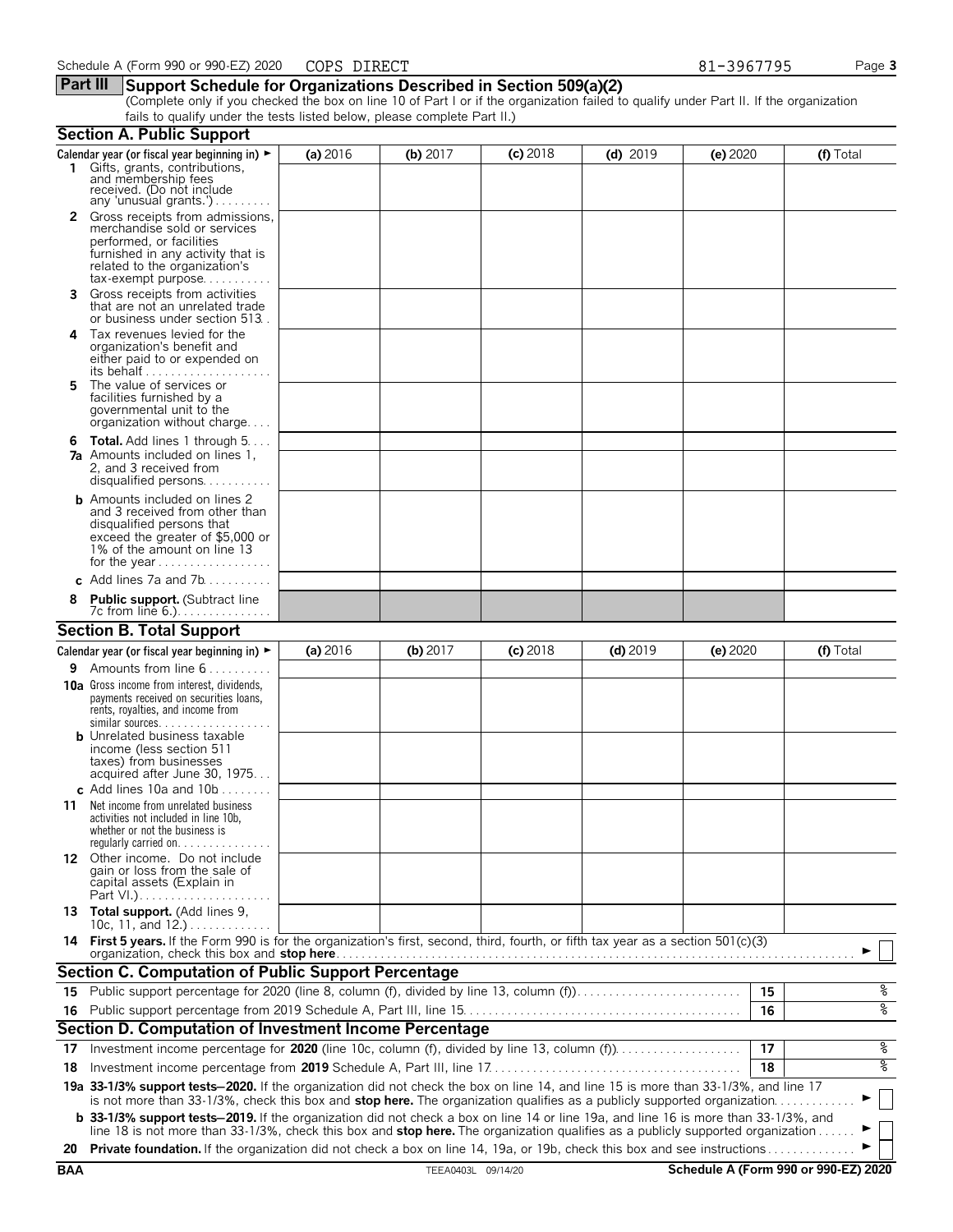#### **Part IV Supporting Organizations**

(Complete only if you checked a box in line 12 on Part I. If you checked box 12a, Part I, complete Sections A and B. If you checked box 12b, Part I, complete Sections A and C. If you checked box 12c, Part I, complete Sections A, D, and E. If you checked box 12d, Part I, complete Sections A and D, and complete Part V.)

### **Section A. All Supporting Organizations**

|     | Are all of the organization's supported organizations listed by name in the organization's governing documents?<br>If 'No,' describe in Part VI how the supported organizations are designated. If designated by class or purpose, describe<br>the designation. If historic and continuing relationship, explain.                                                                                                                                                                                                                            | $\mathbf{1}$   |  |
|-----|----------------------------------------------------------------------------------------------------------------------------------------------------------------------------------------------------------------------------------------------------------------------------------------------------------------------------------------------------------------------------------------------------------------------------------------------------------------------------------------------------------------------------------------------|----------------|--|
|     | 2 Did the organization have any supported organization that does not have an IRS determination of status under section<br>509(a)(1) or (2)? If 'Yes,' explain in <b>Part VI</b> how the organization determined that the supported organization was<br>described in section $509(a)(1)$ or (2).                                                                                                                                                                                                                                              | $\overline{2}$ |  |
|     | 3a Did the organization have a supported organization described in section 501(c)(4), (5), or (6)? If 'Yes,' answer lines 3b<br>and 3c below.                                                                                                                                                                                                                                                                                                                                                                                                | За             |  |
|     | <b>b</b> Did the organization confirm that each supported organization qualified under section $501(c)(4)$ , (5), or (6) and<br>satisfied the public support tests under section 509(a)(2)? If 'Yes,' describe in Part VI when and how the organization<br>made the determination.                                                                                                                                                                                                                                                           | 3 <sub>b</sub> |  |
|     | c Did the organization ensure that all support to such organizations was used exclusively for section $170(c)(2)(B)$<br>purposes? If 'Yes,' explain in <b>Part VI</b> what controls the organization put in place to ensure such use.                                                                                                                                                                                                                                                                                                        | 3c             |  |
|     | 4a Was any supported organization not organized in the United States ('foreign supported organization')? If 'Yes' and<br>if you checked box 12a or 12b in Part I, answer lines 4b and 4c below.                                                                                                                                                                                                                                                                                                                                              | 4a             |  |
|     | <b>b</b> Did the organization have ultimate control and discretion in deciding whether to make grants to the foreign supported<br>organization? If 'Yes,' describe in Part VI how the organization had such control and discretion despite being controlled<br>or supervised by or in connection with its supported organizations.                                                                                                                                                                                                           | 4b             |  |
|     | c Did the organization support any foreign supported organization that does not have an IRS determination under<br>sections 501(c)(3) and 509(a)(1) or (2)? If 'Yes,' explain in <b>Part VI</b> what controls the organization used to ensure that<br>all support to the foreign supported organization was used exclusively for section $170(c)(2)(B)$ purposes.                                                                                                                                                                            | 4c             |  |
|     | 5a Did the organization add, substitute, or remove any supported organizations during the tax year? If 'Yes,' answer lines<br>5b and 5c below (if applicable). Also, provide detail in Part VI, including (i) the names and EIN numbers of the<br>supported organizations added, substituted, or removed; (ii) the reasons for each such action; (iii) the<br>authority under the organization's organizing document authorizing such action; and (iv) how the action was<br>accomplished (such as by amendment to the organizing document). | 5a             |  |
|     | <b>b</b> Type I or Type II only. Was any added or substituted supported organization part of a class already designated in the<br>organization's organizing document?                                                                                                                                                                                                                                                                                                                                                                        | 5b             |  |
|     | c Substitutions only. Was the substitution the result of an event beyond the organization's control?                                                                                                                                                                                                                                                                                                                                                                                                                                         | 5c             |  |
| 6   | Did the organization provide support (whether in the form of grants or the provision of services or facilities) to<br>anyone other than (i) its supported organizations, (ii) individuals that are part of the charitable class benefited by one<br>or more of its supported organizations, or (iii) other supporting organizations that also support or benefit one or more of<br>the filing organization's supported organizations? If 'Yes,' provide detail in Part VI.                                                                   | 6              |  |
| 7   | Did the organization provide a grant, loan, compensation, or other similar payment to a substantial contributor<br>(as defined in section $4958(c)(3)(C)$ ), a family member of a substantial contributor, or a 35% controlled entity with<br>regard to a substantial contributor? If 'Yes,' complete Part I of Schedule L (Form 990 or 990-EZ).                                                                                                                                                                                             | $\overline{7}$ |  |
| 8   | Did the organization make a loan to a disqualified person (as defined in section 4958) not described in line 7? If 'Yes,'<br>complete Part I of Schedule L (Form 990 or 990-EZ).                                                                                                                                                                                                                                                                                                                                                             | 8              |  |
|     | 9a Was the organization controlled directly or indirectly at any time during the tax year by one or more disqualified persons,<br>as defined in section 4946 (other than foundation managers and organizations described in section 509(a)(1) or (2))?<br>If 'Yes,' provide detail in <b>Part VI.</b>                                                                                                                                                                                                                                        | 9а             |  |
|     | <b>b</b> Did one or more disqualified persons (as defined in line 9a) hold a controlling interest in any entity in which the<br>supporting organization had an interest? If 'Yes,' provide detail in <b>Part VI.</b>                                                                                                                                                                                                                                                                                                                         | 9b             |  |
|     | c Did a disqualified person (as defined in line 9a) have an ownership interest in, or derive any personal benefit from,<br>assets in which the supporting organization also had an interest? If 'Yes,' provide detail in Part VI.                                                                                                                                                                                                                                                                                                            | 9с             |  |
|     | 10a Was the organization subject to the excess business holdings rules of section 4943 because of section 4943(f) (regarding<br>certain Type II supporting organizations, and all Type III non-functionally integrated supporting organizations)? If 'Yes,'<br>answer line 10b below.                                                                                                                                                                                                                                                        | 10a            |  |
|     | <b>b</b> Did the organization have any excess business holdings in the tax year? (Use Schedule C, Form 4720, to determine<br>whether the organization had excess business holdings.).                                                                                                                                                                                                                                                                                                                                                        | 10b            |  |
| BAA | Schedule A (Form 990 or 990-EZ) 2020<br>TEEA0404L 01/20/21                                                                                                                                                                                                                                                                                                                                                                                                                                                                                   |                |  |

**Yes No**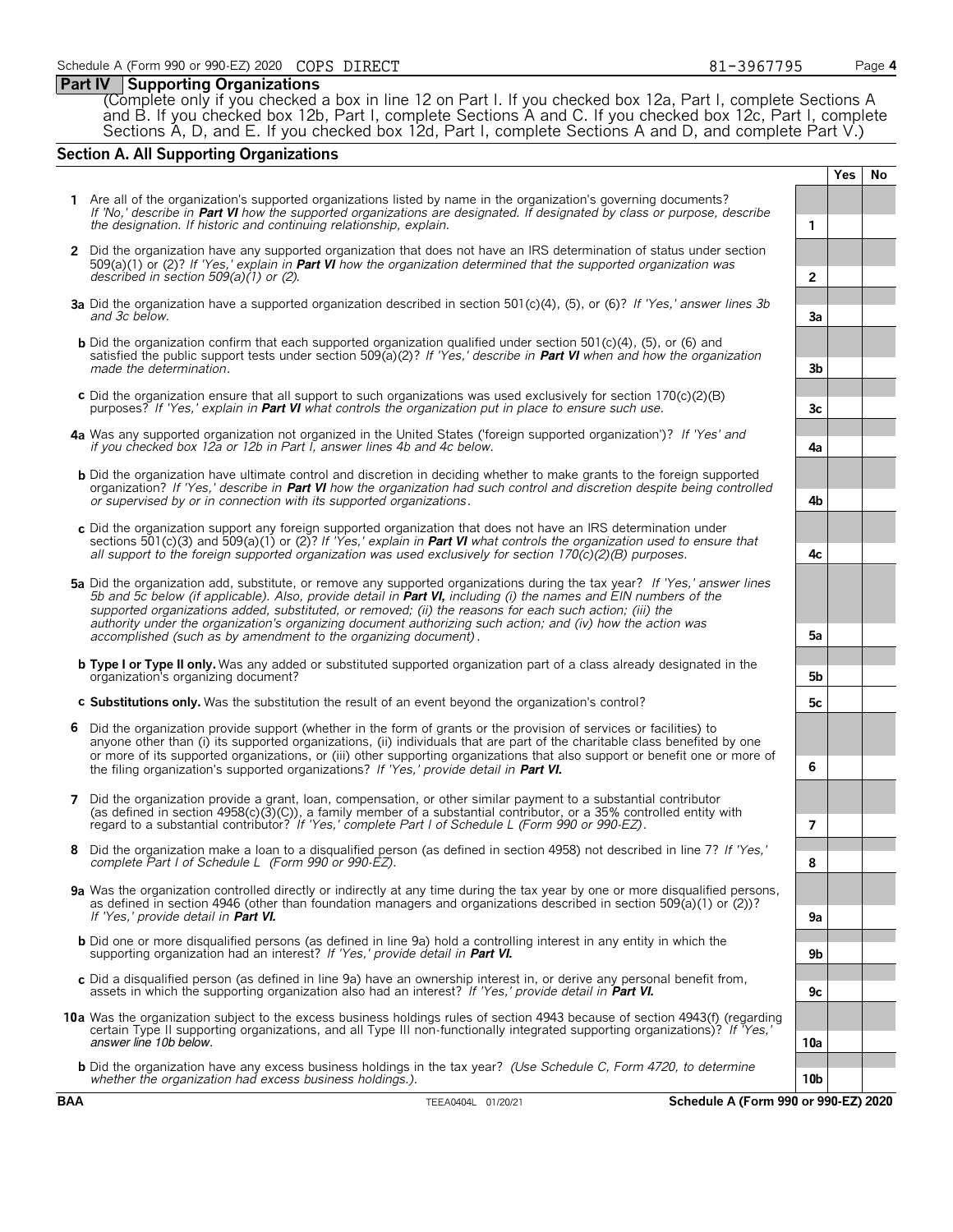|                                                                                                                                         |                 | Yes |  |
|-----------------------------------------------------------------------------------------------------------------------------------------|-----------------|-----|--|
| 11 Has the organization accepted a gift or contribution from any of the following persons?                                              |                 |     |  |
| a A person who directly or indirectly controls, either alone or together with persons described in lines 11b and 11c below,             |                 |     |  |
| the governing body of a supported organization?                                                                                         | 11a             |     |  |
| <b>b</b> A family member of a person described in line 11a above?                                                                       | 11 <sub>b</sub> |     |  |
| C A 35% controlled entity of a person described in line 11a or 11b above? If 'Yes' to line 11a, 11b, or 11c, provide detail in Part VI. | 11 c            |     |  |
| Costion R. Tyno I Supporting Organizations                                                                                              |                 |     |  |

## **Section B. Type I Supporting Organizations**

- **1** Did the governing body, members of the governing body, officers acting in their official capacity, or membership of one or more supported organizations have the power to regularly appoint or elect at least a majority of the organization's officers, directors, or trustees at all times during the tax year? *If 'No,' describe in* **Part VI** *how the supported organization(s) effectively operated, supervised, or controlled the organization's activities. If the organization had more than one supported organization, describe how the powers to appoint and/or remove officers, directors, or trustees were allocated among the supported organizations and what conditions or restrictions, if any, applied to such powers* **1** *during the tax* year.
- **2** Did the organization operate for the benefit of any supported organization other than the supported organization(s) that operated, supervised, or controlled the supporting organization? *If 'Yes,' explain in* **Part VI** *how providing such benefit carried out the purposes of the supported organization(s) that operated, supervised, or controlled the supporting organization.* **2**

#### **Section C. Type II Supporting Organizations**

**Yes No 1** Were a majority of the organization's directors or trustees during the tax year also a majority of the directors or trustees of each of the organization's supported organization(s)? *If 'No,' describe in* **Part VI** *how control or management of the supporting organization was vested in the same persons that controlled or managed the supported organization(s).* **1**

#### **Section D. All Type III Supporting Organizations**

|                                                                                                                                                                                                                                                                                                                                                                                       |   | res) |  |
|---------------------------------------------------------------------------------------------------------------------------------------------------------------------------------------------------------------------------------------------------------------------------------------------------------------------------------------------------------------------------------------|---|------|--|
| Did the organization provide to each of its supported organizations, by the last day of the fifth month of the<br>organization's tax year, (i) a written notice describing the type and amount of support provided during the prior tax<br>year, (ii) a copy of the Form 990 that was most recently filed as of the date of notification, and (iii) copies of the                     |   |      |  |
| organization's governing documents in effect on the date of notification, to the extent not previously provided?                                                                                                                                                                                                                                                                      |   |      |  |
| 2 Were any of the organization's officers, directors, or trustees either (i) appointed or elected by the supported                                                                                                                                                                                                                                                                    |   |      |  |
| organization(s) or (ii) serving on the governing body of a supported organization? If 'No,' explain in <b>Part VI</b> how the organization maintained a close and continuous working relationship with the supported organization(s                                                                                                                                                   | ◠ |      |  |
| 3 By reason of the relationship described in line 2, above, did the organization's supported organizations have a significant<br>voice in the organization's investment policies and in directing the use of the organization's income or assets at<br>all times during the tax year? If 'Yes,' describe in <b>Part VI</b> the role the organization's supported organizations played |   |      |  |
| in this regard.                                                                                                                                                                                                                                                                                                                                                                       |   |      |  |

#### **Section E. Type III Functionally Integrated Supporting Organizations**

- **1** *Check the box next to the method that the organization used to satisfy the Integral Part Test during the year* **(see instructions).**
- **a** The organization satisfied the Activities Test. *Complete line 2 below.*
- **b** The organization is the parent of each of its supported organizations. *Complete line 3 below.*
- **c** The organization supported a governmental entity. *Describe in* **Part VI** *how you supported a governmental entity (see instructions).*

#### **2** Activities Test. **Answer lines 2a and 2b below. Yes No**

- **a** Did substantially all of the organization's activities during the tax year directly further the exempt purposes of the supported organization(s) to which the organization was responsive? *If 'Yes,' then in* **Part VI identify those supported organizations and explain** *how these activities directly furthered their exempt purposes, how the organization was responsive to those supported organizations, and how the organization determined that these activities constituted substantially all of its activities.* **2a**
- **b** Did the activities described in line 2a, above, constitute activities that, but for the organization's involvement, one or more of the organization's supported organization(s) would have been engaged in? If 'Yes,' explain in **Part VI** *the reasons for the organization's position that its supported organization(s) would have engaged in these activities but for the organization's involvement.* **2b**
- **3** Parent of Supported Organizations. **Answer lines 3a and 3b below.**
- **a** Did the organization have the power to regularly appoint or elect a majority of the officers, directors, or trustees of each of the supported organizations? *If 'Yes' or 'No,' provide details in* **Part VI. 3a**
- **b** Did the organization exercise a substantial degree of direction over the policies, programs, and activities of each of its supported organizations? *If 'Yes,' describe in* **Part VI** *the role played by the organization in this regard.* **3b**

**Yes No**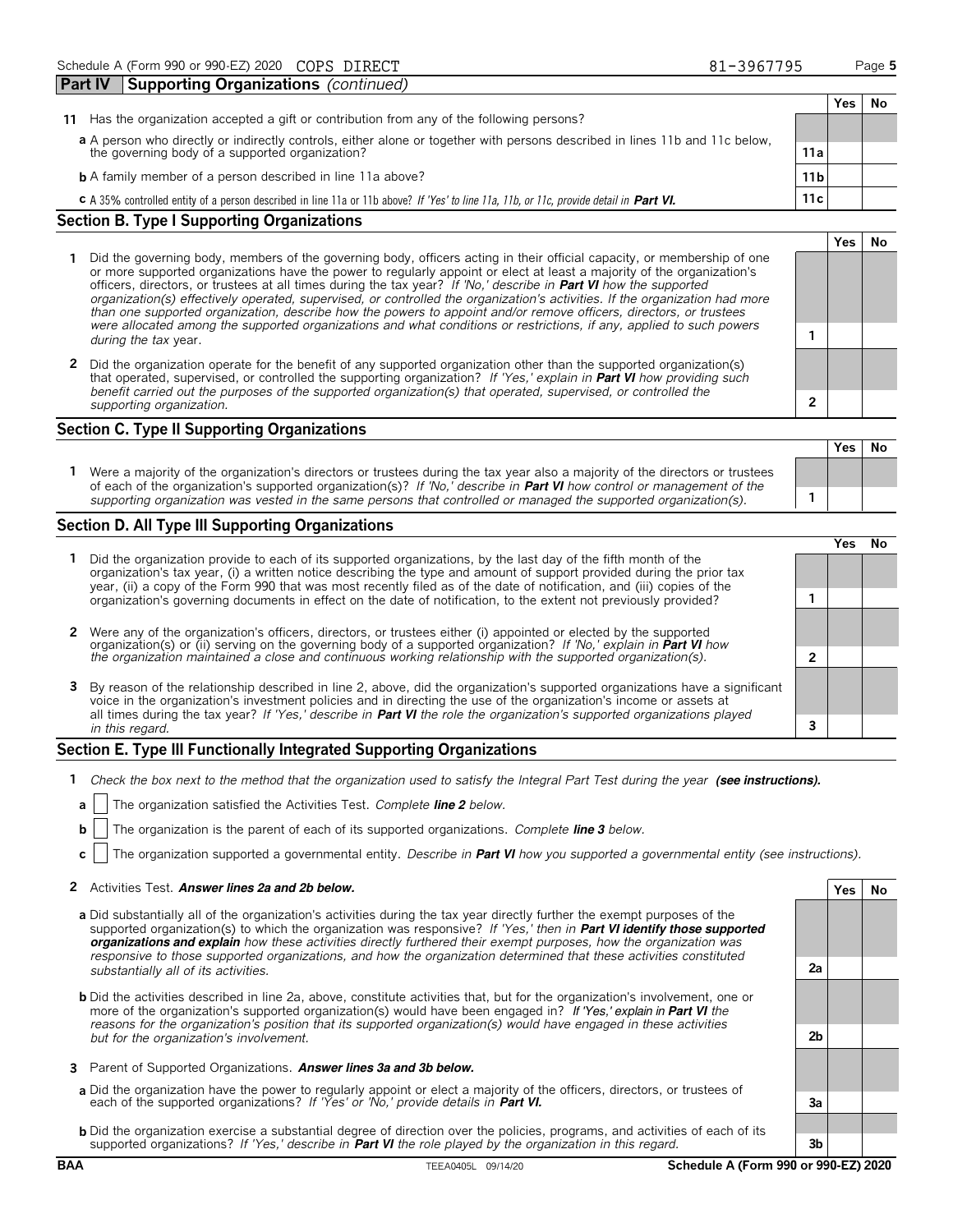**Part V Type III Non-Functionally Integrated 509(a)(3) Supporting Organizations**

| 1.<br>Check here if the organization satisfied the Integral Part Test as a qualifying trust on Nov. 20, 1970 (explain in Part VI). See<br><b>instructions.</b> All other Type III non-functionally integrated supporting organizations must complete Sections A through E. |                         |                |                                |
|----------------------------------------------------------------------------------------------------------------------------------------------------------------------------------------------------------------------------------------------------------------------------|-------------------------|----------------|--------------------------------|
| Section A - Adjusted Net Income                                                                                                                                                                                                                                            |                         | (A) Prior Year | (B) Current Year<br>(optional) |
| Net short-term capital gain<br>1.                                                                                                                                                                                                                                          | 1                       |                |                                |
| $\mathbf{2}$<br>Recoveries of prior-year distributions                                                                                                                                                                                                                     | $\overline{2}$          |                |                                |
| 3<br>Other gross income (see instructions)                                                                                                                                                                                                                                 | 3                       |                |                                |
| 4<br>Add lines 1 through 3.                                                                                                                                                                                                                                                | 4                       |                |                                |
| 5.<br>Depreciation and depletion                                                                                                                                                                                                                                           | 5                       |                |                                |
| Portion of operating expenses paid or incurred for production or collection of gross<br>6<br>income or for management, conservation, or maintenance of property held for<br>production of income (see instructions)                                                        | 6                       |                |                                |
| <b>7</b> Other expenses (see instructions)                                                                                                                                                                                                                                 | $\overline{7}$          |                |                                |
| Adjusted Net Income (subtract lines 5, 6, and 7 from line 4)<br>8                                                                                                                                                                                                          | 8                       |                |                                |
| <b>Section B - Minimum Asset Amount</b>                                                                                                                                                                                                                                    |                         | (A) Prior Year | (B) Current Year<br>(optional) |
| 1.<br>Aggregate fair market value of all non-exempt-use assets (see instructions for short<br>tax year or assets held for part of year):                                                                                                                                   |                         |                |                                |
| a Average monthly value of securities                                                                                                                                                                                                                                      | 1a                      |                |                                |
| <b>b</b> Average monthly cash balances                                                                                                                                                                                                                                     | 1b                      |                |                                |
| c Fair market value of other non-exempt-use assets                                                                                                                                                                                                                         | 1c                      |                |                                |
| <b>d Total</b> (add lines 1a, 1b, and 1c)                                                                                                                                                                                                                                  | 1d                      |                |                                |
| e Discount claimed for blockage or other factors<br>(explain in detail in <b>Part VI</b> ):                                                                                                                                                                                |                         |                |                                |
| Acquisition indebtedness applicable to non-exempt-use assets<br>2                                                                                                                                                                                                          | $\overline{2}$          |                |                                |
| Subtract line 2 from line 1d.<br>3                                                                                                                                                                                                                                         | $\overline{\mathbf{3}}$ |                |                                |
| 4<br>Cash deemed held for exempt use. Enter 0.015 of line 3 (for greater amount,<br>see instructions).                                                                                                                                                                     | 4                       |                |                                |
| 5 Net value of non-exempt-use assets (subtract line 4 from line 3)                                                                                                                                                                                                         | 5                       |                |                                |
| Multiply line 5 by 0.035.<br>6                                                                                                                                                                                                                                             | 6                       |                |                                |
| 7<br>Recoveries of prior-year distributions                                                                                                                                                                                                                                | $\overline{7}$          |                |                                |
| Minimum Asset Amount (add line 7 to line 6)<br>8                                                                                                                                                                                                                           | 8                       |                |                                |
| Section C - Distributable Amount                                                                                                                                                                                                                                           |                         |                | <b>Current Year</b>            |
| Adjusted net income for prior year (from Section A, line 8, column A)<br>1                                                                                                                                                                                                 | 1                       |                |                                |
| Enter 0.85 of line 1.<br>$\mathbf{2}$                                                                                                                                                                                                                                      | $\overline{2}$          |                |                                |
| 3<br>Minimum asset amount for prior year (from Section B, line 8, column A)                                                                                                                                                                                                | 3                       |                |                                |
| Enter greater of line 2 or line 3.<br>4                                                                                                                                                                                                                                    | 4                       |                |                                |
| Income tax imposed in prior year<br>5.                                                                                                                                                                                                                                     | 5                       |                |                                |
| <b>Distributable Amount.</b> Subtract line 5 from line 4, unless subject to emergency<br>6<br>temporary reduction (see instructions).                                                                                                                                      | 6                       |                |                                |

**7**  $\Box$  Check here if the current year is the organization's first as a non-functionally integrated Type III supporting organization (see instructions).

**BAA Schedule A (Form 990 or 990-EZ) 2020**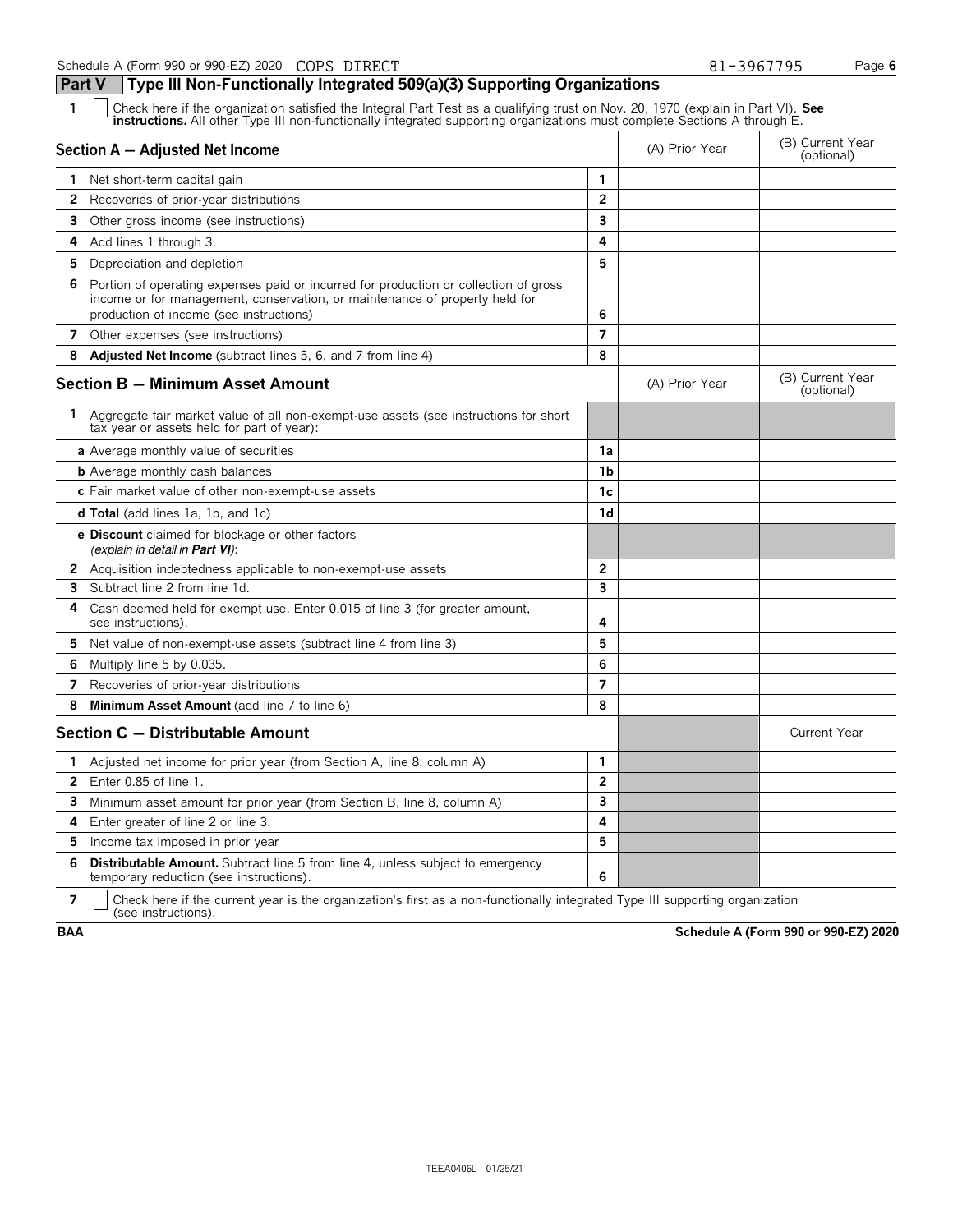|              | <b>Part V</b> Type III Non-Functionally Integrated 509(a)(3) Supporting Organizations (continued)                                                                             |                                              |                                        |                |                                                         |
|--------------|-------------------------------------------------------------------------------------------------------------------------------------------------------------------------------|----------------------------------------------|----------------------------------------|----------------|---------------------------------------------------------|
|              | <b>Section D - Distributions</b>                                                                                                                                              |                                              |                                        |                | <b>Current Year</b>                                     |
| 1.           | Amounts paid to supported organizations to accomplish exempt purposes                                                                                                         |                                              | 1                                      |                |                                                         |
| $\mathbf{2}$ | Amounts paid to perform activity that directly furthers exempt purposes of supported organizations,<br>in excess of income from activity                                      |                                              | $\overline{2}$                         |                |                                                         |
| 3            | Administrative expenses paid to accomplish exempt purposes of supported organizations                                                                                         |                                              |                                        | 3              |                                                         |
| 4            | Amounts paid to acquire exempt-use assets                                                                                                                                     |                                              |                                        | 4              |                                                         |
| 5            | Qualified set-aside amounts (prior IRS approval required $-$ provide details in Part VI)                                                                                      |                                              |                                        | 5              |                                                         |
| 6            | Other distributions (describe in Part VI). See instructions.                                                                                                                  |                                              |                                        | 6              |                                                         |
| 7            | Total annual distributions. Add lines 1 through 6.                                                                                                                            |                                              |                                        | $\overline{7}$ |                                                         |
| 8            | Distributions to attentive supported organizations to which the organization is responsive (provide details<br>in Part VI). See instructions.                                 |                                              |                                        | 8              |                                                         |
| 9            | Distributable amount for 2020 from Section C, line 6                                                                                                                          |                                              |                                        | 9              |                                                         |
| 10           | Line 8 amount divided by line 9 amount                                                                                                                                        |                                              |                                        | 10             |                                                         |
|              | Section E - Distribution Allocations (see instructions)                                                                                                                       | (i)<br><b>Excess</b><br><b>Distributions</b> | (ii)<br>Underdistributions<br>Pre-2020 |                | (iii)<br><b>Distributable</b><br><b>Amount for 2020</b> |
|              | 1 Distributable amount for 2020 from Section C, line 6                                                                                                                        |                                              |                                        |                |                                                         |
|              | 2 Underdistributions, if any, for years prior to 2020 (reasonable<br>cause required $-$ explain in <b>Part VI</b> ). See instructions.                                        |                                              |                                        |                |                                                         |
| 3            | Excess distributions carryover, if any, to 2020                                                                                                                               |                                              |                                        |                |                                                         |
|              | a From 2015.                                                                                                                                                                  |                                              |                                        |                |                                                         |
|              | <b>b</b> From 2016.                                                                                                                                                           |                                              |                                        |                |                                                         |
|              | C From 2017.                                                                                                                                                                  |                                              |                                        |                |                                                         |
|              |                                                                                                                                                                               |                                              |                                        |                |                                                         |
|              | e From 2019.                                                                                                                                                                  |                                              |                                        |                |                                                         |
|              | f Total of lines 3a through 3e                                                                                                                                                |                                              |                                        |                |                                                         |
|              | g Applied to underdistributions of prior years                                                                                                                                |                                              |                                        |                |                                                         |
|              | h Applied to 2020 distributable amount                                                                                                                                        |                                              |                                        |                |                                                         |
|              | <i>i</i> Carryover from 2015 not applied (see instructions)                                                                                                                   |                                              |                                        |                |                                                         |
|              | j Remainder. Subtract lines 3g, 3h, and 3i from line 3f.                                                                                                                      |                                              |                                        |                |                                                         |
| 4            | Distributions for 2020 from Section D,<br>\$<br>$line 7$ :                                                                                                                    |                                              |                                        |                |                                                         |
|              | a Applied to underdistributions of prior years                                                                                                                                |                                              |                                        |                |                                                         |
|              | <b>b</b> Applied to 2020 distributable amount                                                                                                                                 |                                              |                                        |                |                                                         |
|              | c Remainder. Subtract lines 4a and 4b from line 4.                                                                                                                            |                                              |                                        |                |                                                         |
| 5.           | Remaining underdistributions for years prior to 2020, if any.<br>Subtract lines 3g and 4a from line 2. For result greater than<br>zero, explain in Part VI. See instructions. |                                              |                                        |                |                                                         |
|              | 6 Remaining underdistributions for 2020. Subtract lines 3h and 4b<br>from line 1. For result greater than zero, explain in <b>Part VI</b> . See<br>instructions.              |                                              |                                        |                |                                                         |
|              | 7 Excess distributions carryover to 2021. Add lines 3j and 4c.                                                                                                                |                                              |                                        |                |                                                         |
| 8            | Breakdown of line 7:                                                                                                                                                          |                                              |                                        |                |                                                         |
|              | <b>a</b> Excess from $2016$                                                                                                                                                   |                                              |                                        |                |                                                         |
|              | <b>b</b> Excess from $2017$                                                                                                                                                   |                                              |                                        |                |                                                         |
|              | <b>c</b> Excess from 2018                                                                                                                                                     |                                              |                                        |                |                                                         |
|              | $d$ Excess from 2019                                                                                                                                                          |                                              |                                        |                |                                                         |
|              | <b>e</b> Excess from 2020                                                                                                                                                     |                                              |                                        |                |                                                         |

**BAA Schedule A (Form 990 or 990-EZ) 2020**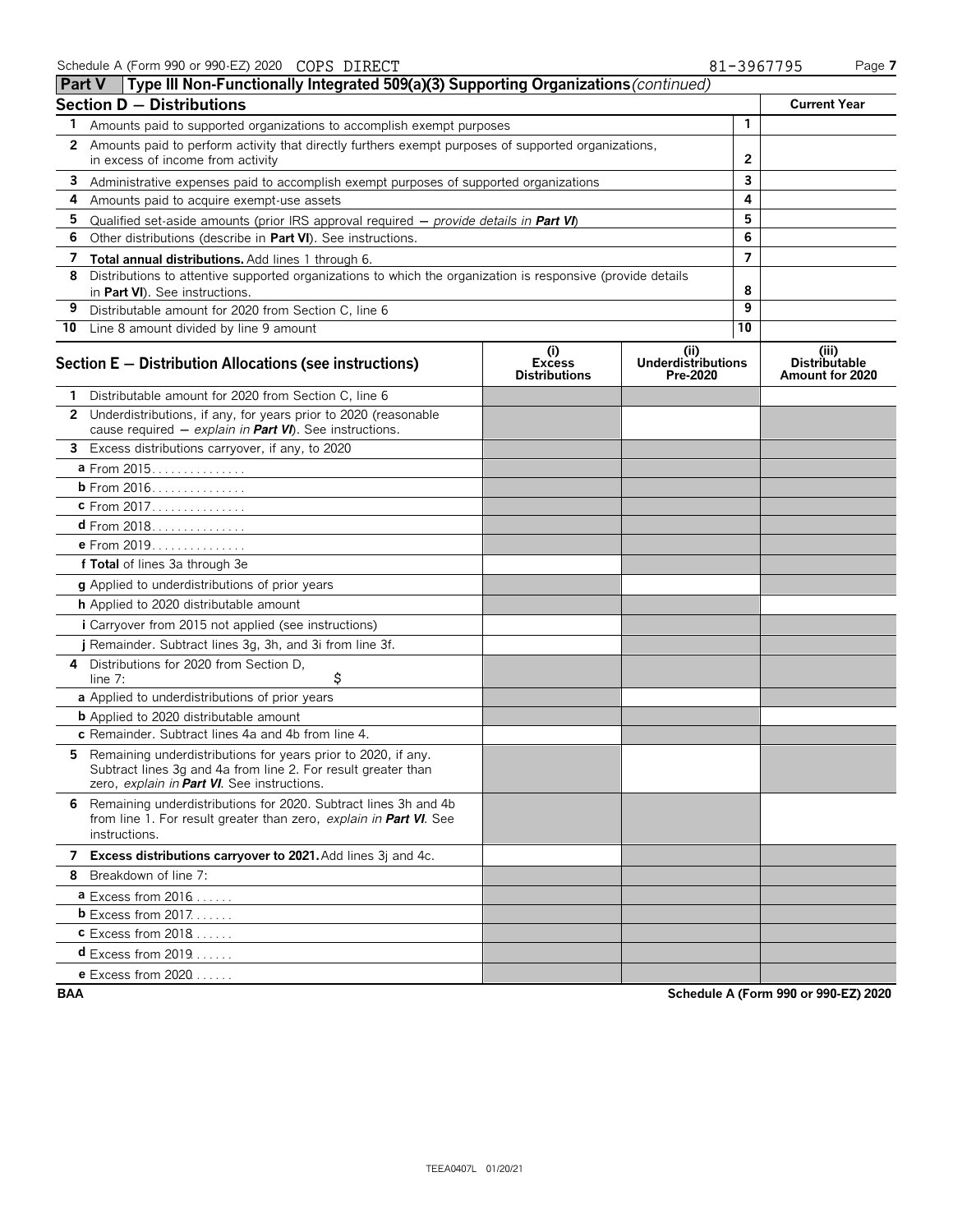**Part VI** | Supplemental Information. Provide the explanations required by Part II, line 10; Part II, line 17a or 17b; Part III, line 12; Part IV, Section A, lines 1, 2, 3b, 3c, 4b, 4c, 5a, 6, 9a, 9b, 9c, 11a, 11b, and 11c; Part IV, Section B, lines 1 and 2; Part IV, Section C, line 1; Part IV, Section D, lines 2 and 3; Part IV, Section E, lines 1c, 2a, 2b, 3a, and 3b; Part V, line 1; Part V, Section B, line 1e; Part V, Section D, lines 5, 6, and 8; and Part V, Section E, lines 2, 5, and 6. Also complete this part for any additional information. (See instructions.)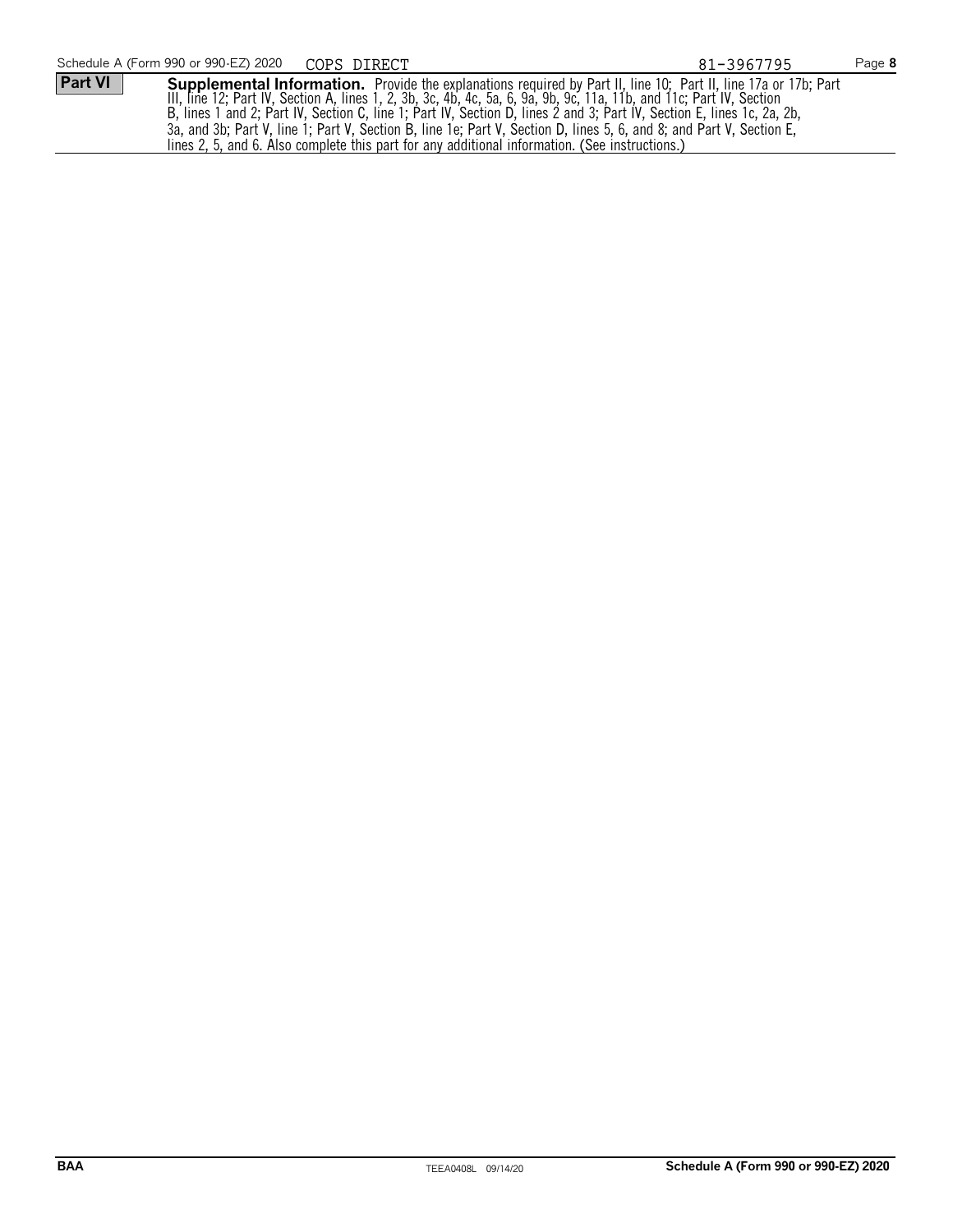# **(Form 990)**

## **SCHEDULE D**  $\begin{bmatrix} \text{OMB No. 1545-0047} \\ \text{OMB No. 1545-0047} \end{bmatrix}$

**Part IV, line 6, 7, 8, 9, 10, 11a, 11b, 11c, 11d, 11e, 11f, 12a, or 12b.**<br>
Part IV, line 6, 7, 8, 9, 10, 11a, 11b, 11c, 11d, 11e, 11f, 12a, or 12b.

G **Attach to Form 990.**

Department of the Treasury ▶ Go to www.irs.gov/Form990 for instructions and the latest information. Departo Public<br>Inspection Internal Revenue Service ▶ Go to www.irs.gov/Form990 for instructions and the latest informatio

|         | Name of the organization                                                                                                                                                                                                                                                                                                                                                                |                         |                                                | <b>Employer identification number</b>              |
|---------|-----------------------------------------------------------------------------------------------------------------------------------------------------------------------------------------------------------------------------------------------------------------------------------------------------------------------------------------------------------------------------------------|-------------------------|------------------------------------------------|----------------------------------------------------|
|         |                                                                                                                                                                                                                                                                                                                                                                                         |                         |                                                | 81-3967795                                         |
| Part I  | COPS DIRECT<br>Organizations Maintaining Donor Advised Funds or Other Similar Funds or Accounts.                                                                                                                                                                                                                                                                                        |                         |                                                |                                                    |
|         | Complete if the organization answered 'Yes' on Form 990, Part IV, line 6.                                                                                                                                                                                                                                                                                                               |                         |                                                |                                                    |
|         |                                                                                                                                                                                                                                                                                                                                                                                         | (a) Donor advised funds |                                                | (b) Funds and other accounts                       |
| ı       |                                                                                                                                                                                                                                                                                                                                                                                         |                         |                                                |                                                    |
| 2       | Aggregate value of contributions to (during year)                                                                                                                                                                                                                                                                                                                                       |                         |                                                |                                                    |
| 3       | Aggregate value of grants from (during year)                                                                                                                                                                                                                                                                                                                                            |                         |                                                |                                                    |
| 4       | Aggregate value at end of year                                                                                                                                                                                                                                                                                                                                                          |                         |                                                |                                                    |
| 5       | Did the organization inform all donors and donor advisors in writing that the assets held in donor advised funds<br>are the organization's property, subject to the organization's exclusive legal control?                                                                                                                                                                             |                         |                                                | Yes<br>No                                          |
| 6       | Did the organization inform all grantees, donors, and donor advisors in writing that grant funds can be used only<br>for charitable purposes and not for the benefit of the donor or donor advisor, or for any other purpose conf                                                                                                                                                       |                         |                                                | Yes<br>No                                          |
| Part II | <b>Conservation Easements.</b><br>Complete if the organization answered 'Yes' on Form 990, Part IV, line 7.                                                                                                                                                                                                                                                                             |                         |                                                |                                                    |
|         | Purpose(s) of conservation easements held by the organization (check all that apply).                                                                                                                                                                                                                                                                                                   |                         |                                                |                                                    |
|         | Preservation of land for public use (for example, recreation or education)                                                                                                                                                                                                                                                                                                              |                         |                                                | Preservation of a historically important land area |
|         | Protection of natural habitat                                                                                                                                                                                                                                                                                                                                                           |                         | Preservation of a certified historic structure |                                                    |
|         | Preservation of open space                                                                                                                                                                                                                                                                                                                                                              |                         |                                                |                                                    |
| 2       | Complete lines 2a through 2d if the organization held a qualified conservation contribution in the form of a conservation easement on the<br>last day of the tax year.                                                                                                                                                                                                                  |                         |                                                |                                                    |
|         |                                                                                                                                                                                                                                                                                                                                                                                         |                         | 2a                                             | Held at the End of the Tax Year                    |
|         |                                                                                                                                                                                                                                                                                                                                                                                         |                         | 2 <sub>b</sub>                                 |                                                    |
|         | <b>c</b> Number of conservation easements on a certified historic structure included in (a) $\dots$                                                                                                                                                                                                                                                                                     |                         | 2c                                             |                                                    |
|         |                                                                                                                                                                                                                                                                                                                                                                                         |                         |                                                |                                                    |
|         | <b>d</b> Number of conservation easements included in (c) acquired after 7/25/06, and not on a historic                                                                                                                                                                                                                                                                                 |                         | 2d                                             |                                                    |
| 3       | Number of conservation easements modified, transferred, released, extinguished, or terminated by the organization during the<br>tax year $\blacktriangleright$                                                                                                                                                                                                                          |                         |                                                |                                                    |
| 4       | Number of states where property subject to conservation easement is located $\blacktriangleright$                                                                                                                                                                                                                                                                                       |                         |                                                |                                                    |
| 5       | Does the organization have a written policy regarding the periodic monitoring, inspection, handling of violations,                                                                                                                                                                                                                                                                      |                         |                                                | Yes<br>No                                          |
| 6       | Staff and volunteer hours devoted to monitoring, inspecting, handling of violations, and enforcing conservation easements during the year                                                                                                                                                                                                                                               |                         |                                                |                                                    |
|         | Amount of expenses incurred in monitoring, inspecting, handling of violations, and enforcing conservation easements during the year<br>►\$                                                                                                                                                                                                                                              |                         |                                                |                                                    |
|         | Does each conservation easement reported on line $2(d)$ above satisfy the requirements of section $170(h)(4)(B)(i)$                                                                                                                                                                                                                                                                     |                         |                                                | Yes<br>No                                          |
| 9       | In Part XIII, describe how the organization reports conservation easements in its revenue and expense statement and balance sheet, and<br>include, if applicable, the text of the footnote to the organization's financial statements that describes the organization's accounting for<br>conservation easements.                                                                       |                         |                                                |                                                    |
|         | Part III   Organizations Maintaining Collections of Art, Historical Treasures, or Other Similar Assets.<br>Complete if the organization answered 'Yes' on Form 990, Part IV, line 8.                                                                                                                                                                                                    |                         |                                                |                                                    |
|         | 1 a If the organization elected, as permitted under FASB ASC 958, not to report in its revenue statement and balance sheet works of art,<br>historical treasures, or other similar assets held for public exhibition, education, or research in furtherance of public service, provide in<br>Part XIII the text of the footnote to its financial statements that describes these items. |                         |                                                |                                                    |
|         | <b>b</b> If the organization elected, as permitted under FASB ASC 958, to report in its revenue statement and balance sheet works of art,<br>historical treasures, or other similar assets held for public exhibition, education, or research in furtherance of public service, provide the<br>following amounts relating to these items:                                               |                         |                                                |                                                    |
|         |                                                                                                                                                                                                                                                                                                                                                                                         |                         |                                                |                                                    |
|         |                                                                                                                                                                                                                                                                                                                                                                                         |                         |                                                | $\blacktriangleright$ \$                           |
| 2       | If the organization received or held works of art, historical treasures, or other similar assets for financial gain, provide the following<br>amounts required to be reported under FASB ASC 958 relating to these items:                                                                                                                                                               |                         |                                                |                                                    |
|         |                                                                                                                                                                                                                                                                                                                                                                                         |                         |                                                |                                                    |
|         |                                                                                                                                                                                                                                                                                                                                                                                         |                         |                                                | $\triangleright$ \$                                |

**BAA For Paperwork Reduction Act Notice, see the Instructions for Form 990.** TEEA3301L 08/18/20 **Schedule D (Form 990) 2020**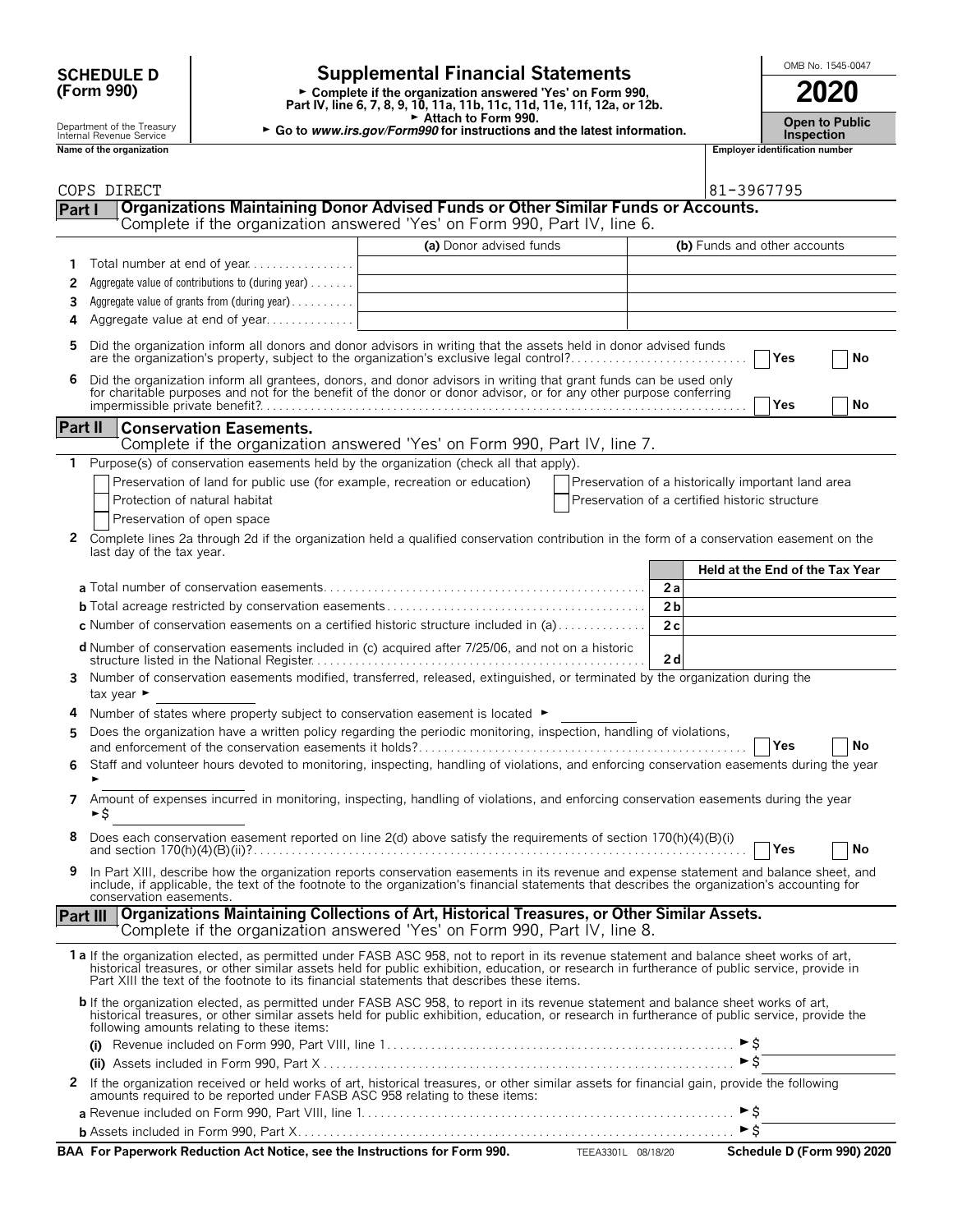| Schedule D (Form 990) 2020 COPS DIRECT<br>Part III   Organizations Maintaining Collections of Art, Historical Treasures, or Other Similar Assets (continued)               |                  |                                         |                |                                    |                                 | 81-3967795                 |                     | Page 2 |
|----------------------------------------------------------------------------------------------------------------------------------------------------------------------------|------------------|-----------------------------------------|----------------|------------------------------------|---------------------------------|----------------------------|---------------------|--------|
| Using the organization's acquisition, accession, and other records, check any of the following that make significant use of its collection<br>3                            |                  |                                         |                |                                    |                                 |                            |                     |        |
| items (check all that apply):                                                                                                                                              |                  |                                         |                |                                    |                                 |                            |                     |        |
| Public exhibition<br>a                                                                                                                                                     |                  | d                                       |                | Loan or exchange program           |                                 |                            |                     |        |
| Scholarly research<br>b                                                                                                                                                    |                  | e                                       | Other          |                                    |                                 |                            |                     |        |
| Preservation for future generations<br>c<br>Provide a description of the organization's collections and explain how they further the organization's exempt purpose in<br>4 |                  |                                         |                |                                    |                                 |                            |                     |        |
| Part XIII.<br>During the year, did the organization solicit or receive donations of art, historical treasures, or other similar assets<br>5                                |                  |                                         |                |                                    |                                 | Yes                        |                     | No     |
| <b>Part IV Escrow and Custodial Arrangements.</b> Complete if the organization answered 'Yes' on Form 990, Part IV,                                                        |                  |                                         |                |                                    |                                 |                            |                     |        |
| line 9, or reported an amount on Form 990, Part X, line 21.                                                                                                                |                  |                                         |                |                                    |                                 |                            |                     |        |
| 1 a Is the organization an agent, trustee, custodian or other intermediary for contributions or other assets not included                                                  |                  |                                         |                |                                    |                                 |                            |                     |        |
|                                                                                                                                                                            |                  |                                         |                |                                    |                                 | Yes                        |                     | No     |
| b If 'Yes,' explain the arrangement in Part XIII and complete the following table:                                                                                         |                  |                                         |                |                                    |                                 |                            |                     |        |
|                                                                                                                                                                            |                  |                                         |                |                                    |                                 | Amount                     |                     |        |
|                                                                                                                                                                            |                  |                                         |                |                                    | – 1 с<br>1d                     |                            |                     |        |
|                                                                                                                                                                            |                  |                                         |                |                                    | 1 e                             |                            |                     |        |
|                                                                                                                                                                            |                  |                                         |                |                                    | 1f                              |                            |                     |        |
| 2a Did the organization include an amount on Form 990, Part X, line 21, for escrow or custodial account liability?                                                         |                  |                                         |                |                                    |                                 | Yes                        |                     | No     |
|                                                                                                                                                                            |                  |                                         |                |                                    |                                 |                            |                     |        |
|                                                                                                                                                                            |                  |                                         |                |                                    |                                 |                            |                     |        |
| <b>Part V</b><br>Endowment Funds. Complete if the organization answered 'Yes' on Form 990, Part IV, line 10.                                                               |                  |                                         |                |                                    |                                 |                            |                     |        |
|                                                                                                                                                                            | (a) Current year |                                         | (b) Prior year | (c) Two years back                 | (d) Three years back            |                            | (e) Four years back |        |
| <b>1 a</b> Beginning of year balance                                                                                                                                       |                  |                                         |                |                                    |                                 |                            |                     |        |
| <b>b</b> Contributions. $\ldots$ , $\ldots$ , $\ldots$ , $\ldots$                                                                                                          |                  |                                         |                |                                    |                                 |                            |                     |        |
| c Net investment earnings, gains,<br>and losses                                                                                                                            |                  |                                         |                |                                    |                                 |                            |                     |        |
| <b>d</b> Grants or scholarships $\ldots \ldots \ldots$                                                                                                                     |                  |                                         |                |                                    |                                 |                            |                     |        |
| <b>e</b> Other expenditures for facilities<br>and programs                                                                                                                 |                  |                                         |                |                                    |                                 |                            |                     |        |
| f Administrative expenses                                                                                                                                                  |                  |                                         |                |                                    |                                 |                            |                     |        |
| <b>q</b> End of year balance $\dots\dots\dots\dots$                                                                                                                        |                  |                                         |                |                                    |                                 |                            |                     |        |
| 2 Provide the estimated percentage of the current year end balance (line 1g, column (a)) held as:                                                                          |                  |                                         |                |                                    |                                 |                            |                     |        |
| a Board designated or quasi-endowment $\blacktriangleright$                                                                                                                |                  |                                         | ℅              |                                    |                                 |                            |                     |        |
| <b>b</b> Permanent endowment $\blacktriangleright$                                                                                                                         | နွ               |                                         |                |                                    |                                 |                            |                     |        |
| $c$ Term endowment $\blacktriangleright$                                                                                                                                   |                  |                                         |                |                                    |                                 |                            |                     |        |
| The percentages on lines 2a, 2b, and 2c should equal 100%.                                                                                                                 |                  |                                         |                |                                    |                                 |                            |                     |        |
| 3a Are there endowment funds not in the possession of the organization that are held and administered for the<br>organization by:                                          |                  |                                         |                |                                    |                                 |                            | Yes                 | No     |
| (i)                                                                                                                                                                        |                  |                                         |                |                                    |                                 | 3a(i)                      |                     |        |
|                                                                                                                                                                            |                  |                                         |                |                                    |                                 | 3a(ii)                     |                     |        |
|                                                                                                                                                                            |                  |                                         |                |                                    |                                 | 3 <sub>b</sub>             |                     |        |
| Describe in Part XIII the intended uses of the organization's endowment funds.                                                                                             |                  |                                         |                |                                    |                                 |                            |                     |        |
| <b>Part VI   Land, Buildings, and Equipment.</b>                                                                                                                           |                  |                                         |                |                                    |                                 |                            |                     |        |
| Complete if the organization answered 'Yes' on Form 990, Part IV, line 11a. See Form 990, Part X, line 10.                                                                 |                  |                                         |                |                                    |                                 |                            |                     |        |
| Description of property                                                                                                                                                    |                  | (a) Cost or other basis<br>(investment) |                | (b) Cost or other<br>basis (other) | (c) Accumulated<br>depreciation |                            | (d) Book value      |        |
|                                                                                                                                                                            |                  |                                         |                |                                    |                                 |                            |                     |        |
|                                                                                                                                                                            |                  |                                         |                |                                    |                                 |                            |                     |        |
|                                                                                                                                                                            |                  |                                         |                |                                    |                                 |                            |                     |        |
|                                                                                                                                                                            |                  |                                         |                |                                    |                                 |                            |                     |        |
|                                                                                                                                                                            |                  |                                         |                |                                    |                                 |                            |                     |        |
| Total. Add lines 1a through 1e. (Column (d) must equal Form 990, Part X, column (B), line 10c.)                                                                            |                  |                                         |                |                                    |                                 |                            |                     | $0$ .  |
| BAA                                                                                                                                                                        |                  |                                         |                |                                    |                                 | Schedule D (Form 990) 2020 |                     |        |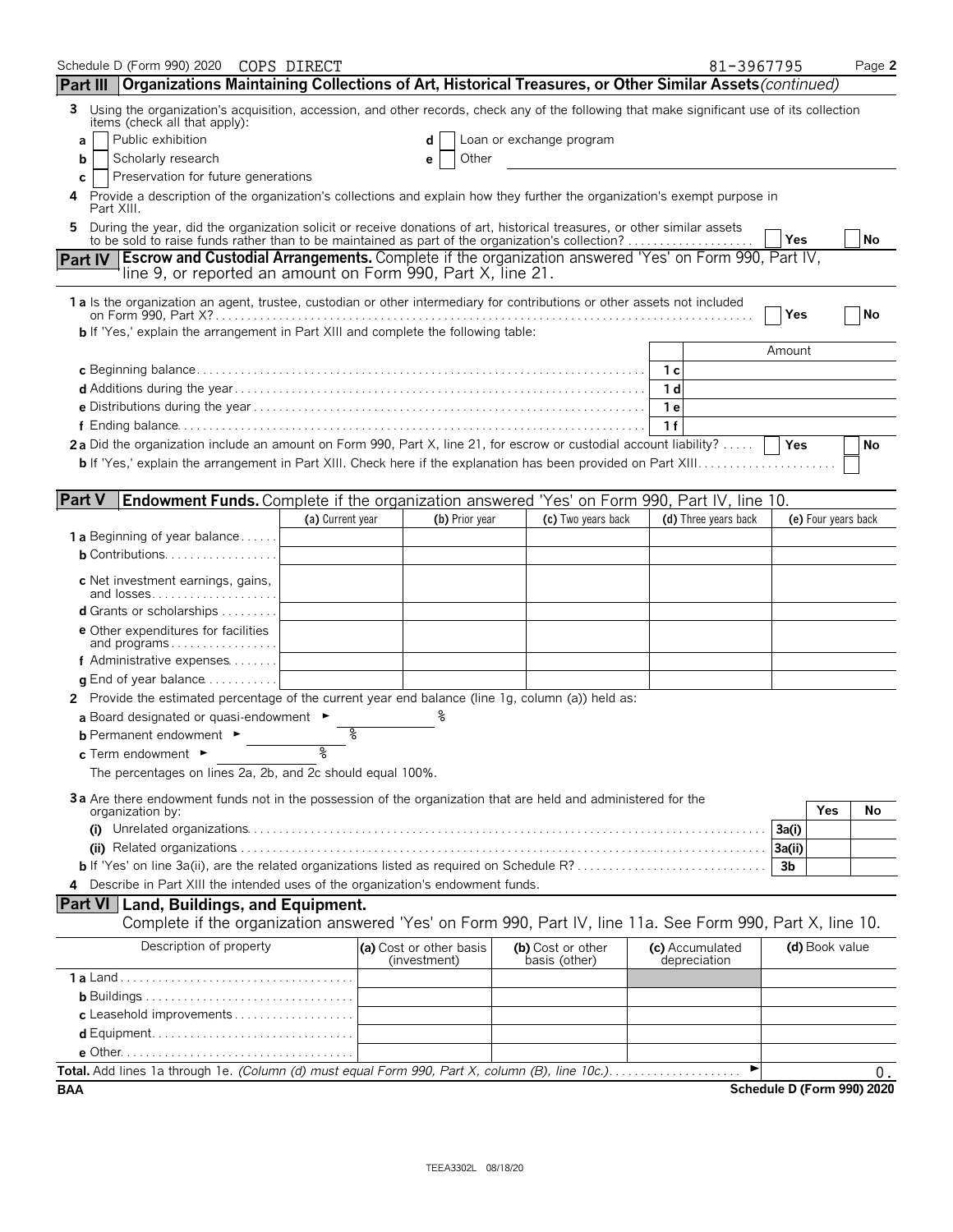| Part VII Investments - Other Securities.                                                                                                                 |                              | N/A<br>Complete if the organization answered 'Yes' on Form 990, Part IV, line 11b. See Form 990, Part X, line 12.                                                                      |                   |
|----------------------------------------------------------------------------------------------------------------------------------------------------------|------------------------------|----------------------------------------------------------------------------------------------------------------------------------------------------------------------------------------|-------------------|
| (a) Description of security or category (including name of security)                                                                                     | (b) Book value               | (c) Method of valuation: Cost or end-of-year market value                                                                                                                              |                   |
| (1) Financial derivatives                                                                                                                                |                              |                                                                                                                                                                                        |                   |
| (2) Closely held equity interests                                                                                                                        |                              |                                                                                                                                                                                        |                   |
| (3) Other                                                                                                                                                |                              |                                                                                                                                                                                        |                   |
| $\underline{(\mathsf{A})}$                                                                                                                               |                              |                                                                                                                                                                                        |                   |
| $\frac{1}{2}$                                                                                                                                            |                              |                                                                                                                                                                                        |                   |
| $\frac{(C)}{C}$<br>(D)                                                                                                                                   |                              |                                                                                                                                                                                        |                   |
| $\overline{E)}$                                                                                                                                          |                              |                                                                                                                                                                                        |                   |
| (F)                                                                                                                                                      |                              |                                                                                                                                                                                        |                   |
| (G)                                                                                                                                                      |                              |                                                                                                                                                                                        |                   |
| (H)                                                                                                                                                      |                              |                                                                                                                                                                                        |                   |
| $\frac{1}{2}$                                                                                                                                            |                              |                                                                                                                                                                                        |                   |
| Total. (Column (b) must equal Form 990, Part X, column (B) line 12.)                                                                                     |                              |                                                                                                                                                                                        |                   |
| <b>Part VIII</b>                                                                                                                                         |                              | <b>Investments - Program Related.</b> M/A N/A Research Program Related. M/A Complete if the organization answered 'Yes' on Form 990, Part IV, line 11c. See Form 990, Part X, line 13. |                   |
| (a) Description of investment                                                                                                                            | (b) Book value               | (c) Method of valuation: Cost or end-of-year market value                                                                                                                              |                   |
| (1)                                                                                                                                                      |                              |                                                                                                                                                                                        |                   |
| (2)                                                                                                                                                      |                              |                                                                                                                                                                                        |                   |
| (3)                                                                                                                                                      |                              |                                                                                                                                                                                        |                   |
| (4)                                                                                                                                                      |                              |                                                                                                                                                                                        |                   |
| (5)                                                                                                                                                      |                              |                                                                                                                                                                                        |                   |
| (6)<br>(7)                                                                                                                                               |                              |                                                                                                                                                                                        |                   |
| (8)                                                                                                                                                      |                              |                                                                                                                                                                                        |                   |
| (9)                                                                                                                                                      |                              |                                                                                                                                                                                        |                   |
| (10)                                                                                                                                                     |                              |                                                                                                                                                                                        |                   |
| Total. (Column (b) must equal Form 990, Part X, column (B) line 13.)<br>▶<br>Part IX<br><b>Other Assets.</b>                                             |                              | Complete if the organization answered 'Yes' on Form 990, Part IV, line 11d. See Form 990, Part X, line 15.                                                                             |                   |
|                                                                                                                                                          | (a) Description              | (b) Book value                                                                                                                                                                         |                   |
| DEPOSITS AND OTHER<br>(1)                                                                                                                                |                              |                                                                                                                                                                                        | 31, 312.          |
| (2)                                                                                                                                                      |                              |                                                                                                                                                                                        |                   |
| (3)<br>(4)                                                                                                                                               |                              |                                                                                                                                                                                        |                   |
| (5)                                                                                                                                                      |                              |                                                                                                                                                                                        |                   |
| (6)                                                                                                                                                      |                              |                                                                                                                                                                                        |                   |
| (7)                                                                                                                                                      |                              |                                                                                                                                                                                        |                   |
| (8)<br>(9)                                                                                                                                               |                              |                                                                                                                                                                                        |                   |
| (10)                                                                                                                                                     |                              |                                                                                                                                                                                        |                   |
| Total. (Column (b) must equal Form 990, Part X, column (B) line 15.)                                                                                     |                              | ▶                                                                                                                                                                                      | 31, 312.          |
| Part X<br><b>Other Liabilities.</b><br>Complete if the organization answered 'Yes' on Form 990, Part IV, line 11e or 11f. See Form 990, Part X, line 25. |                              |                                                                                                                                                                                        |                   |
| 1.                                                                                                                                                       | (a) Description of liability | (b) Book value                                                                                                                                                                         |                   |
| (1) Federal income taxes                                                                                                                                 |                              |                                                                                                                                                                                        |                   |
| (2) DUE TO TROOPS DIRECT<br>(3) REFUNDABLE ADVANCE                                                                                                       |                              |                                                                                                                                                                                        | 2,550.<br>17,082. |
| (4)                                                                                                                                                      |                              |                                                                                                                                                                                        |                   |
| (5)                                                                                                                                                      |                              |                                                                                                                                                                                        |                   |
| (6)                                                                                                                                                      |                              |                                                                                                                                                                                        |                   |
| $\overline{(\overline{7})}$                                                                                                                              |                              |                                                                                                                                                                                        |                   |
| (8)                                                                                                                                                      |                              |                                                                                                                                                                                        |                   |
| (9)<br>(10)                                                                                                                                              |                              |                                                                                                                                                                                        |                   |
| (11)                                                                                                                                                     |                              |                                                                                                                                                                                        |                   |
| Total. (Column (b) must equal Form 990, Part X, column (B) line 25.)                                                                                     |                              |                                                                                                                                                                                        | 19,632.           |
| $2 + i$ akilia.<br>incertain tou positions. In Dart VIII, provide the tout of the                                                                        |                              |                                                                                                                                                                                        |                   |

**2.** Liability for uncertain tax positions. In Part XIII, provide the text of the footnote to the organization's financial statements that reports the organization's liability for uncertain tax positions under FASB ASC 740. Check here if the text of the footnote has been provided in Part XIII . . . . . . . . . . . . . . . . . . . . . . . . . . . . . . . . . . . . . . . . . . . . . . . . . . . . . . . X SEE PART XIII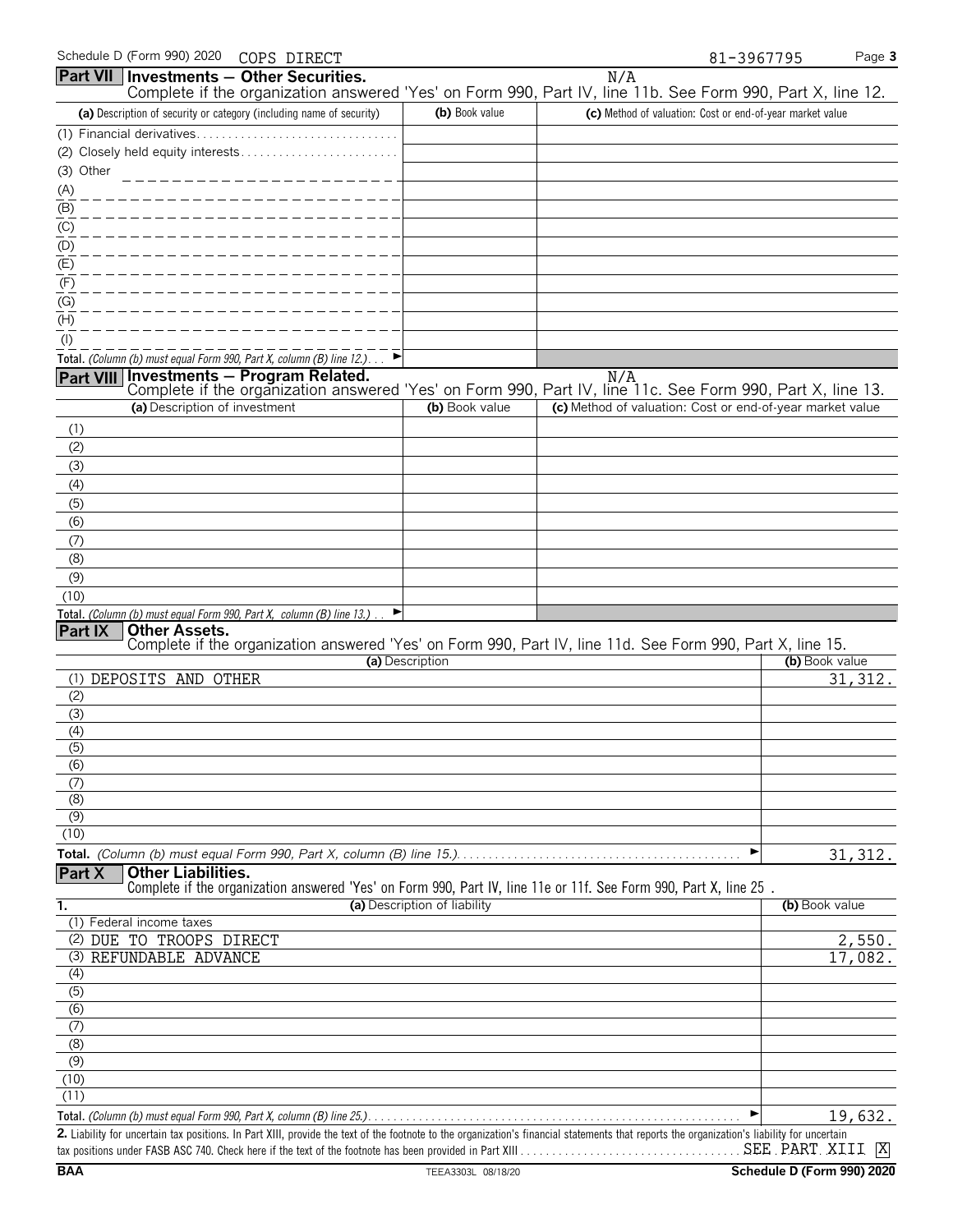| Schedule D (Form 990) 2020 COPS DIRECT                                                               | 81-3967795     | Page 4     |
|------------------------------------------------------------------------------------------------------|----------------|------------|
| <b>Part XI   Reconciliation of Revenue per Audited Financial Statements With Revenue per Return.</b> |                |            |
| Complete if the organization answered 'Yes' on Form 990, Part IV, line 12a.                          |                |            |
|                                                                                                      | $\mathbf{1}$   | 2,586,151. |
| Amounts included on line 1 but not on Form 990, Part VIII, line 12:<br>2                             |                |            |
|                                                                                                      |                |            |
| 2 <sub>b</sub>                                                                                       |                |            |
|                                                                                                      |                |            |
|                                                                                                      |                |            |
|                                                                                                      | 2e             |            |
| 3                                                                                                    | $\mathbf{3}$   | 2,586,151. |
| Amounts included on Form 990, Part VIII, line 12, but not on line 1:<br>4                            |                |            |
| a Investment expenses not included on Form 990, Part VIII, line 7b. 4a                               |                |            |
|                                                                                                      |                |            |
|                                                                                                      | 4 c            |            |
|                                                                                                      | 5 <sup>5</sup> | 2,586,151. |
| Part XII   Reconciliation of Expenses per Audited Financial Statements With Expenses per Return.     |                |            |
| Complete if the organization answered 'Yes' on Form 990, Part IV, line 12a.                          |                |            |
|                                                                                                      | $\mathbf{1}$   | 2,489,121. |
| Amounts included on line 1 but not on Form 990, Part IX, line 25:<br>2                               |                |            |
| 2a                                                                                                   |                |            |
| 2 <sub>b</sub>                                                                                       |                |            |
|                                                                                                      |                |            |
|                                                                                                      |                |            |
|                                                                                                      | 2e             |            |
| З.                                                                                                   | 3              | 2,489,121. |
| Amounts included on Form 990, Part IX, line 25, but not on line 1:<br>4                              |                |            |
| <b>a</b> Investment expenses not included on Form 990, Part VIII, line 7b. 4a                        |                |            |
|                                                                                                      |                |            |
|                                                                                                      | 4 c            |            |
| 5 Total expenses. Add lines 3 and 4c. (This must equal Form 990, Part I, line 18.)                   | 5              | 2,489,121. |
| Part XIII Supplemental Information.                                                                  |                |            |

Provide the descriptions required for Part II, lines 3, 5, and 9; Part III, lines 1a and 4; Part IV, lines 1b and 2b; Part V,

line 4; Part X, line 2; Part XI, lines 2d and 4b; and Part XII, lines 2d and 4b. Also complete this part to provide any additional information.

### **PART X - FASB ASC 740 FOOTNOTE**

FINANCIAL STATEMENT PRESENTATION FOLLOWS THE RECOMMENDATIONS OF ASC 740, INCOME TAXES. UNDER ASC 740, COPS DIRECT IS REQUIRED TO REPORT INFORMATION REGARDING ITS EXPOSURE TO VARIOUS TAX POSITIONS TAKEN BY COPS DIRECT AND REQUIRES A TWO-STEP PROCESS THAT SEPARATES RECOGNITION FROM MEASUREMENT. THE FIRST STEP IS DETERMINING WHETHER A TAX POSITION HAS MET THE RECOGNITION THRESHOLD; THE SECOND STEP IS MEASURING A TAX POSITION THAT MEETS THE RECOGNITION THRESHOLD. MANAGEMENT BELIEVES

**BAA Schedule D (Form 990) 2020** THAT IT HAS ADEQUATELY EVALUATED ITS CURRENT TAX POSITIONS AND HAS CONCLUDED THAT AS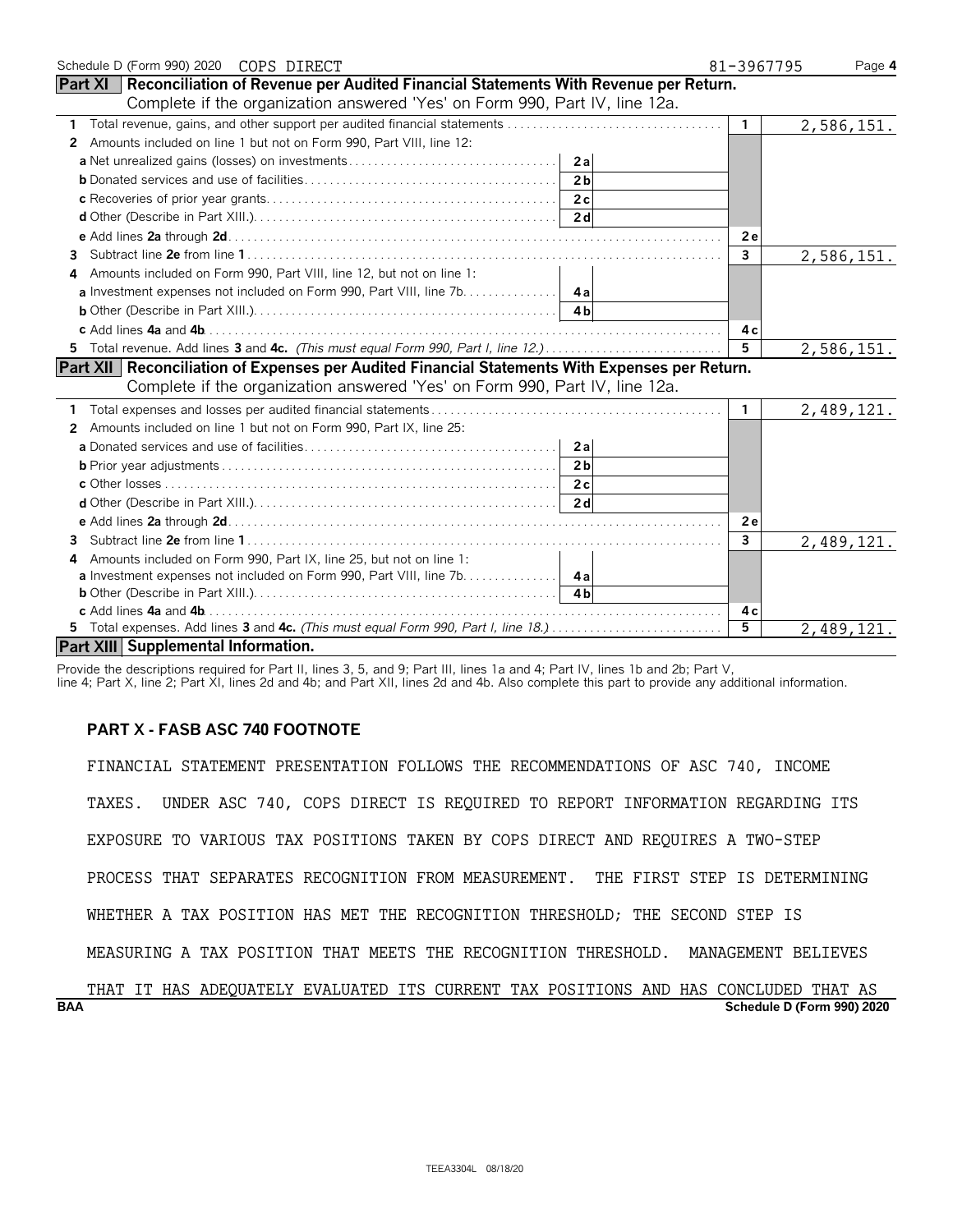### **PART X - FASB ASC 740 FOOTNOTE (CONTINUED)**

OF JUNE 30, 2021 AND 2020, COPS DIRECT DOES NOT HAVE ANY UNCERTAIN TAX POSITIONS FOR WHICH A RESERVE OR AN ACCRUAL FOR A TAX LIABILITY WOULD BE NECESSARY. COPS DIRECT HAS RECEIVED NOTIFICATION FROM THE INTERNAL REVENUE SERVICE AND THE STATE OF CALIFORNIA THAT IT QUALIFIES FOR TAX-EXEMPT STATUS UNDER SECTION 501(C)(3) OF THE INTERNAL REVENUE CODE AND SECTION 23701D OF THE CALIFORNIA REVENUE AND TAXATION CODE. THE EXEMPTIONS ARE SUBJECT TO PERIODIC REVIEW BY THE FEDERAL AND STATE TAXING AUTHORITIES AND MANAGEMENT IS CONFIDENT THAT COPS DIRECT CONTINUES TO SATISFY ALL FEDERAL AND STATE STATUTES IN ORDER TO QUALIFY FOR CONTINUED TAX EXEMPTION STATUS. COPS DIRECT MAY PERIODICALLY RECEIVE UNRELATED BUSINESS INCOME (SUCH AS SUBLEASE RENTAL INCOME) REQUIRING COPS DIRECT TO FILE SEPARATE TAX RETURNS UNDER FEDERAL AND STATE STATUTES. UNDER SUCH CONDITIONS, COPS DIRECT CALCULATES AND ACCRUES THE APPLICABLE TAXES.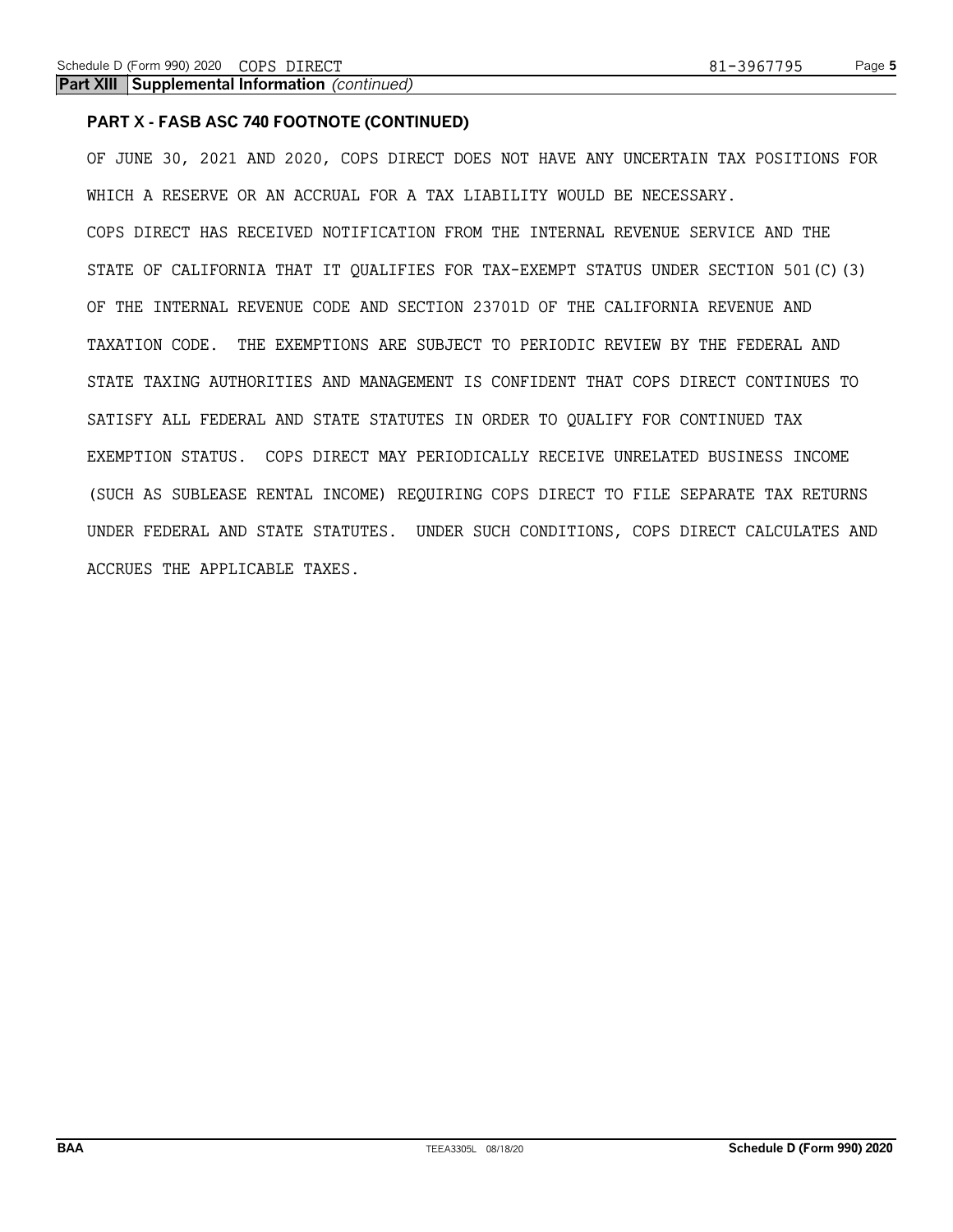| <b>SCHEDULE G</b><br>(Form 990 or 990-EZ)                    | Supplemental Information Regarding Fundraising or Gaming Activities<br>Complete if the organization answered 'Yes' on Form 990, Part IV, line 17, 18, or 19, or if the | OMB No. 1545-0047<br><b>Open to Public</b> |     |                                                                      |                                                                                                                                                                                                                                                  |                                                                              |                                                         |
|--------------------------------------------------------------|------------------------------------------------------------------------------------------------------------------------------------------------------------------------|--------------------------------------------|-----|----------------------------------------------------------------------|--------------------------------------------------------------------------------------------------------------------------------------------------------------------------------------------------------------------------------------------------|------------------------------------------------------------------------------|---------------------------------------------------------|
| Department of the Treasury<br>Internal Revenue Service       |                                                                                                                                                                        |                                            |     |                                                                      | Attach to Form 990 or Form 990-EZ.<br>► Go to www.irs.gov/Form990 for instructions and the latest information.                                                                                                                                   |                                                                              | <b>Inspection</b>                                       |
| Name of the organization                                     |                                                                                                                                                                        |                                            |     |                                                                      |                                                                                                                                                                                                                                                  | <b>Employer identification number</b><br>81-3967795                          |                                                         |
| COPS DIRECT                                                  |                                                                                                                                                                        |                                            |     |                                                                      | Fundraising Activities. Complete if the organization answered 'Yes' on Form 990, Part IV, line 17.                                                                                                                                               |                                                                              |                                                         |
| Part I                                                       | Form 990-EZ filers are not required to complete this part.                                                                                                             |                                            |     |                                                                      |                                                                                                                                                                                                                                                  |                                                                              |                                                         |
| 1.<br>a X Mail solicitations                                 |                                                                                                                                                                        |                                            |     | e                                                                    | Indicate whether the organization raised funds through any of the following activities. Check all that apply.<br>Solicitation of non-government grants                                                                                           |                                                                              |                                                         |
| ΙX<br>b                                                      | Internet and email solicitations                                                                                                                                       |                                            |     | f                                                                    | Solicitation of government grants                                                                                                                                                                                                                |                                                                              |                                                         |
| Phone solicitations<br>C                                     |                                                                                                                                                                        |                                            |     | g                                                                    | Special fundraising events                                                                                                                                                                                                                       |                                                                              |                                                         |
| In-person solicitations<br>d                                 |                                                                                                                                                                        |                                            |     |                                                                      |                                                                                                                                                                                                                                                  |                                                                              |                                                         |
|                                                              |                                                                                                                                                                        |                                            |     |                                                                      | 2a Did the organization have a written or oral agreement with any individual (including officers, directors, trustees, or key                                                                                                                    |                                                                              | X Yes                                                   |
|                                                              | compensated at least \$5,000 by the organization.                                                                                                                      |                                            |     |                                                                      | employees listed in Form 990, Part VII) or entity in connection with professional fundraising services?<br>b If 'Yes,' list the 10 highest paid individuals or entities (fundraisers) pursuant to agreements under which the fundraiser is to be |                                                                              | l No                                                    |
| (i) Name and address of individual<br>or entity (fundraiser) |                                                                                                                                                                        | (ii) Activity                              |     | (iii) Did fundraiser<br>have custody or control<br>of contributions? | (iv) Gross receipts<br>from activity                                                                                                                                                                                                             | (v) Amount paid to<br>(or retained by)<br>fundraiser listed in<br>column (i) | (vi) Amount paid to<br>(or retained by)<br>organization |
| FUNDRAISING STRATEGIES                                       |                                                                                                                                                                        |                                            | Yes | No                                                                   |                                                                                                                                                                                                                                                  |                                                                              |                                                         |
| 1.<br>1420 SPRING HILL RD #490<br>MCLEAN VA 22102            |                                                                                                                                                                        | FUND-<br>RAISING                           |     | Χ                                                                    | 2,531,026.                                                                                                                                                                                                                                       | 166,820.                                                                     | 2,364,206.                                              |
| $\overline{2}$                                               |                                                                                                                                                                        |                                            |     |                                                                      |                                                                                                                                                                                                                                                  |                                                                              |                                                         |
| 3                                                            |                                                                                                                                                                        |                                            |     |                                                                      |                                                                                                                                                                                                                                                  |                                                                              |                                                         |
| 4                                                            |                                                                                                                                                                        |                                            |     |                                                                      |                                                                                                                                                                                                                                                  |                                                                              |                                                         |
| 5                                                            |                                                                                                                                                                        |                                            |     |                                                                      |                                                                                                                                                                                                                                                  |                                                                              |                                                         |
| 6                                                            |                                                                                                                                                                        |                                            |     |                                                                      |                                                                                                                                                                                                                                                  |                                                                              |                                                         |
| 7                                                            |                                                                                                                                                                        |                                            |     |                                                                      |                                                                                                                                                                                                                                                  |                                                                              |                                                         |
| 8                                                            |                                                                                                                                                                        |                                            |     |                                                                      |                                                                                                                                                                                                                                                  |                                                                              |                                                         |
| 9                                                            |                                                                                                                                                                        |                                            |     |                                                                      |                                                                                                                                                                                                                                                  |                                                                              |                                                         |
| 10                                                           |                                                                                                                                                                        |                                            |     |                                                                      |                                                                                                                                                                                                                                                  |                                                                              |                                                         |
| 3                                                            |                                                                                                                                                                        |                                            |     |                                                                      | 2,531,026.<br>List all states in which the organization is registered or licensed to solicit contributions or has been notified it is exempt from registration                                                                                   | 166, 820.                                                                    | 2,364,206.                                              |
| or licensing.                                                |                                                                                                                                                                        |                                            |     |                                                                      | CA AL AK AR AZ CO CT DC DE FL GA HI IL IN ID IA KS KY LA ME MD MA MN MS MO MT NE NV<br>NH NJ NM NY NC ND OH OK OR PA RI SC SD TN TX UT VA VT WA WV WI WY                                                                                         |                                                                              |                                                         |

**BAA For Paperwork Reduction Act Notice, see the Instructions for Form 990 or 990-EZ. Schedule G (Form 990 or 990-EZ) 2020** TEEA3701L 08/18/20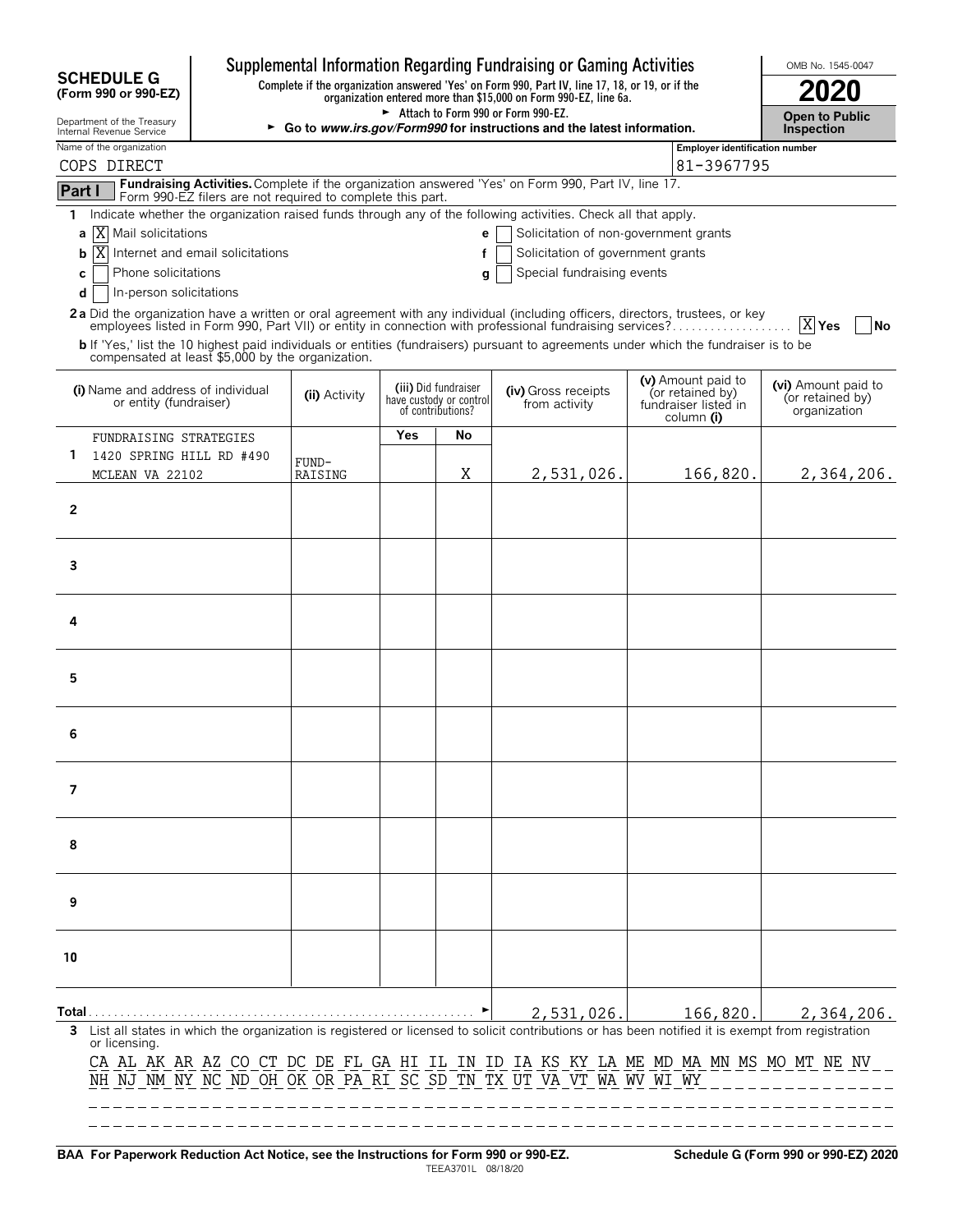|                 |    | Schedule G (Form 990 or 990-EZ) 2020 COPS DIRECT                                                                                                                                                                                                                                             |                 |                                                     | 81-3967795                      | Page 2                                                      |
|-----------------|----|----------------------------------------------------------------------------------------------------------------------------------------------------------------------------------------------------------------------------------------------------------------------------------------------|-----------------|-----------------------------------------------------|---------------------------------|-------------------------------------------------------------|
|                 |    | <b>Part II</b> Fundraising Events. Complete if the organization answered 'Yes' on Form 990, Part IV, line 18, or reported<br>more than \$15,000 of fundraising event contributions and gross income on Form 990-EZ, lines 1 and 6b.<br>List events with gross receipts greater than \$5,000. |                 |                                                     |                                 |                                                             |
|                 |    |                                                                                                                                                                                                                                                                                              | (a) Event #1    | (b) Event $#2$                                      | (c) Other events<br><b>NONE</b> | (d) Total events<br>(add column (a)<br>through column $(c)$ |
|                 |    |                                                                                                                                                                                                                                                                                              | (event type)    | (event type)                                        | (total number)                  |                                                             |
| Revenue         | 1. | Gross receipts                                                                                                                                                                                                                                                                               |                 |                                                     |                                 |                                                             |
|                 | 2  | Less: Contributions                                                                                                                                                                                                                                                                          |                 |                                                     |                                 |                                                             |
|                 | 3  | Gross income (line 1 minus line 2)                                                                                                                                                                                                                                                           |                 |                                                     |                                 |                                                             |
|                 | 4  |                                                                                                                                                                                                                                                                                              |                 |                                                     |                                 |                                                             |
|                 | 5  | Noncash prizes                                                                                                                                                                                                                                                                               |                 |                                                     |                                 |                                                             |
| Direct Expenses | 6  | Rent/facility costs                                                                                                                                                                                                                                                                          |                 |                                                     |                                 |                                                             |
|                 |    | 7 Food and beverages                                                                                                                                                                                                                                                                         |                 |                                                     |                                 |                                                             |
|                 | 8  |                                                                                                                                                                                                                                                                                              |                 |                                                     |                                 |                                                             |
|                 | 9  | Other direct expenses                                                                                                                                                                                                                                                                        |                 |                                                     |                                 |                                                             |
|                 | 10 |                                                                                                                                                                                                                                                                                              |                 |                                                     |                                 |                                                             |
|                 | 11 |                                                                                                                                                                                                                                                                                              |                 |                                                     |                                 |                                                             |
|                 |    | <b>Part III</b> Gaming. Complete if the organization answered 'Yes' on Form 990, Part IV, line 19, or reported more than<br>\$15,000 on Form 990-EZ, line 6a.                                                                                                                                |                 |                                                     |                                 |                                                             |
| Revenue         |    |                                                                                                                                                                                                                                                                                              | (a) Bingo       | (b) Pull tabs/instant<br>bingo/progressive<br>bingo | (c) Other gaming                | (d) Total gaming<br>(add column (a)<br>through column $(c)$ |
|                 | 1  |                                                                                                                                                                                                                                                                                              |                 |                                                     |                                 |                                                             |
|                 | 2  |                                                                                                                                                                                                                                                                                              |                 |                                                     |                                 |                                                             |
| Expenses        |    |                                                                                                                                                                                                                                                                                              |                 |                                                     |                                 |                                                             |
|                 |    | 3 Noncash prizes                                                                                                                                                                                                                                                                             |                 |                                                     |                                 |                                                             |
| <b>Direct</b>   |    | 4 Rent/facility costs                                                                                                                                                                                                                                                                        |                 |                                                     |                                 |                                                             |
|                 | 5  | Other direct expenses                                                                                                                                                                                                                                                                        |                 |                                                     |                                 |                                                             |
|                 | 6  | Volunteer labor                                                                                                                                                                                                                                                                              | နွ<br>Yes<br>No | ႜ<br>Yes<br>No                                      | န္<br>Yes<br>No                 |                                                             |
|                 | 7  |                                                                                                                                                                                                                                                                                              |                 |                                                     |                                 |                                                             |
|                 | 8  |                                                                                                                                                                                                                                                                                              |                 |                                                     |                                 |                                                             |
| 9               |    | Enter the state(s) in which the organization conducts gaming activities:<br>a Is the organization licensed to conduct gaming activities in each of these states?<br><b>b</b> If 'No,' explain:                                                                                               |                 |                                                     |                                 | Yes<br>No                                                   |
|                 |    | 10 a Were any of the organization's gaming licenses revoked, suspended, or terminated during the tax year? $\ldots$<br><b>b</b> If 'Yes,' explain:                                                                                                                                           |                 |                                                     |                                 | Yes<br><b>No</b>                                            |

**BAA** TEEA3702L 08/18/20 **Schedule G (Form 990 or 990-EZ) 2020**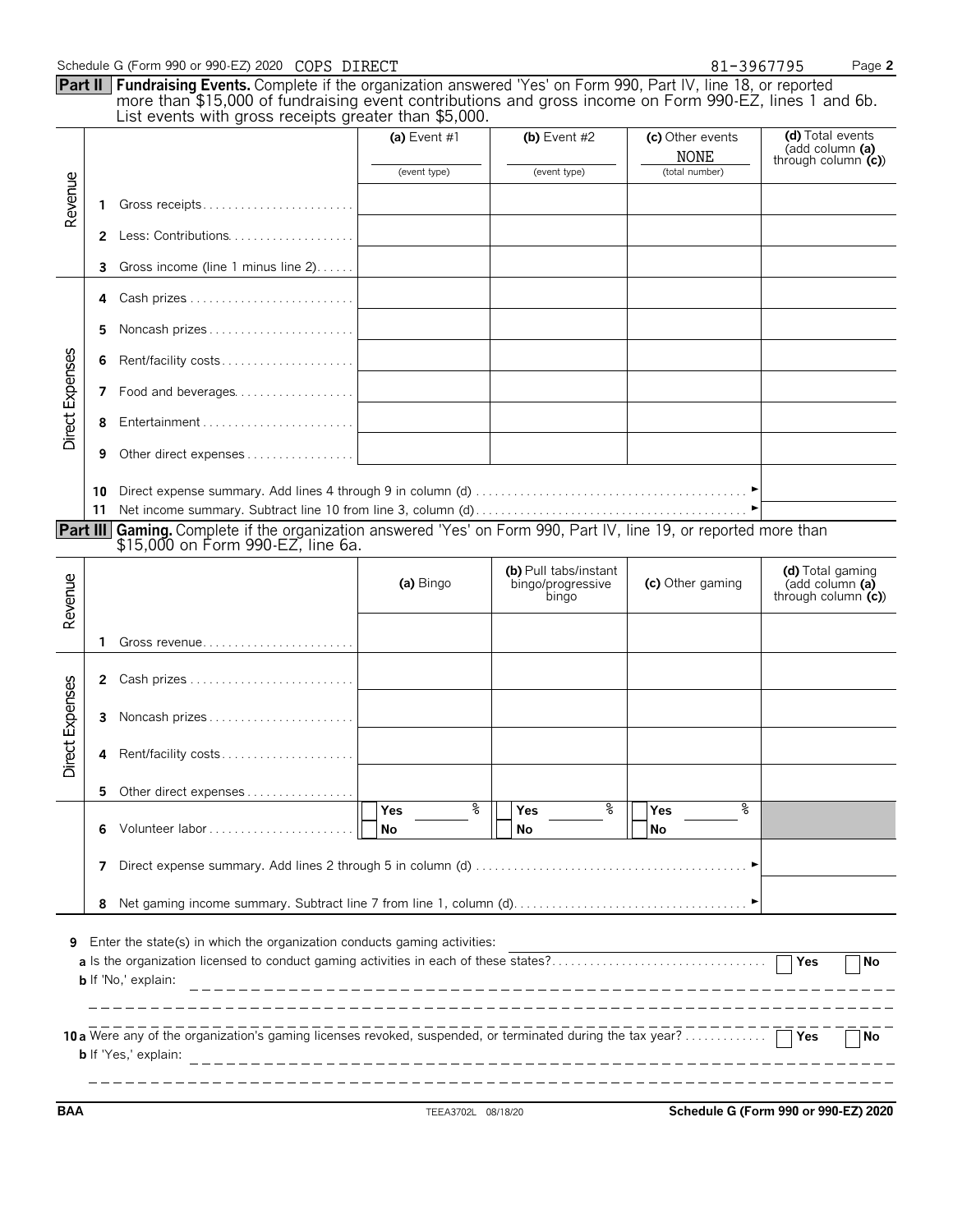|    | Schedule G (Form 990 or 990-EZ) 2020 COPS DIRECT                                                                                                                                                                                                                                                                                                                                                           | 81-3967795 | Page 3    |
|----|------------------------------------------------------------------------------------------------------------------------------------------------------------------------------------------------------------------------------------------------------------------------------------------------------------------------------------------------------------------------------------------------------------|------------|-----------|
|    |                                                                                                                                                                                                                                                                                                                                                                                                            | Yes        | No        |
|    | 12 Is the organization a grantor, beneficiary or trustee of a trust, or a member of a partnership or other entity formed to                                                                                                                                                                                                                                                                                | Yes        | <b>No</b> |
|    | <b>13</b> Indicate the percentage of gaming activity conducted in:                                                                                                                                                                                                                                                                                                                                         |            |           |
|    |                                                                                                                                                                                                                                                                                                                                                                                                            |            | န္        |
|    | 14 Enter the name and address of the person who prepares the organization's gaming/special events books and records:                                                                                                                                                                                                                                                                                       |            |           |
|    | Name $\blacktriangleright$                                                                                                                                                                                                                                                                                                                                                                                 |            |           |
|    | Address ►                                                                                                                                                                                                                                                                                                                                                                                                  |            |           |
|    | 15a Does the organization have a contract with a third party from whom the organization receives gaming revenue?      Yes<br><b>b</b> If 'Yes,' enter the amount of gaming revenue received by the organization $\rightarrow$ \$__________ and the amount<br>of gaming revenue retained by the third party $\begin{bmatrix} 6 & 1 \end{bmatrix}$<br>c If 'Yes,' enter name and address of the third party: |            | <b>No</b> |
|    | Name $\blacktriangleright$                                                                                                                                                                                                                                                                                                                                                                                 |            |           |
|    | Address ►                                                                                                                                                                                                                                                                                                                                                                                                  |            |           |
| 16 | Gaming manager information:                                                                                                                                                                                                                                                                                                                                                                                |            |           |
|    | Name $\blacktriangleright$                                                                                                                                                                                                                                                                                                                                                                                 |            |           |
|    | Gaming manager compensation $\rightarrow$ \$<br>------------                                                                                                                                                                                                                                                                                                                                               |            |           |
|    | Description of services provided ►                                                                                                                                                                                                                                                                                                                                                                         |            |           |
|    | Director/officer<br>Employee<br>Independent contractor                                                                                                                                                                                                                                                                                                                                                     |            |           |
| 17 | Mandatory distributions:                                                                                                                                                                                                                                                                                                                                                                                   |            |           |
|    | a Is the organization required under state law to make charitable distributions from the gaming proceeds to retain the                                                                                                                                                                                                                                                                                     | Yes        | No        |
|    | <b>b</b> Enter the amount of distributions required under state law to be distributed to other exempt organizations or spent in the                                                                                                                                                                                                                                                                        |            |           |
|    | organization's own exempt activities during the tax year $\triangleright$ $\sharp$                                                                                                                                                                                                                                                                                                                         |            |           |
|    | <b>Part IV</b> Supplemental Information. Provide the explanations required by Part I, line 2b, columns (iii) and (v);<br>and Part III, lines 9, 9b, 10b, 15b, 15c, 16, and 17b, as applicable. Also provide any additional<br>information. See instructions.                                                                                                                                               |            |           |
|    | <b>PART I, LINE 2B - FUNDRAISER ADDITIONAL INFORMATION</b><br>COPS DIRECT UTILIZES THE SERVICES OF A THIRD-PARTY FUNDRAISING COMPANY SPECIALIZING<br>IN HELPING NON-PROFIT ORGANIZATIONS:<br>FUND RAISING STRATEGIES, INC.<br>1420 SPRING HILL ROAD #490<br>MCLEAN, VA 22102<br>703-226-0212                                                                                                               |            |           |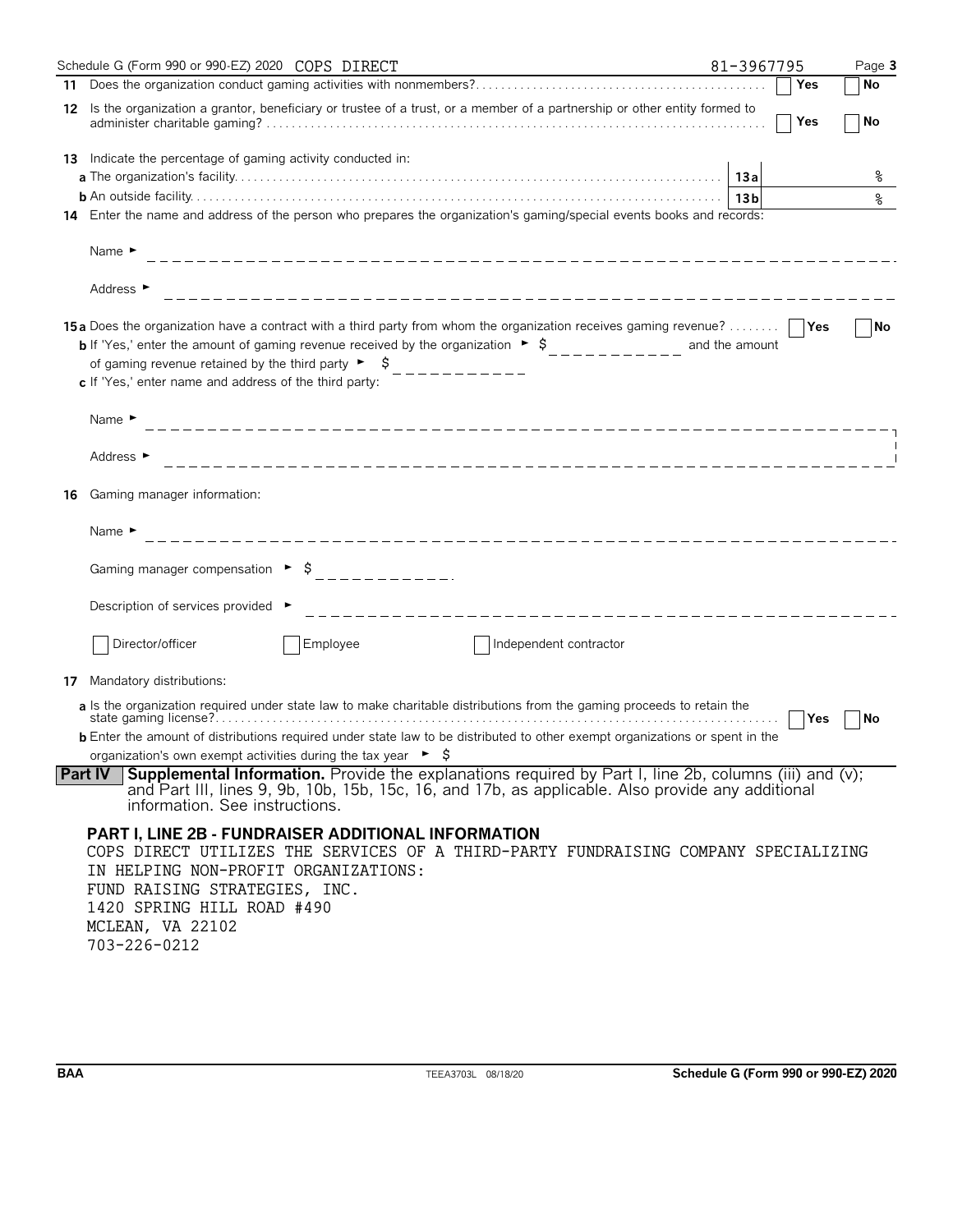| <b>SCHEDULE L</b>    |  |  |
|----------------------|--|--|
| (Form 990 or 990-EZ) |  |  |

# **Transactions With Interested Persons**  $\left\{\right.$  OMB No. 1545-0047

| (Form 990 or 990-EZ)       | ► Complete if the organization answered 'Yes' on Form 990, Part IV, line 25a, 25b, 26, 27, 28a,<br>28b, or 28c, or Form 990-EZ, Part V, line 38a or 40b. | 2020                  |
|----------------------------|----------------------------------------------------------------------------------------------------------------------------------------------------------|-----------------------|
| Department of the Treasury | Attach to Form 990 or Form 990-EZ.                                                                                                                       | <b>Open To Public</b> |
| Internal Revenue Service   | $\triangleright$ Go to <i>www.irs.gov/Form990</i> for instructions and the latest information.                                                           | <b>Inspection</b>     |

| Name of the organization | <br>Emplover identification number |  |
|--------------------------|------------------------------------|--|

| vanno on uno organization |  |  |  |
|---------------------------|--|--|--|
| aana ninnam               |  |  |  |

COPS DIRECT 81-3967795

| Part I | <b>Excess Benefit Transactions</b> (section 501(c)(3), section 501(c)(4), and section 501(c)(29) organizations              |  |
|--------|-----------------------------------------------------------------------------------------------------------------------------|--|
|        | only). Complete if the organization answered 'Yes' on Form 990, Part IV, line 25a or 25b, or Form 990-EZ, Part V, line 40b. |  |

|     | (a) Name of disqualified person | (b) Relationship between disqualified person and | (c) Description of transaction                                                                                  | (d) Corrected? |    |
|-----|---------------------------------|--------------------------------------------------|-----------------------------------------------------------------------------------------------------------------|----------------|----|
|     |                                 | organization                                     |                                                                                                                 | Yes            | No |
|     |                                 |                                                  |                                                                                                                 |                |    |
| (2) |                                 |                                                  |                                                                                                                 |                |    |
| (3) |                                 |                                                  |                                                                                                                 |                |    |
| (4) |                                 |                                                  |                                                                                                                 |                |    |
| (5) |                                 |                                                  |                                                                                                                 |                |    |
| (6) |                                 |                                                  |                                                                                                                 |                |    |
|     |                                 |                                                  | the contract of the contract of the contract of the contract of the contract of the contract of the contract of |                |    |

**2** Enter the amount of tax incurred by the organization managers or disqualified persons during the year under ي جي المستعدد المستعدد المستقدم المستعدد المستعدد المستعدد المستعدد المستعدد المستعدد المستعدد المستعدد المستع<br>المستعدد المستعدد المستعدد المستعدد المستعدد المستعدد المستعدد المستعدد المستعدد المستعدد المستعدد المستعدد ا

**<sup>3</sup>** Enter the amount of tax, if any, on line 2, above, reimbursed by the organization. . . . . . . . . . . . . . . . . . . . . . . . . . . . . G\$

#### **Part II Loans to and/or From Interested Persons.**

Complete if the organization answered 'Yes' on Form 990-EZ, Part V, line 38a or Form 990, Part IV, line 26; or if the organization reported an amount on Form 990, Part X, line 5, 6, or 22.

| (a) Name of interested person | (b) Relationship<br>with organization | (c) Purpose of<br>loan |    | (d) Loan to or<br>from the<br>organization? | (e) Original<br>principal amount | (f) Balance due | (g) In default? |    | (h) Approved<br>by board or<br>committee? |    | (i) Written<br>agreement? |    |
|-------------------------------|---------------------------------------|------------------------|----|---------------------------------------------|----------------------------------|-----------------|-----------------|----|-------------------------------------------|----|---------------------------|----|
|                               |                                       |                        | To | From                                        |                                  |                 | Yes             | No | Yes                                       | No | Yes                       | No |
| (1)                           |                                       |                        |    |                                             |                                  |                 |                 |    |                                           |    |                           |    |
| (2)                           |                                       |                        |    |                                             |                                  |                 |                 |    |                                           |    |                           |    |
| (3)                           |                                       |                        |    |                                             |                                  |                 |                 |    |                                           |    |                           |    |
| (4)                           |                                       |                        |    |                                             |                                  |                 |                 |    |                                           |    |                           |    |
| (5)                           |                                       |                        |    |                                             |                                  |                 |                 |    |                                           |    |                           |    |
| (6)                           |                                       |                        |    |                                             |                                  |                 |                 |    |                                           |    |                           |    |
| (7)                           |                                       |                        |    |                                             |                                  |                 |                 |    |                                           |    |                           |    |
| (8)                           |                                       |                        |    |                                             |                                  |                 |                 |    |                                           |    |                           |    |
| (9)                           |                                       |                        |    |                                             |                                  |                 |                 |    |                                           |    |                           |    |
| (10)                          |                                       |                        |    |                                             |                                  |                 |                 |    |                                           |    |                           |    |
| ►\$<br>Total.                 |                                       |                        |    |                                             |                                  |                 |                 |    |                                           |    |                           |    |

**Part III Grants or Assistance Benefiting Interested Persons.** Complete if the organization answered 'Yes' on Form 990, Part IV, line 27.

| (a) Name of interested person | (b) Relationship between interested<br>person and the organization | (c) Amount of assistance | (d) Type of assistance | (e) Purpose of assistance |
|-------------------------------|--------------------------------------------------------------------|--------------------------|------------------------|---------------------------|
|                               |                                                                    |                          |                        |                           |
|                               |                                                                    |                          |                        |                           |
|                               |                                                                    |                          |                        |                           |
|                               |                                                                    |                          |                        |                           |
|                               |                                                                    |                          |                        |                           |
|                               |                                                                    |                          |                        |                           |
|                               |                                                                    |                          |                        |                           |
|                               |                                                                    |                          |                        |                           |
|                               |                                                                    |                          |                        |                           |
|                               |                                                                    |                          |                        |                           |
|                               | $\tilde{\phantom{a}}$                                              |                          |                        |                           |

**BAA For Paperwork Reduction Act Notice, see the Instructions for Form 990 or 990-EZ. Schedule L (Form 990 or 990-EZ) 2020**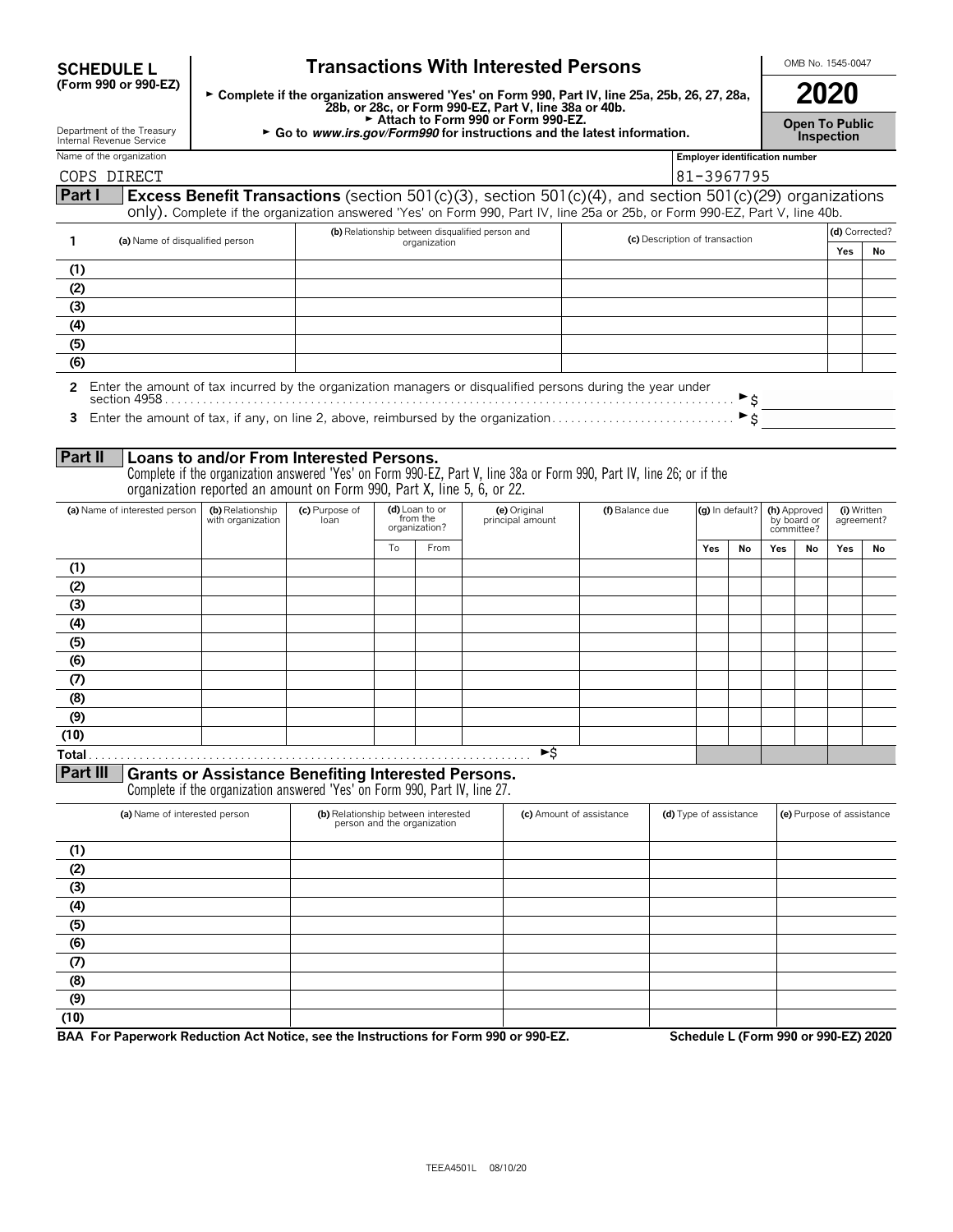| Schedule L (Form 990 or 990-EZ) 2020    COPS    DIRECT |  | 81-3967795 | Page $2$ |
|--------------------------------------------------------|--|------------|----------|
|--------------------------------------------------------|--|------------|----------|

### **Part IV Business Transactions Involving Interested Persons.**

Complete if the organization answered 'Yes' on Form 990, Part IV, line 28a, 28b, or 28c.

| (a) Name of interested person    | (b) Relationship between<br>interested person and the<br>organization | (c) Amount of<br>transaction | (d) Description of transaction | revenues? | (e) Sharing of<br>organization's |
|----------------------------------|-----------------------------------------------------------------------|------------------------------|--------------------------------|-----------|----------------------------------|
|                                  |                                                                       |                              |                                | Yes       | No                               |
| TACTICAL MEDICAL SOLUTION<br>(1) | MEMBER<br><b>BOARD</b>                                                | 337,564.                     | PRODUCT ACQUISITION            |           | Χ                                |
| (2)                              |                                                                       |                              |                                |           |                                  |
| (3)                              |                                                                       |                              |                                |           |                                  |
| (4)                              |                                                                       |                              |                                |           |                                  |
| (5)                              |                                                                       |                              |                                |           |                                  |
| (6)                              |                                                                       |                              |                                |           |                                  |
| (7)                              |                                                                       |                              |                                |           |                                  |
| (8)                              |                                                                       |                              |                                |           |                                  |
| (9)                              |                                                                       |                              |                                |           |                                  |
| (10)                             |                                                                       |                              |                                |           |                                  |
| Part V Supplemental Information. |                                                                       |                              |                                |           |                                  |

Provide additional information for responses to questions on Schedule L (see instructions).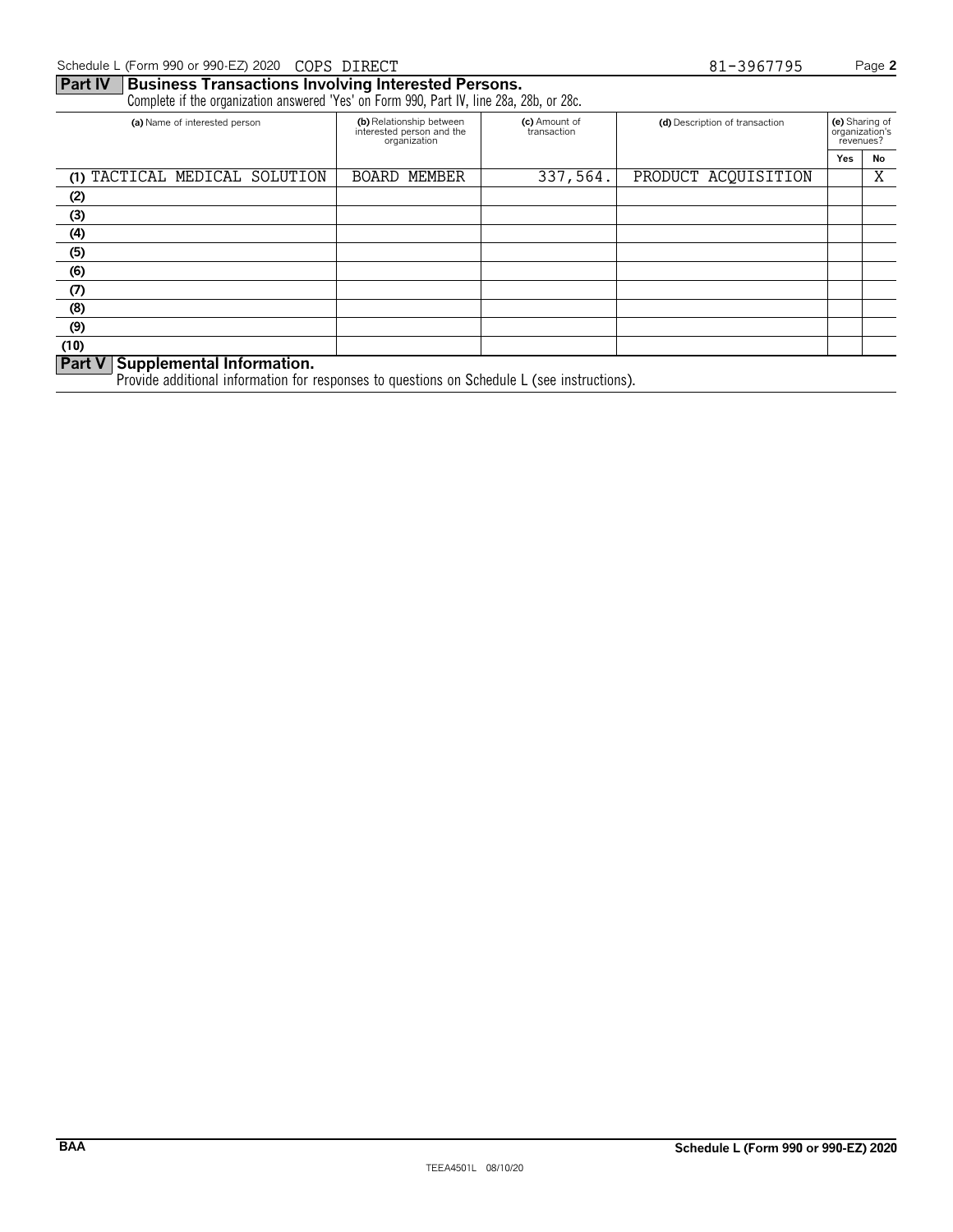# **OMB No. 1545-0047 <b>Supplemental Information to Form 990 or 990-EZ** North MB No. 1545-0047 **(Form 990 or 990-EZ) Complete to provide information for responses to specific questions on Form 990 or 990-EZ or to provide any additional information. 2020** Attach to Form 990 or 990-EZ. Department of the Treasury **GGO to Sublic**<br>Internal Revenue Service **Inspection**<br>Internal Revenue Service



Name of the organization **intervalse of the organization number Employer identification number Employer identification number** 

#### COPS DIRECT 81-3967795

#### **FORM 990, PART VI, LINE 11B - FORM 990 REVIEW PROCESS**

FORM 990 IS PREPARED BY AN OUTSIDE TAX PROFESSIONAL. THE FORM IS THEN REVIEWED BY THE ORGANIZATION'S MANAGEMENT (A MEMBER OF THE BOARD OF DIRECTORS). THE CONTENTS OF THE TAX RETURN ARE DISCUSSED/REVIEWED WITH THE OUTSIDE TAX PROFESSIONAL. AFTER A FULL REVIEW, THE FINAL VERSION OF THE TAX RETURN IS PROVIDED TO ALL MEMBERS OF THE ORGANIZATION'S VOTING BODY. A REPRESENTATIVE OF MANAGEMENT AUTHORIZES THE FINAL FORM 990 WHICH IS THEN E-FILED WITH THE INTERNAL REVENUE SERVICE.

**FORM 990, PART VI, LINE 12C - EXPLANATION OF MONITORING AND ENFORCEMENT OF CONFLICTS** MEMBERS OF THE BOARD OF DIRECTORS REVIEW ALL POTENTIAL CONFLICTS OF INTEREST AT LEAST ANNUALLY. ALL PERSONNEL AND BOARD MEMBERS ARE REQUIRED TO DISCLOSE (IN WRITING) POTENTIAL CONFLICTS AND ANY RELATED PARTY AFFILIATIONS. THE ORGANIZATION SEEKS FULL TRANSPARENCY ON ALL RELATIONSHIPS. ANY POTENTIAL CONFLICTS (IN FACT OR APPEARANCE) ARE DISCUSSED OPENLY AND RESOLVED IN ACCORDANCE WITH THE ORGANIZATION'S POLICIES AND PROCEDURES.

**FORM 990, PART VI, LINE 15A - COMPENSATION REVIEW & APPROVAL PROCESS - CEO & TOP MANAGEMENT** MEMBERS OF THE BOARD OF DIRECTORS REVIEW THE COMPENSATION OF ALL HIGH-LEVEL PERSONNEL PERIODICALLY IN ACCORDANCE WITH IRS RULES AND REGULATIONS. EFFORTS ARE MADE TO SECURE COMPENSATION DATA FROM INDUSTRY SOURCES IN ORDER TO DETERMINE COMPETITIVENESS AND APPROPRIATENESS OF SALARIES. EVERY EFFORT IS MADE TO ENSURE THAT THE PROCESS IS THOROUGH AND TRANSPARENT IN ACCORDANCE WITH IRS GUIDELINES AND THE ORGANIZATION'S POLICIES AND PROCEDURES.

**FORM 990, PART VI, LINE 15B - COMPENSATION REVIEW & APPROVAL PROCESS - OFFICERS & KEY EMPLOYEES** THERE WERE NO OTHER EMPLOYEES DURING THE FISCAL YEAR.

#### **FORM 990 , PART VI, LINE 17 - LIST OF STATES WHICH THIS RETURN IS FILED**

CA AL AK AZ AR CO CT KS DE FL GA HI ID IL IN IA KS KY LA ME MD MA MN MS MO MT NE

**BAA For Paperwork Reduction Act Notice, see the Instructions for Form 990 or 990-EZ.** TEEA4901L 07/28/20 **Schedule O (Form 990 or 990-EZ) (2020)** NV NH NJ NM NY NC ND OH OK OR PA RI SC SD TN TX UT VT VA WA WV WI WY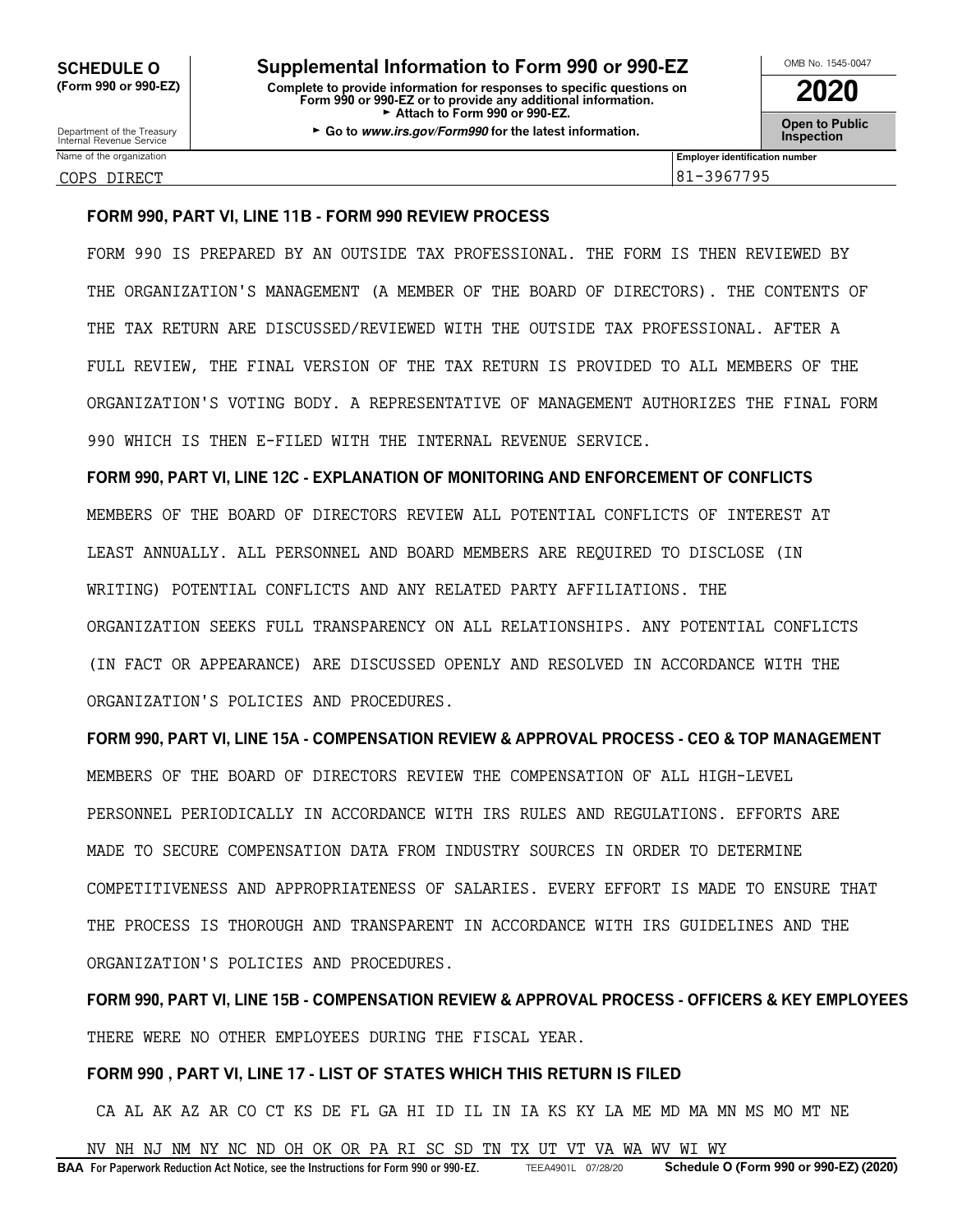#### **FORM 990, PART VI, LINE 19 - OTHER ORGANIZATION DOCUMENTS PUBLICLY AVAILABLE**

ALL OF THE ORGANIZATION'S GOVERNING DOCUMENTS, FINANCIAL STATEMENTS AND OTHER LEGAL FILINGS ARE MAINTAINED IN A SECURE ENVIRONMENT AND HELD AVAILABLE FOR INSPECTION BY TAX AUTHORITIES AND THE GENERAL PUBLIC. TAX RETURNS ARE POSTED ANNUALLY TO WWW.GUIDESTAR.ORG (WHERE THEY ARE AVAILABLE FOR VIEWING AS ELECTRONIC COPIES) AND ARE ALSO AVAILABLE BY REQUEST FROM THE ORGANIZATION'S OFFICE IN SAN RAMON, CALIFORNIA.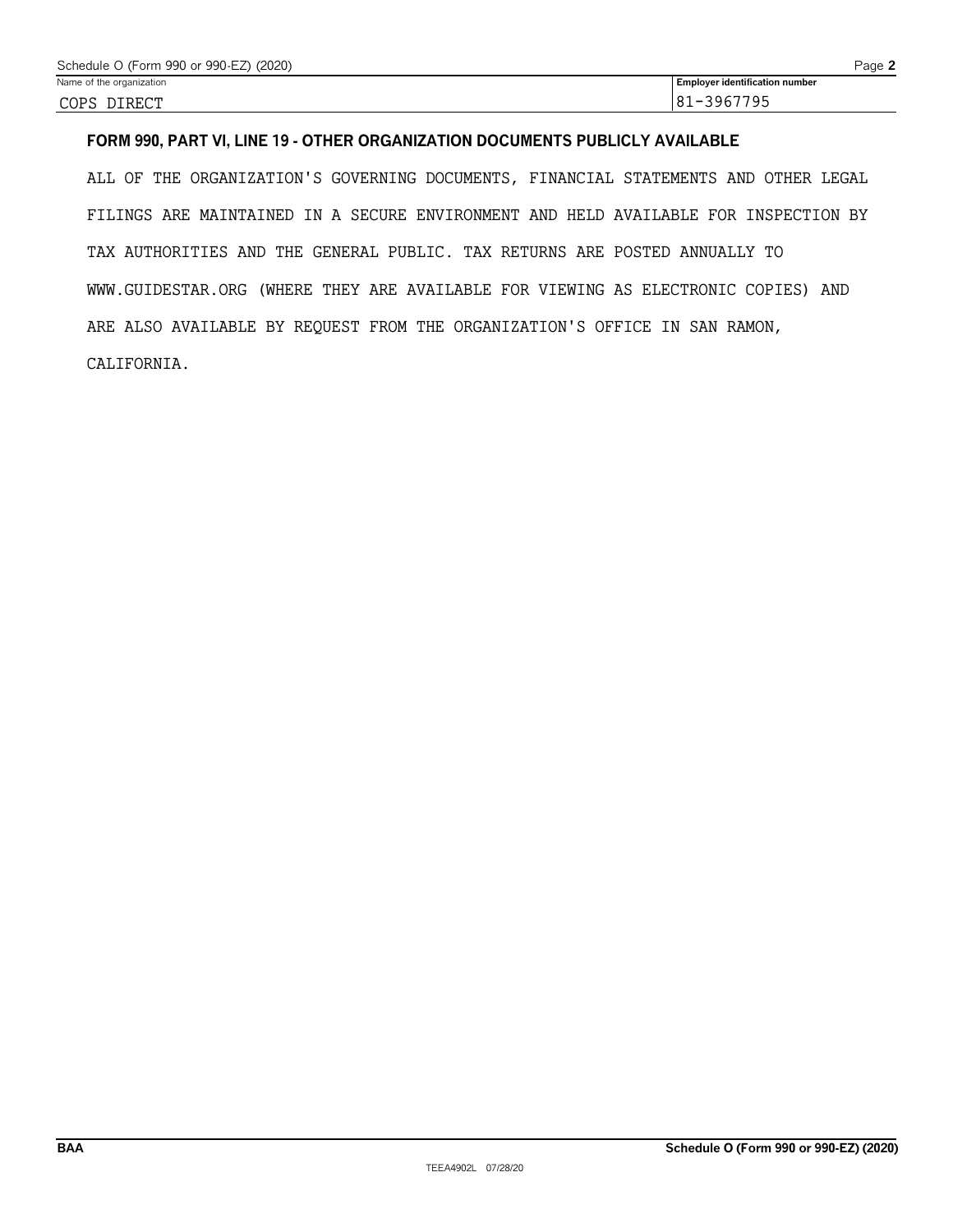# **SCHEDULE R**

# **Related Organizations and Unrelated Partnerships**

**(Form 990)** <sup>G</sup>**Complete if the organization answered 'Yes' on Form 990, Part IV, line 33, 34, 35b, 36, or 37.**G **Attach to Form 990.**

G **Go to www.irs.gov/Form990 Open to Public** Department of the Treasury **for instructions and the latest information.** e and **Inspection**<br>e

OMB No. 1545-0047

 **2020Open to Public** 

Department of the Treasury<br>Internal Revenue Service

Name of the organization

<sup>n</sup> COPS DIRECT **Imployer identification number** 81-3967795

#### **Part I Identification of Disregarded Entities.** Complete if the organization answered 'Yes' on Form 990, Part IV, line 33.

| (a)<br>Name, address, and EIN (if applicable) of disregarded entity                                                                                                                                                              | (b)<br>Primary activity | (c)<br>Legal domicile (state<br>or foreign country) |                                                     |    | (d)<br>Total income           |  | (e)<br>End-of-year assets | (f)<br>Direct controlling<br>entity                    |     |                           |                                               |         |
|----------------------------------------------------------------------------------------------------------------------------------------------------------------------------------------------------------------------------------|-------------------------|-----------------------------------------------------|-----------------------------------------------------|----|-------------------------------|--|---------------------------|--------------------------------------------------------|-----|---------------------------|-----------------------------------------------|---------|
| (1)                                                                                                                                                                                                                              |                         |                                                     |                                                     |    |                               |  |                           |                                                        |     |                           |                                               |         |
| (2)<br>-------------------------------                                                                                                                                                                                           |                         |                                                     |                                                     |    |                               |  |                           |                                                        |     |                           |                                               |         |
| (3)<br>________________________________                                                                                                                                                                                          |                         |                                                     |                                                     |    |                               |  |                           |                                                        |     |                           |                                               |         |
| <b>Part II   Identification of Related Tax-Exempt Organizations.</b> Complete if the organization answered 'Yes' on Form 990, Part IV, line 34, because it had one or more related tax-exempt organizations during the tax year. |                         |                                                     |                                                     |    |                               |  |                           |                                                        |     |                           |                                               |         |
| (a)<br>Name, address, and EIN of related organization                                                                                                                                                                            | (b)<br>Primary activity |                                                     | (c)<br>Legal domicile (state<br>or foreign country) |    | (d)<br>Exempt Code<br>section |  |                           | (e)<br>Public charity status<br>(if section 501(c)(3)) |     | (f)<br>Direct controlling | $(g)$<br>Sec 512(b)(13)<br>controlled entity? |         |
| (1) TROOPS DIRECT<br>4000 EXECUTIVE PARKWAY, SUITE 375<br>SAN RAMON, CA 94583<br>$81 - 3967795$                                                                                                                                  |                         | PROVIDING<br>SUPPORT TO OUR<br><b>TROOPS</b>        |                                                     | CA | 501C3                         |  | 7                         |                                                        | N/A |                           | Yes                                           | No<br>X |
| (2)<br>______________________                                                                                                                                                                                                    |                         |                                                     |                                                     |    |                               |  |                           |                                                        |     |                           |                                               |         |
| (3)<br>___________________________                                                                                                                                                                                               |                         |                                                     |                                                     |    |                               |  |                           |                                                        |     |                           |                                               |         |
| (4)<br>___________________________                                                                                                                                                                                               |                         |                                                     |                                                     |    |                               |  |                           |                                                        |     |                           |                                               |         |

**BAA For Paperwork Reduction Act Notice, see the Instructions for Form 990.**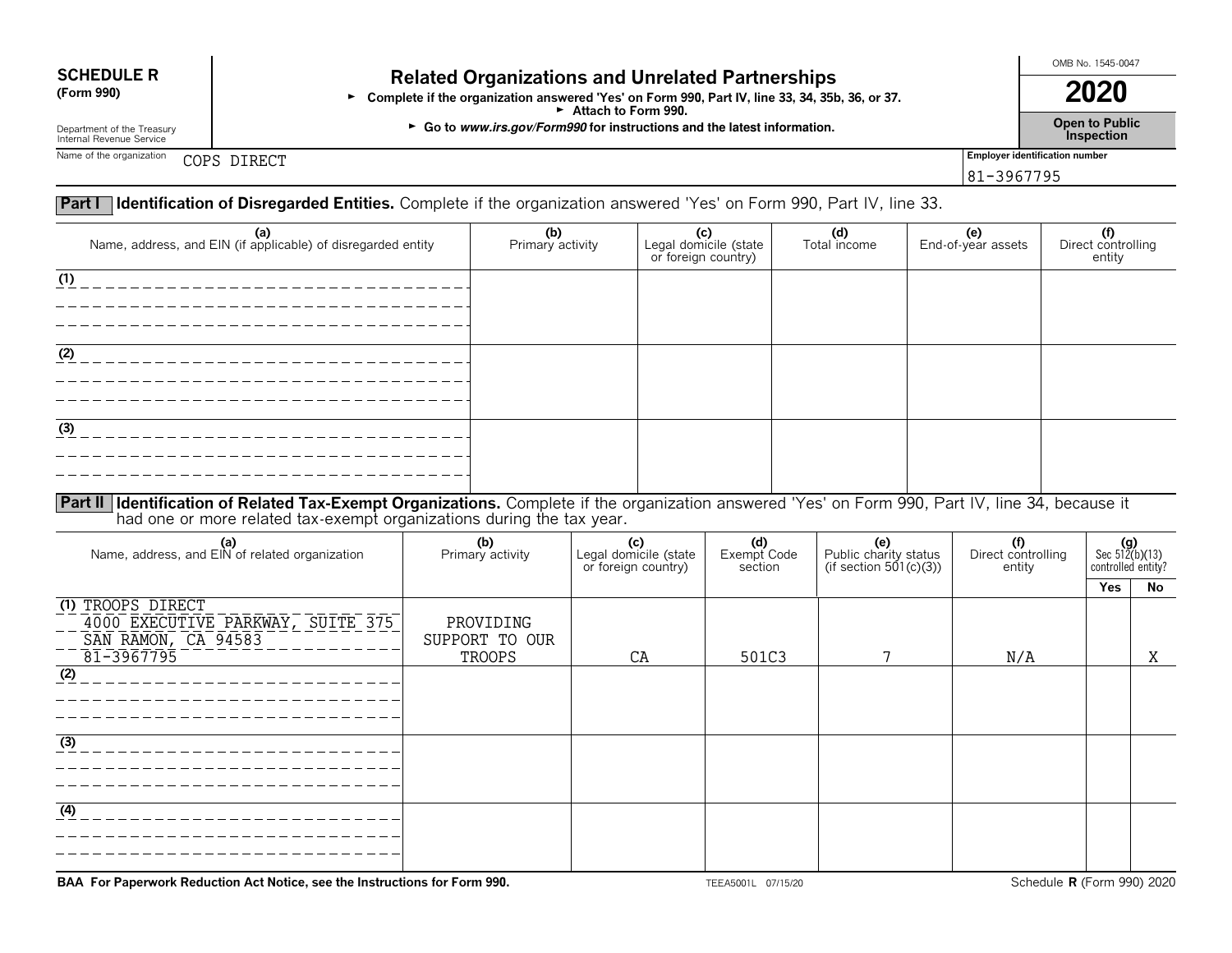#### Schedule **R** (Form 990) 2020 COPS DIRECT

Part III Identification of Related Organizations Taxable as a Partnership. Complete if the organization answered 'Yes' on Form 990, Part IV, line 34,<br>because it had one or more related organizations treated as a partnershi T 81-3967795

| (a)<br>Name, address, and EIN of<br>related organization | (b)<br>Primary activity                                                                                                                                                                                                                                          | (c)<br>Legal<br>domicile<br>(state or<br>foreign | (d)<br>Direct<br>controlling<br>entity |          | (e)<br>Predominant income<br>(related, unrelated,<br>excluded from tax<br>under sections |  | (f)<br>Share of total<br>income |                                           | (g)<br>Share of<br>end-of-year<br>assets |                          | (h)<br>Dispropor-<br>tionate<br>allocations? |           | (i)<br>Code V-UBI<br>amount in box<br>20 of Schedule<br>K-1 (Form | (j)<br>General or<br>managing<br>partner? |           | (k)<br>Percentage<br>ownership                |
|----------------------------------------------------------|------------------------------------------------------------------------------------------------------------------------------------------------------------------------------------------------------------------------------------------------------------------|--------------------------------------------------|----------------------------------------|----------|------------------------------------------------------------------------------------------|--|---------------------------------|-------------------------------------------|------------------------------------------|--------------------------|----------------------------------------------|-----------|-------------------------------------------------------------------|-------------------------------------------|-----------|-----------------------------------------------|
|                                                          |                                                                                                                                                                                                                                                                  | country)                                         |                                        |          | $512 - 514$                                                                              |  |                                 |                                           |                                          |                          | Yes                                          | <b>No</b> | 1065                                                              | Yes                                       | <b>No</b> |                                               |
| (1)<br>_ _ _ _ _ _ _ _ _ _ _ _                           |                                                                                                                                                                                                                                                                  |                                                  |                                        |          |                                                                                          |  |                                 |                                           |                                          |                          |                                              |           |                                                                   |                                           |           |                                               |
|                                                          |                                                                                                                                                                                                                                                                  |                                                  |                                        |          |                                                                                          |  |                                 |                                           |                                          |                          |                                              |           |                                                                   |                                           |           |                                               |
|                                                          |                                                                                                                                                                                                                                                                  |                                                  |                                        |          |                                                                                          |  |                                 |                                           |                                          |                          |                                              |           |                                                                   |                                           |           |                                               |
|                                                          |                                                                                                                                                                                                                                                                  |                                                  |                                        |          |                                                                                          |  |                                 |                                           |                                          |                          |                                              |           |                                                                   |                                           |           |                                               |
| (2)<br>____________                                      |                                                                                                                                                                                                                                                                  |                                                  |                                        |          |                                                                                          |  |                                 |                                           |                                          |                          |                                              |           |                                                                   |                                           |           |                                               |
|                                                          |                                                                                                                                                                                                                                                                  |                                                  |                                        |          |                                                                                          |  |                                 |                                           |                                          |                          |                                              |           |                                                                   |                                           |           |                                               |
| ________                                                 |                                                                                                                                                                                                                                                                  |                                                  |                                        |          |                                                                                          |  |                                 |                                           |                                          |                          |                                              |           |                                                                   |                                           |           |                                               |
| $\frac{(3)}{(2)}$ _ _ _ _ _ _ _ _ _ _ _ _ _              |                                                                                                                                                                                                                                                                  |                                                  |                                        |          |                                                                                          |  |                                 |                                           |                                          |                          |                                              |           |                                                                   |                                           |           |                                               |
|                                                          |                                                                                                                                                                                                                                                                  |                                                  |                                        |          |                                                                                          |  |                                 |                                           |                                          |                          |                                              |           |                                                                   |                                           |           |                                               |
|                                                          |                                                                                                                                                                                                                                                                  |                                                  |                                        |          |                                                                                          |  |                                 |                                           |                                          |                          |                                              |           |                                                                   |                                           |           |                                               |
|                                                          |                                                                                                                                                                                                                                                                  |                                                  |                                        |          |                                                                                          |  |                                 |                                           |                                          |                          |                                              |           |                                                                   |                                           |           |                                               |
| <b>Part IV</b>                                           | Identification of Related Organizations Taxable as a Corporation or Trust. Complete if the organization answered 'Yes' on Form 990, Part IV,<br>line 34, because it had one or more related organizations treated as a corporation or trust during the tax year. |                                                  |                                        |          |                                                                                          |  |                                 |                                           |                                          |                          |                                              |           |                                                                   |                                           |           |                                               |
|                                                          |                                                                                                                                                                                                                                                                  |                                                  |                                        |          |                                                                                          |  | (d)<br>Direct                   |                                           |                                          | (f)                      |                                              |           | (g)<br>Share of end-of-                                           | (h)                                       |           |                                               |
| (a)<br>Name, address, and EIN of related organization    |                                                                                                                                                                                                                                                                  |                                                  | (b)<br>Primary activity                |          | (c)<br>Legal domicile<br>(state or foreign                                               |  | controlling                     | (e)<br>Type of entity<br>(C corp, S corp, |                                          | Share of<br>total income |                                              |           | year assets                                                       | Percentage<br>ownership                   |           | $(i)$<br>Sec 512(b)(13)<br>controlled entity? |
|                                                          |                                                                                                                                                                                                                                                                  |                                                  |                                        | country) |                                                                                          |  | entity                          |                                           | or trust)                                |                          |                                              |           |                                                                   |                                           | Yes       | No                                            |
| <u>(1)</u> _____________________________                 |                                                                                                                                                                                                                                                                  |                                                  |                                        |          |                                                                                          |  |                                 |                                           |                                          |                          |                                              |           |                                                                   |                                           |           |                                               |
|                                                          |                                                                                                                                                                                                                                                                  |                                                  |                                        |          |                                                                                          |  |                                 |                                           |                                          |                          |                                              |           |                                                                   |                                           |           |                                               |
|                                                          |                                                                                                                                                                                                                                                                  |                                                  |                                        |          |                                                                                          |  |                                 |                                           |                                          |                          |                                              |           |                                                                   |                                           |           |                                               |
| (2)                                                      |                                                                                                                                                                                                                                                                  |                                                  |                                        |          |                                                                                          |  |                                 |                                           |                                          |                          |                                              |           |                                                                   |                                           |           |                                               |
|                                                          |                                                                                                                                                                                                                                                                  |                                                  |                                        |          |                                                                                          |  |                                 |                                           |                                          |                          |                                              |           |                                                                   |                                           |           |                                               |
|                                                          |                                                                                                                                                                                                                                                                  |                                                  |                                        |          |                                                                                          |  |                                 |                                           |                                          |                          |                                              |           |                                                                   |                                           |           |                                               |
|                                                          |                                                                                                                                                                                                                                                                  |                                                  |                                        |          |                                                                                          |  |                                 |                                           |                                          |                          |                                              |           |                                                                   |                                           |           |                                               |
| (3)<br>________________________                          |                                                                                                                                                                                                                                                                  |                                                  |                                        |          |                                                                                          |  |                                 |                                           |                                          |                          |                                              |           |                                                                   |                                           |           |                                               |
|                                                          |                                                                                                                                                                                                                                                                  |                                                  |                                        |          |                                                                                          |  |                                 |                                           |                                          |                          |                                              |           |                                                                   |                                           |           |                                               |
|                                                          |                                                                                                                                                                                                                                                                  |                                                  |                                        |          |                                                                                          |  |                                 |                                           |                                          |                          |                                              |           |                                                                   |                                           |           |                                               |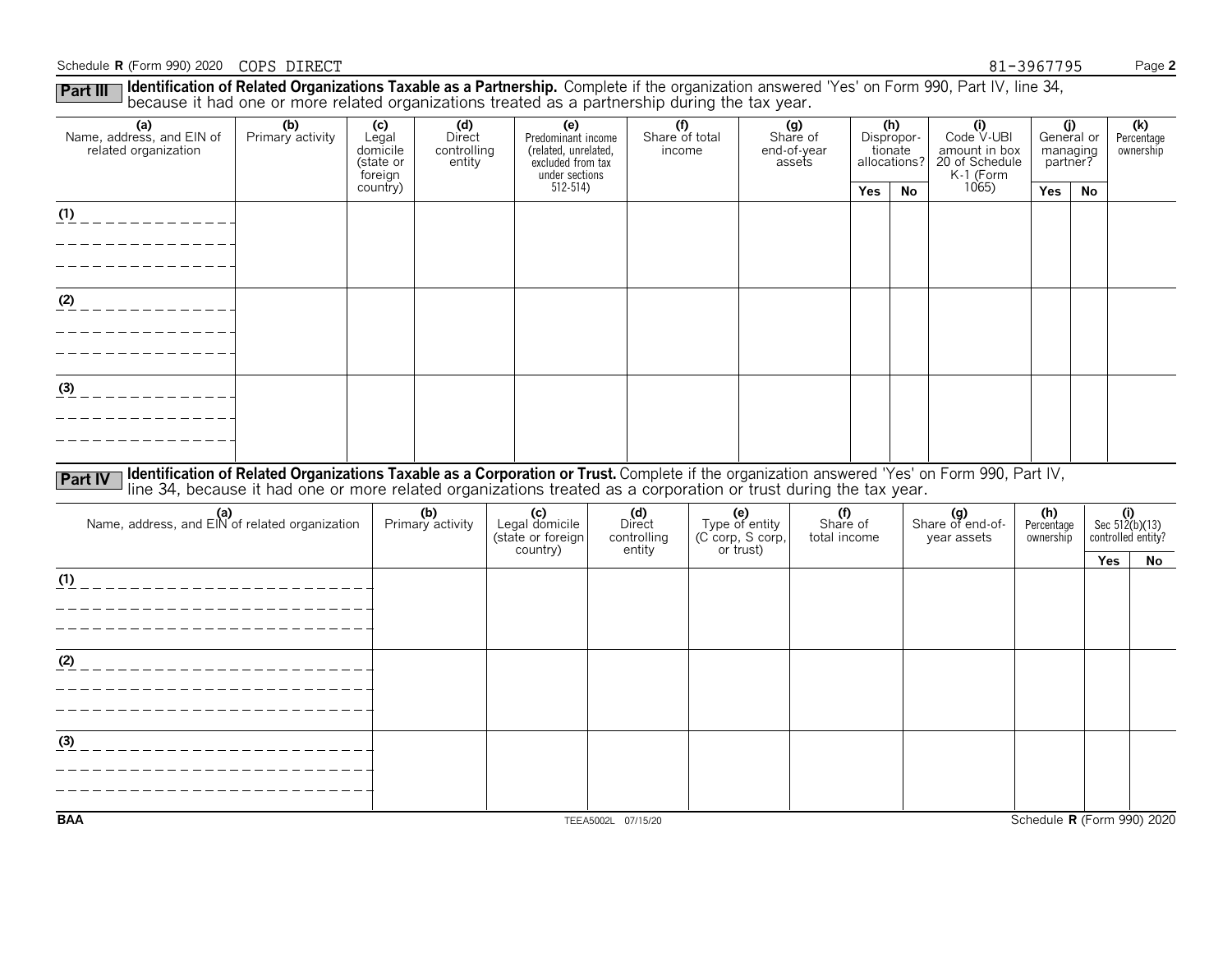**(4)**

**(5)**

**(6)BAA**

# **Part V** Transactions With Related Organizations. Complete if the organization answered 'Yes' on Form 990, Part IV, line 34, 35b, or 36.

| Note: Complete line 1 if any entity is listed in Parts II, III, or IV of this schedule.                                                                                        |                             |                        |                       | Yes | No             |  |  |  |  |  |  |
|--------------------------------------------------------------------------------------------------------------------------------------------------------------------------------|-----------------------------|------------------------|-----------------------|-----|----------------|--|--|--|--|--|--|
| During the tax year, did the organization engage in any of the following transactions with one or more related organizations listed in Parts II-IV?<br>1                       |                             |                        |                       |     |                |  |  |  |  |  |  |
|                                                                                                                                                                                |                             |                        | 1a                    |     | X              |  |  |  |  |  |  |
|                                                                                                                                                                                |                             |                        | 1 <sub>b</sub>        |     | $\overline{X}$ |  |  |  |  |  |  |
|                                                                                                                                                                                |                             |                        | 1 с                   |     | X              |  |  |  |  |  |  |
|                                                                                                                                                                                |                             |                        | 1 d                   |     | $\overline{X}$ |  |  |  |  |  |  |
|                                                                                                                                                                                |                             |                        | 1 e                   |     | X              |  |  |  |  |  |  |
|                                                                                                                                                                                |                             |                        |                       |     |                |  |  |  |  |  |  |
|                                                                                                                                                                                |                             |                        | 1f                    |     | Χ              |  |  |  |  |  |  |
|                                                                                                                                                                                |                             |                        | 1 g                   |     | $\overline{X}$ |  |  |  |  |  |  |
|                                                                                                                                                                                |                             |                        | 1 <sub>h</sub>        |     | X              |  |  |  |  |  |  |
|                                                                                                                                                                                |                             |                        | 11                    |     | X              |  |  |  |  |  |  |
|                                                                                                                                                                                |                             |                        | 1i                    |     | X              |  |  |  |  |  |  |
|                                                                                                                                                                                |                             |                        |                       |     |                |  |  |  |  |  |  |
|                                                                                                                                                                                |                             |                        |                       |     |                |  |  |  |  |  |  |
|                                                                                                                                                                                |                             |                        |                       |     |                |  |  |  |  |  |  |
|                                                                                                                                                                                |                             |                        |                       |     |                |  |  |  |  |  |  |
|                                                                                                                                                                                |                             |                        |                       |     |                |  |  |  |  |  |  |
|                                                                                                                                                                                |                             |                        | 1 <sub>o</sub>        | X   |                |  |  |  |  |  |  |
|                                                                                                                                                                                |                             |                        |                       |     |                |  |  |  |  |  |  |
|                                                                                                                                                                                |                             |                        | 1 p                   | X   |                |  |  |  |  |  |  |
|                                                                                                                                                                                |                             |                        | 1 <sub>q</sub>        |     | X              |  |  |  |  |  |  |
|                                                                                                                                                                                |                             |                        |                       |     |                |  |  |  |  |  |  |
|                                                                                                                                                                                |                             |                        | 1 r                   |     | Χ              |  |  |  |  |  |  |
|                                                                                                                                                                                |                             |                        | 1 <sub>s</sub>        |     | $\overline{X}$ |  |  |  |  |  |  |
| 2 If the answer to any of the above is 'Yes,' see the instructions for information on who must complete this line, including covered relationships and transaction thresholds. |                             |                        |                       |     |                |  |  |  |  |  |  |
| (a)<br>Name of related organization                                                                                                                                            | (b)                         | (c)<br>Amount involved | Method of determining |     |                |  |  |  |  |  |  |
|                                                                                                                                                                                | Transaction<br>type $(a-s)$ |                        | amount involved       |     |                |  |  |  |  |  |  |
|                                                                                                                                                                                |                             |                        |                       |     |                |  |  |  |  |  |  |
| (1) TROOPS DIRECT                                                                                                                                                              | N                           | 15,000. ACTUAL COST    |                       |     |                |  |  |  |  |  |  |
|                                                                                                                                                                                |                             |                        |                       |     |                |  |  |  |  |  |  |
|                                                                                                                                                                                | P                           | 14,200. ACTUAL COST    |                       |     |                |  |  |  |  |  |  |
| (2) TROOPS DIRECT                                                                                                                                                              |                             |                        |                       |     |                |  |  |  |  |  |  |
|                                                                                                                                                                                |                             |                        |                       |     |                |  |  |  |  |  |  |
| (3)                                                                                                                                                                            |                             |                        |                       |     |                |  |  |  |  |  |  |

<u> 1980 - Johann Barbara, martxa alemaniar argametar a martxa a shekara a shekara a shekara a shekara a shekara</u>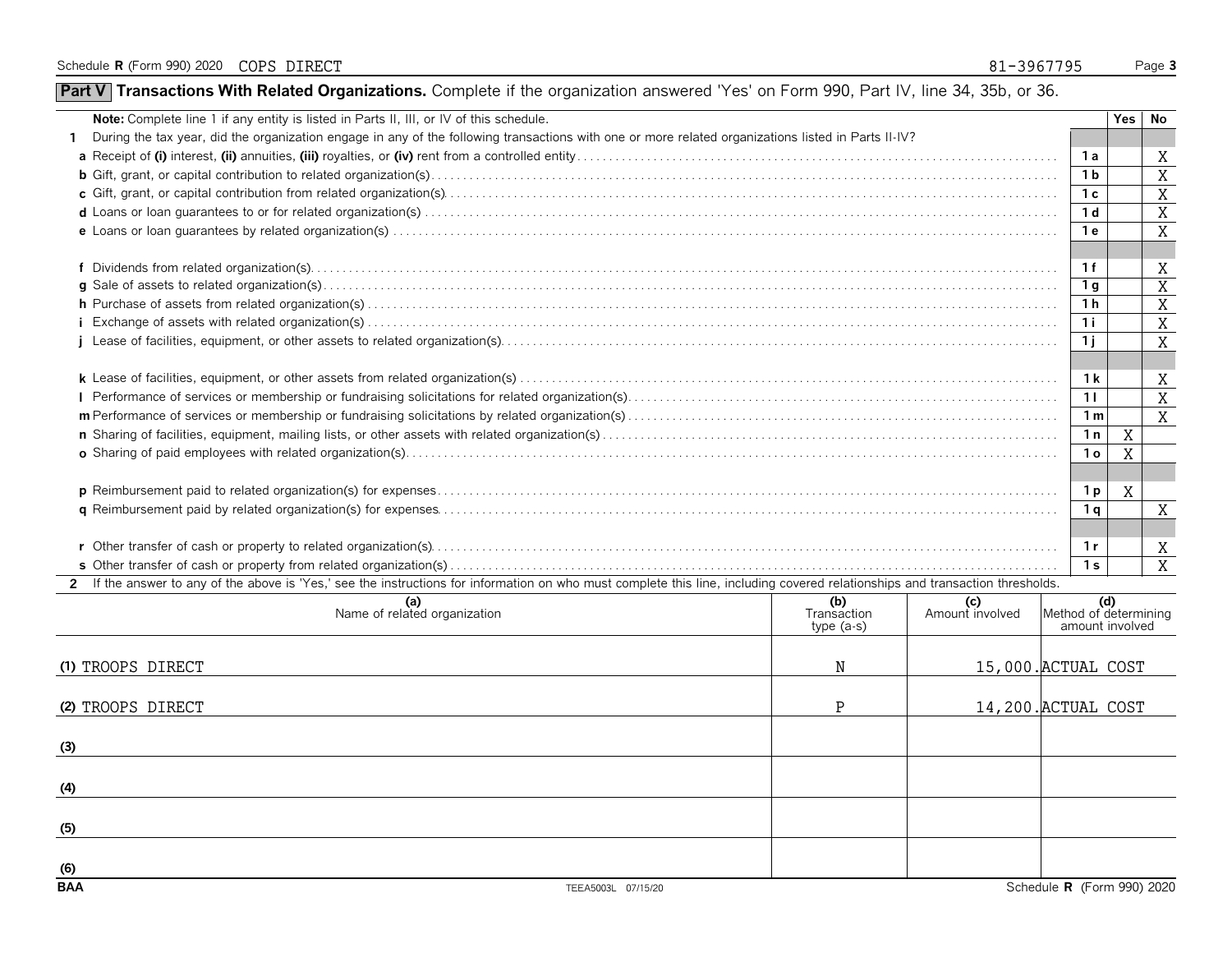### **Part VI** Unrelated Organizations Taxable as a Partnership. Complete if the organization answered 'Yes' on Form 990, Part IV, line 37.

Provide the following information for each entity taxed as a partnership through which the organization conducted more than five percent of its activities (measured by total assets or gross<br>revenue) that was not a related

| $\tilde{\phantom{a}}$                                       |                                                        |                                                                    |                                                                                 |    | . . |  |     |    |                          |                                          |                                              |  |                                                                                      |  |                                           |                                |
|-------------------------------------------------------------|--------------------------------------------------------|--------------------------------------------------------------------|---------------------------------------------------------------------------------|----|-----|--|-----|----|--------------------------|------------------------------------------|----------------------------------------------|--|--------------------------------------------------------------------------------------|--|-------------------------------------------|--------------------------------|
| (a)<br>Name, address, and EIN of entity<br>Primary activity | (c)<br>Legal domicile<br>(state or foreign<br>country) | (d)<br>Predominant<br>income<br>(related, unre-<br>lated, excluded | (e)<br>Are all partners<br>$\frac{\text{section}}{501(c)(3)}$<br>organizations? |    |     |  |     |    | Share of<br>total income | (g)<br>Share of<br>end-of-year<br>assets | (h)<br>Dispropor-<br>tionate<br>allocations? |  | $(i)$<br>Code $\vee$ -UBI<br>amount in box<br>20 of Schedule<br>$K-1$<br>(Form 1065) |  | (i)<br>General or<br>managing<br>partner? | (k)<br>Percentage<br>ownership |
|                                                             |                                                        | from tax under<br>sections 512-514)                                | Yes                                                                             | No |     |  | Yes | No |                          | Yes                                      | No                                           |  |                                                                                      |  |                                           |                                |
| (1)<br>_____________                                        |                                                        |                                                                    |                                                                                 |    |     |  |     |    |                          |                                          |                                              |  |                                                                                      |  |                                           |                                |
| (2)                                                         |                                                        |                                                                    |                                                                                 |    |     |  |     |    |                          |                                          |                                              |  |                                                                                      |  |                                           |                                |
| (3)                                                         |                                                        |                                                                    |                                                                                 |    |     |  |     |    |                          |                                          |                                              |  |                                                                                      |  |                                           |                                |
| $\frac{4}{4}$<br>_____________                              |                                                        |                                                                    |                                                                                 |    |     |  |     |    |                          |                                          |                                              |  |                                                                                      |  |                                           |                                |
| (5)<br>______________                                       |                                                        |                                                                    |                                                                                 |    |     |  |     |    |                          |                                          |                                              |  |                                                                                      |  |                                           |                                |
| $\overline{(6)}$<br>____________                            |                                                        |                                                                    |                                                                                 |    |     |  |     |    |                          |                                          |                                              |  |                                                                                      |  |                                           |                                |
| $\sqrt{7}$                                                  |                                                        |                                                                    |                                                                                 |    |     |  |     |    |                          |                                          |                                              |  |                                                                                      |  |                                           |                                |
| $\frac{1}{(8)}$<br>_____________                            |                                                        |                                                                    |                                                                                 |    |     |  |     |    |                          |                                          |                                              |  |                                                                                      |  |                                           |                                |